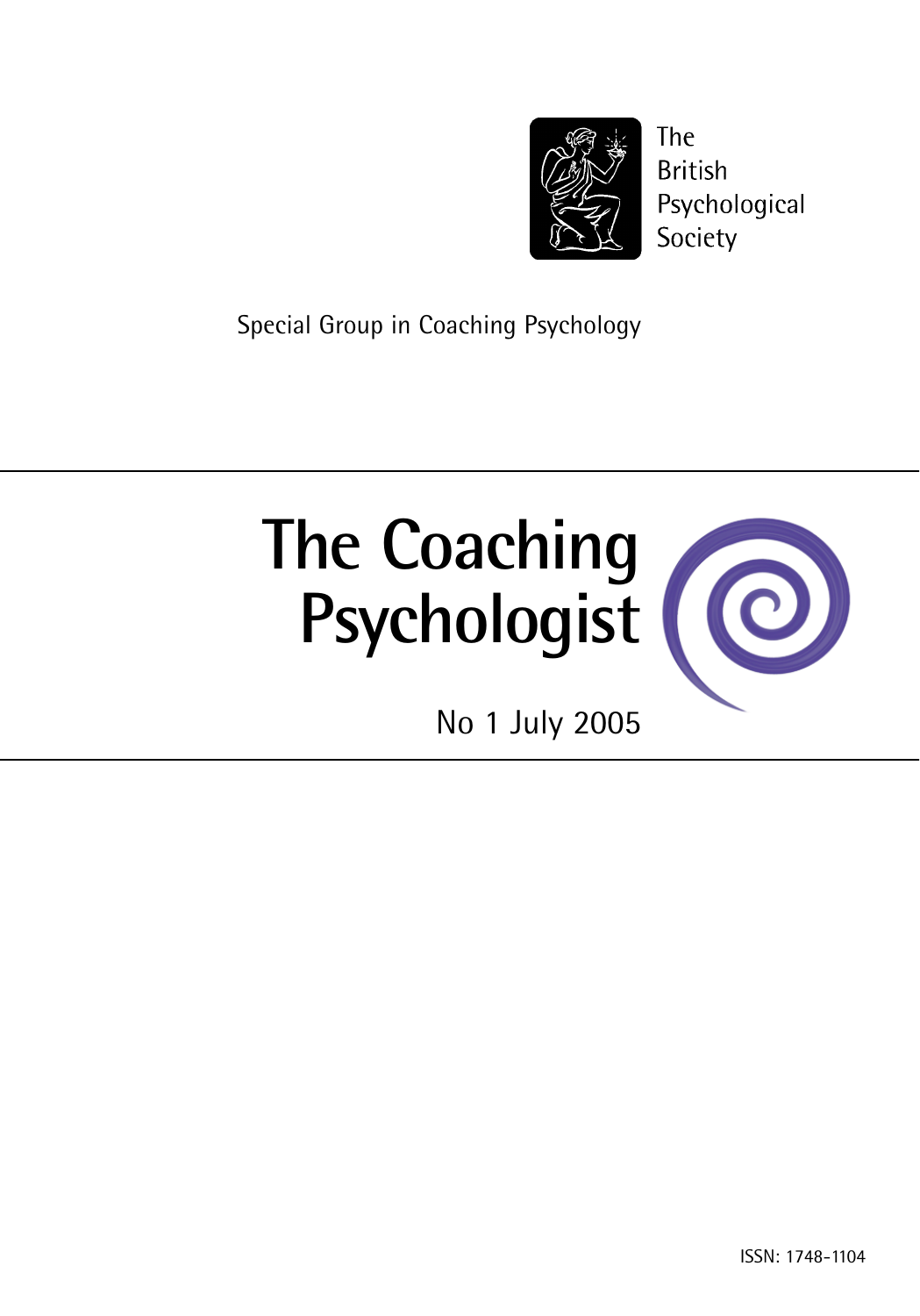### **The Coaching Psychologist**

| Editor:                    | Kasia Szymanska                                                               | Centre for Coaching and Central Stress Management Ltd                                                                                     |
|----------------------------|-------------------------------------------------------------------------------|-------------------------------------------------------------------------------------------------------------------------------------------|
| <b>Consulting Editors:</b> | Ho Law<br>Alanna O'Broin<br>Stephen Palmer<br>Manfusa Shams<br>Alison Whybrow | Empsy Ltd<br><b>Private Practice</b><br>Centre for Coaching and City University<br><b>BACL.</b> Regents College<br>The Vedere Partnership |

#### **www.coachingpsychologyforum.org.uk**

#### **Subscriptions**

*The Coaching Psychologist* is distributed free of charge to members. It is available to non-members for £5 per issue from The British Psychological Society, St Andrews House, 48 Princess Road East, Leicester LE1 7DR.

#### **Advertising**

Advertising space is subject to availability and restricted to full members only, subject to the discretion of the Editor. The cost is:

| Full page | £50 |
|-----------|-----|
| Half Page | £30 |

High quality camera-ready artwork and remittance must be sent together to the Editor, kasia.s@tinyonline.co.uk or to The Centre for Coaching, 156 Westcombe Hill, London SE3 7DH.

Cheques should be made payable to: The British Psychological Society.

#### **Disclaimer**

Views expressed in *The Coaching Psychologist* are those of individual contributors and not necessarily of the Special Group in Coaching Psychology or The British Psychological Society. Publication of conferences, events, courses, organisations and advertisements does not necessarily imply approval or endorsement by the Special Group. Any subsequent promotional piece or advertisement must not indicate that an advertisement has previously appeared in *The Coaching Psychologist*. Situations vacant cannot be accepted. It is the Society's policy that job vacancies are published in the *Appointments Memorandum*. For details, contact the Society's Leicester office.

#### **Copyright**

Copyright for published material rests with the Special Group in Coaching Psychology and the British Psychological Society unless otherwise stated. With agreement, an author will be allowed to republish an article elsewhere as long as a note is included stating: first published in *The Coaching Psychologist*, issue no. and date. Coaching psychologists and teachers of psychology may use material contained in this publication in any way that may help their teaching of coaching psychology. Permission should be obtained from the Society for any other use.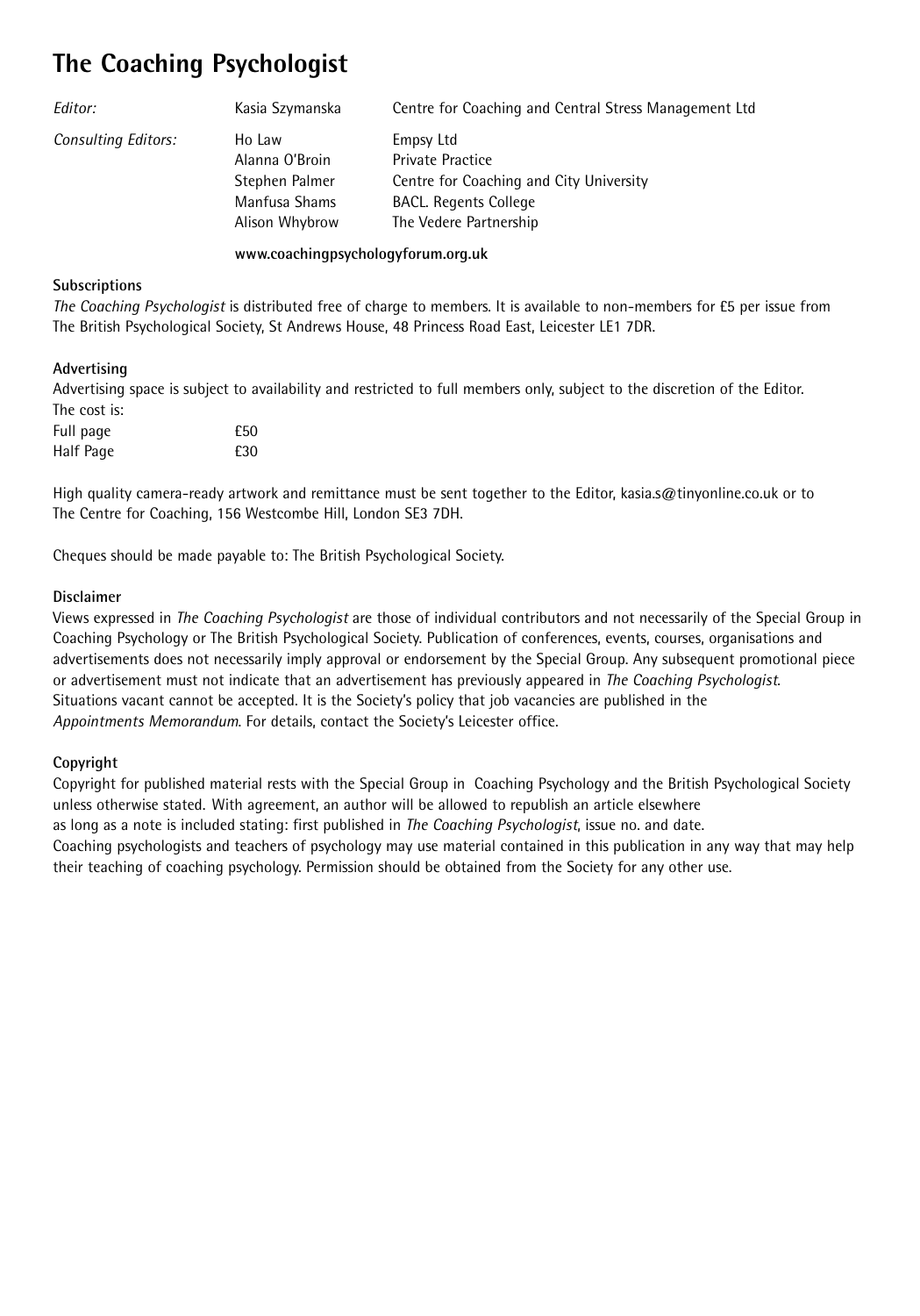## **Chair's update**

*Coaching psychology officially exists. Thank you for your support.*

**WELCOME TO THE first hardcopy**<br>issue of *The Coaching Psychologist*<br>Society's Special Group in Coaching issue of *The Coaching Psychologist (TCP)*. The forerunner of the Society's Special Group in Coaching Psychology (SGCP), the Coaching Psychology Forum (CPF) had an online version which we formally took over on 15 December 2004. We still intend making each issue of TCP available online, which I hope will help to promote coaching psychology.

Although our journey from 2002 as an internet forum to the formation of a BPS Special Group had its moments, we exist today due to the hard work and on-going support of hundreds of psychologists and that all-important vote last year when over 4000 Society members ticked the 'Yes' box! The Society staff were always helpful and supportive of our quest. I realise that it may be against convention, but I would like to dedicate this first issue of *The Coaching Psychologist* to everybody who has contributed to the UK coaching psychology movement both within and outside of the BPS – and that includes your membership.

The SGCP inaugural meeting and conference held on 15 December 2004 had 360 SGCP members in attendance, with almost 100 more on the waiting list. Dr Tony Grant, the originator of coaching psychology, gave an enlightening and entertaining keynote paper. The round table discussion was a very lively affair and there were numerous issues and questions from our membership.

Our membership, which is fast approaching 1900, highlights the growing interest in coaching psychology. To support this interest we are running workshops throughout the year and are arranging a combined two-day national conference and workshops event on 19–20 December 2005. For those of you who may be down on your CPD hours for 2005, this event could provide the hours you need.

A lot of time has been spent working on suitable publications to support the interest in coaching psychology. *The Coaching Psychologist* is our in-house publication which will include news items, details about our SGCP events, your views, book reviews, letters, reports from SGCP Officers, and short articles up to approximately 1500 words. Full members can advertise in this too, subject to acceptance by the editor.

However, to develop the theory, practice and research of coaching psychology through published papers, my idea has always been to have an international publication dedicated to coaching psychology and not just coaching. For many months we have been working closely on this project with the Interest Group Coaching Psychology *(IGCP)* of the Australian Psychology Society. The *IGCP* convenor, Michael Cavanagh, and his colleague Tony Grant have been key players in supporting this project. We are about to sign a Memorandum of Agreement to jointly publish *The International Coaching Psychology Review (ICPR)*. The Society office has been very supportive of this project, too, and has given us guidance regarding the Memorandum of Understanding.

The *ICPR* will be peer reviewed and have UK and Australian co-editors and an international editorial board. We are still developing submission guidelines, so if you have an academic paper on the theory, practice or research of any aspect of coaching psychology you wish to submit, please contact me directly by e-mail (dr.palmer@ btinternet.com). Articles should be 3000–6000 words although extended papers may be accepted with prior agreement. In-depth book reviews will also be included. Advertisements will not generally be accepted unless they are BPS or APS events. Of course, until we have tied up all the loose ends, the ICPR may still be a pipedream but I remain very optimistic.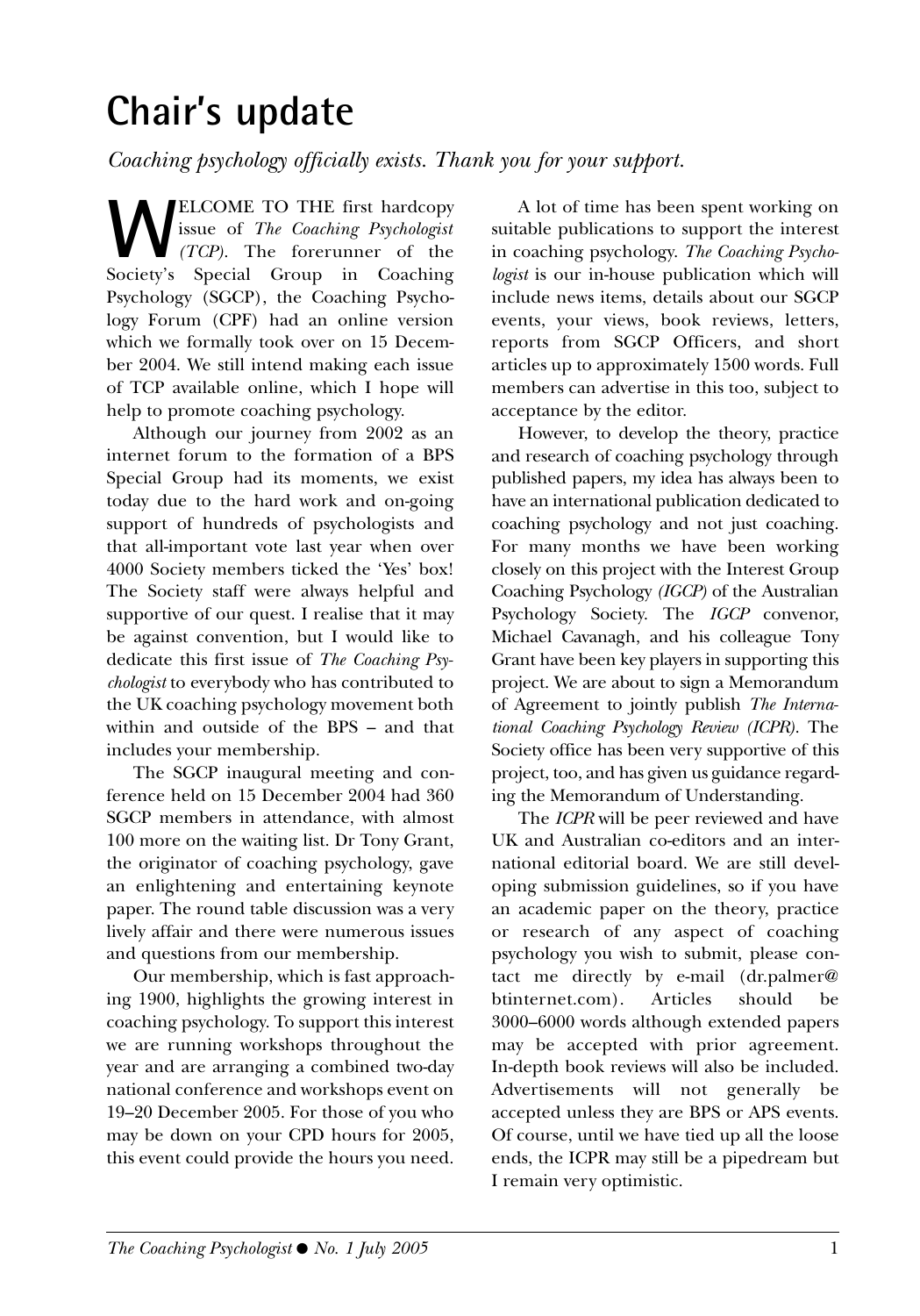#### *Chair's Update*

It is hoped that *TCP* will be published two or three times a year and the *ICPR* will come out twice a year. This will mean that we will receive coaching psychology publications on a regular basis once they are both up and running.

Currently, we still have draft rules for the Special Group. We submitted revised rules to the Society's Board of Trustees but they were not approved. The trustees decided that the Special Group should consider submitting changes to its rules that were more appropriate to its Special Group status or to apply for Divisional status in the usual manner.

Their comments need careful consideration. Your thoughts are welcome, too. Certainly, our immediate issue is having more committee members to support our work and the existing draft rules do set a lower limit on members.

Finally, on a personal note, it is a privilege to be the first Chair of the Special Group in Coaching Psychology. I recall back in 2001 hoping to set up a Special Interest Group within the Division of Counselling Psychology (DCoP), but it was not possible then because of the Division's rules. I never imagined that we would end up being a large Special Group. Thank you for making it possible.

#### **Professor Stephen Palmer**

#### The British Psychological Society Press Committee

## **Media Training Days**

Introduction to Working with the Media

A one-day intensive immersion in the media – with lots of hands-on experience.

Dates (Mondays): 26 September, 5 December.

Venue: Society London office, 33 John Street, London WC1

Broadcast Interview Skills

A one-day series of presentations and exercises designed to give participants experience of being interviewed on radio and TV.

Dates (Tuesdays): 23 August, 7 December. Venue: Methodist Church House, Marylebone Road, London NW1.

For a registration form and further details contact: Dawn Schubert, The British Psychological Society, St Andrews House, 48 Princess Road East, Leicester LE1 7DR; Tel: 0116 252 9581; e-mail: mediatraining@bps.org.uk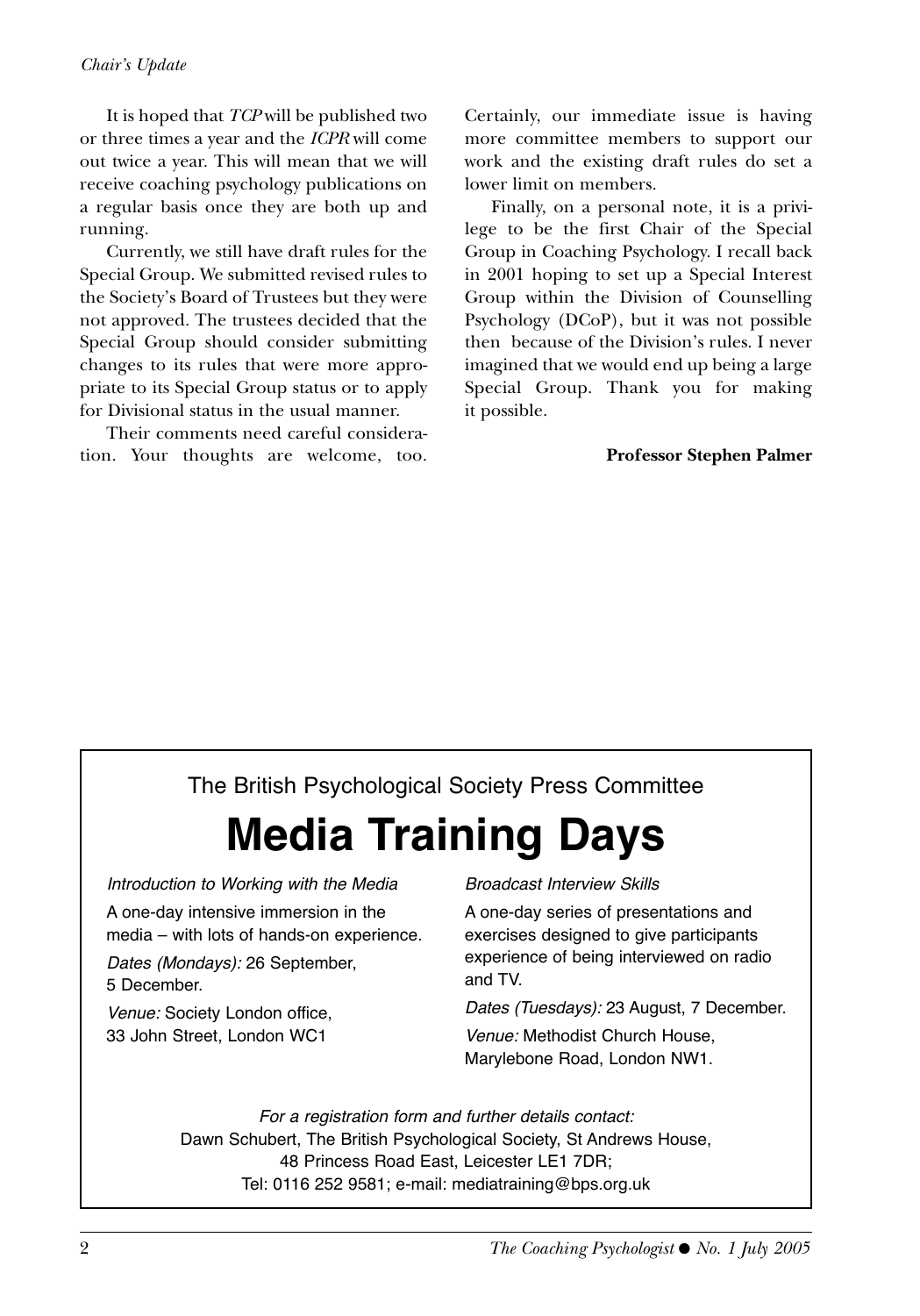## **Editorial**

**W**ELCOME TO THE very first edition of *The Coaching Psychologist!* Our aim is to promote the uniqueness of coaching psychology, to encourage its growth within the UK and to forge links with our international coaching psychology colleagues.

We cannot do this without the support of our members, so to reiterate Stephen Palmer's Chair's letter, we need articles and news items on all aspects of coaching psychology. Articles of a 1000 words and news items can be e-mailed directly to me at kasia.s@tinyonline.co.uk as can letters to the Editor. We would also like to include book reviews, and members interested in reviewing books should contact me and I will e-mail or send you guidelines outlining the process. Don't forget, all reviewers get to keep the book they reviewed!

In addition, Jennifer Liston-Smith has kindly agreed to be the Special Group's Conference and Events Correspondent and to compile a conference diary for *The Coaching Psychologist.* So if you know of any events that would be of interest to coaching psychologists please e-mail Jennifer directly at SGCPevents@pip.co.uk. We are keen to hear your views about coaching psychology and comments about *The Coaching Psychologist*, so please write in.

Now to the contents of this edition. In the first paper Stephen Palmer and Alison Whybrow, the co-proposers of the Special Group in Coaching Psychology, present the original Special Group proposal which was

submitted to the BPS and which outlines the reasons why the Society needed a Special Group. The second article, by Alex Linley and Susan Harrington, highlights the links between positive psychology and coaching psychology. The third, by Kristina Gyllensten and Stephen Palmer, focuses on the ubiquitous issue of stress and the part that coaching psychologists can play in its reduction. Then committee member Ho Law discusses the role of ethics in coaching psychology. In the final article John Groom, our first international contributor, outlines the strategies used to improve our listening skills.

In the next part of *The Coaching Psychologist*, Alanna O'Broin and Alison Whybrow report on their vital roles as Honorary Secretary and Honorary Treasurer, and Douglas Young outlines his role as our Scottish Regional Representative. Then Siobhan O'Riordan presents a detailed outline of the Special Group's Events Programme and information about our Netiquette guidelines before going on to list, with Alanna O'Broin, some of the most frequently asked questions about Coaching Psychology. We include the Special Group's draft strategic plan to highlight the key areas we are focusing on. In the final paper Jennifer Liston-Smith reports on a workshop run by Bruce Grimley.

Don't forgot our 2nd National Coaching Psychology Conference is taking place at City University on 19–20 December. I hope to see you all there.

Happy reading!

**Kasia Szymanska**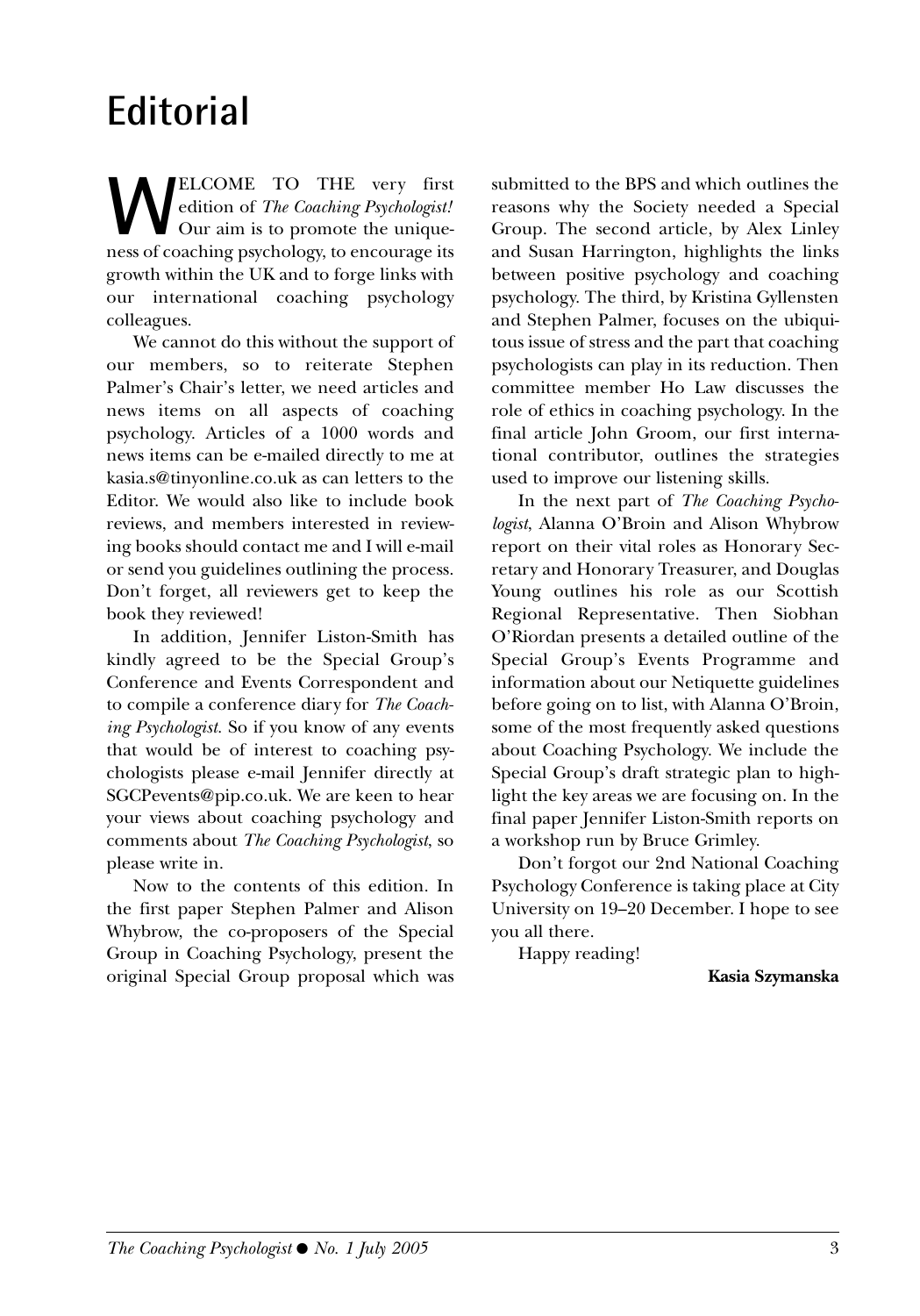**THE BRITISH PSYCHOLOGICAL SOCIETY**

**Special Group in** 



**Coaching Psychology (SGCP)**

**2nd National Coaching Psychology Conference Monday 19 and Tuesday 20 December, 2005**

*Venue:* City University, London

The two-day conference will include a main conference, workshops and Annual General Meeting.

*Speakers and workshop facilitators include*

- Dr Michael Cavanagh (APS IGCP National Convenor)
- Professor David Lane
- Professor Stephen Palmer

Further information about the conference will be announced via the SGCP e-mail discussion group (sgcp-discuss@lists.bps.org.uk) as it becomes available, and on the SGCP website,

http://www.coachingpsychologyforum.org.uk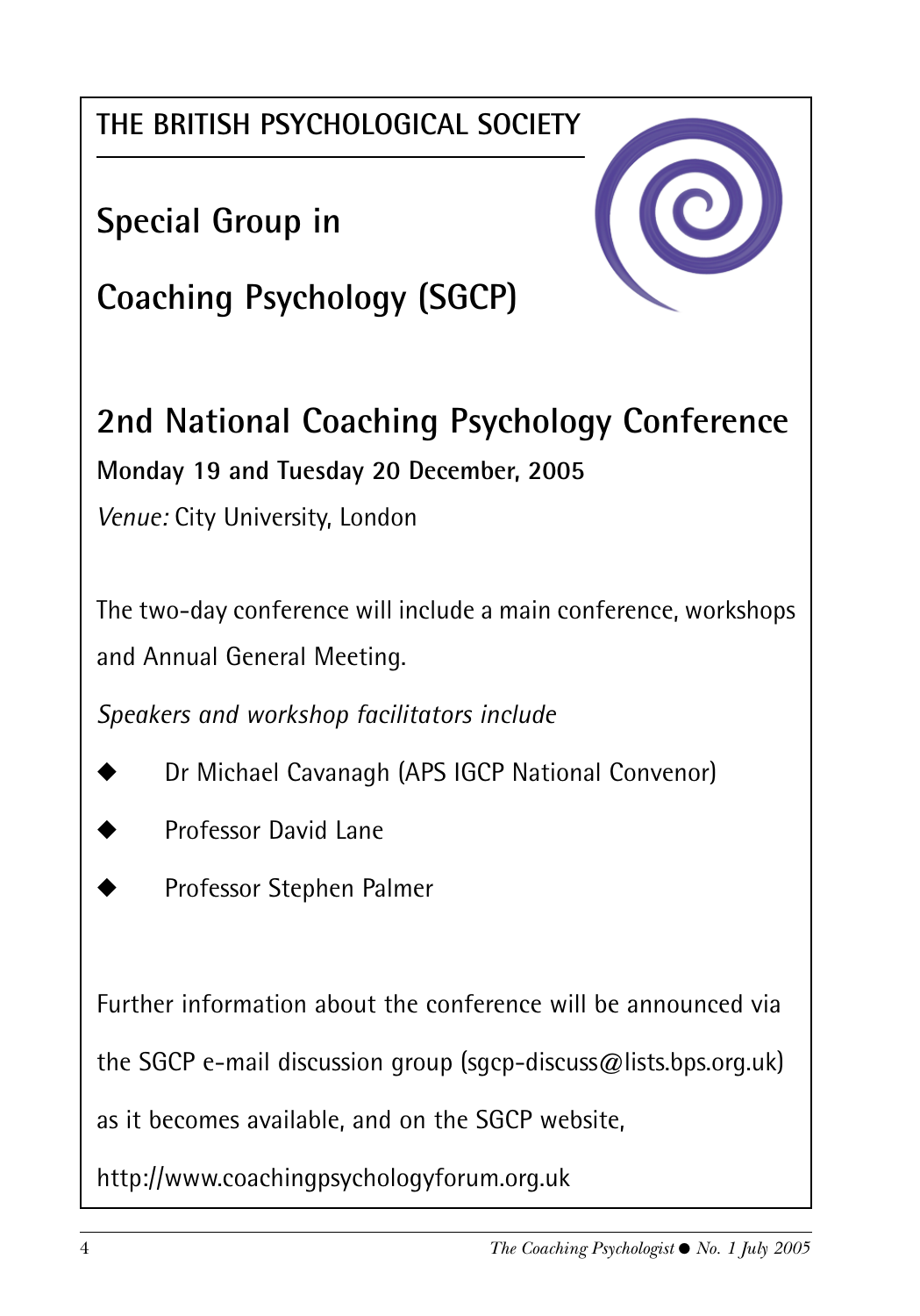## **The proposal to establish a Special Group** in Coaching Psychology<sup>1</sup>

Professor Stephen Palmer & Dr Alison Whybrow2

*A large majority of Society members who voted for or against the proposal to set up a Special Group in Coaching Psychology (SGCP) did not actually see the proposal on which they were voting. This is just an anomaly of the way subsystems are set up within the Society. We have 14 versions of the working document which gradually changed as it went through different committees. Although rather late in the day, in an attempt to address this issue, we are publishing the final version below.* 

*It is dated March 2004 but in reality had various footnotes added to it during the spring and early summer of 2004, thus ensuring that the document remained unaltered but up to date as it went through the BPS system. We have edited out a couple of sentences due to the sensitive areas they relate to and not included the draft rules which have been available on our SGCP website.*

*We hope that publishing the proposal provides insight into what is coaching psychology from a UK and BPS perspective as well having the proposal on the record, in the first hardcopy edition of* The Coaching Psychologist.

#### **Overview**

To promote the development of coaching psychology at an academic and practitioner level, to develop ethical standards, and to foster a voice for psychology within the broader coaching arena, we propose a Special Group in Coaching Psychology be formed within the British Psychological Society (BPS).

Against the background of increased application of coaching in personal, training and organisational contexts (e.g. Cockerill, 2002; Fournies, 2000; Neenan and Dryden, 2002), we believe the members of the BPS, their clients and the public at large would benefit from a Special Group in Coaching Psychology within the BPS.

Our rationale is laid out below. In addition, we have attached a proposed set of draft rules and application form for membership. Key articles can be supplied as requested (e.g. Grant, 2001).

#### **Background and context**

The practice of life/personal and executive coaching has grown substantially since the early 1990s. Coaching as a term has been borrowed as a metaphor from sport, and is now commonly being applied to the personal and work contexts, with terms such as 'life coach' and 'executive coach' having widespread currency. In fact, coaching associated with sporting activities has been in existence for decades, if not longer (e.g. Gallwey, 1975, 1979). It has moved from being a highly marginalized activity to being a mainstream interest for people involved in teaching, policy development and people development (Parsloe and Wray, 2000).

There are many voices influencing the

<sup>2</sup> Proposers of the BPS Special Group in Coaching Psychology.

<sup>1</sup> This version was revised in March 2004. This is the proposal that was first submitted to PPB (6 June 2003) and MPTB (20 June 2003). However, in the light of feedback, recent events and new CPF members, additional footnotes and references have been included to update the document. In addition, alterations have been made to illustrate the domain of Coaching Psychology, and to change the rules following specific input from the BPS Council (18 October 2003), and the nominated representatives of PPB & MPTB.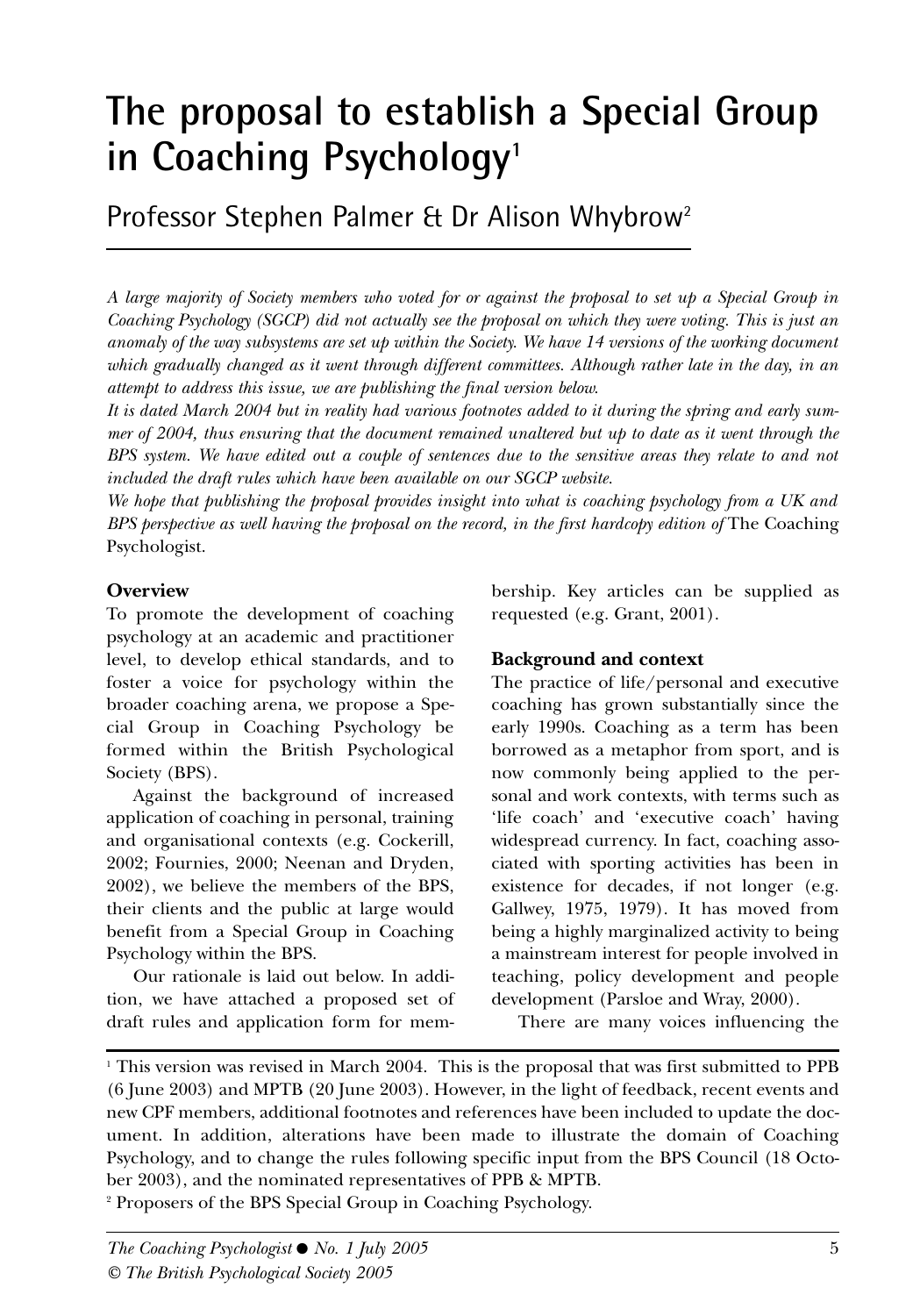development of coaching practice and a number of coaching bodies have developed such as the Association for Coaching, the European Mentoring and Coaching Council and the International Coach Federation (UK chapter). Despite this, there is no unified psychological voice informing the current development of the coaching arena. Psychologists have raised their concerns about the coaching profession being unregulated in the UK (e.g. Williams & Irving 2001).

In addition, a range of courses have been developed providing training for people who want to become coaches. Unregulated coaching training has been in operation since the early 1990s, which is not explicitly grounded in psychological science (Grant, 2001). One of the main influential advocates of coaching, Sir John Whitmore states (1999:2):

*In too many cases they (coaches) have not fully understood the performance-related, psychological principles on which coaching is based. Without this understanding, they may go through the motions of coaching, or use the behaviours associated with coaching, such as questioning, but fail to achieve the intended results.*

Whilst Whitmore appreciates the importance of psychological principles, he then minimises the acquisition of them (Whitmore, 1999:2):

*I hasten to reassure the potential coach, however, that the beauty of coaching lies in its depth and impact, and that you don't need a degree in psychology in order to practice (sic) it.*

If the putative 'profession' requires psychological input in training programmes, we believe that there is an active role for psychologists to take. Indeed, psychology has a long history in this area, as Grant (2001, p.2) points out:

*The notion of using validated psychological principles to enhance life experience and work* *performance in normal, non-clinical populations goes back at least to Parkes (1955).*

Currently, many psychologists are involved in this growing field. Some have associations with different coaching bodies that are external to the BPS. Psychologists, our clients and the public in general are looking for guidance in this area to understand what an individual coach has to offer, to understand what expertise particular training provides and students are looking for clarification as to what coaching programmes will really equip them to become professional coaches, (Carter 2001).

#### **History of existing Coaching Psychology Forum**

Stephen Palmer's involvement with the field of coaching had highlighted some of the problems of untrained or poorly trained 'coaches' working with members of the public. He had noted their lack of understanding of the psychology of coaching, and the need for a voice for psychology in this growing arena. The BPS office advised that setting up an interest group within an existing BPS Division would be easier then setting up a subsystem in Coaching Psychology.

At the British Psychological Society, Division of Counselling Psychology (DCoP) Annual Conference held in Torquay during May 17–19, 2002, on 18 May, a meeting was convened by Stephen Palmer for BPS members interested in learning more about coaching psychology and forming a Coaching Psychology Special Interest Group within DCoP.3 Out of 29 members attending, 28 were supportive of the motion. Although DCoP at that time did not have a constitution that allowed the formation of a Special Interest Group (SIG), the interest generated at the meeting was sufficient to launch an internet Coaching Psychology Forum as a platform for discussion and continuing professional development. It was decided that membership would be restricted to BPS

<sup>&</sup>lt;sup>3</sup> The meeting had been agreed at the 2002 DCoP AGM under Any Other Business and is noted in the AGM minutes.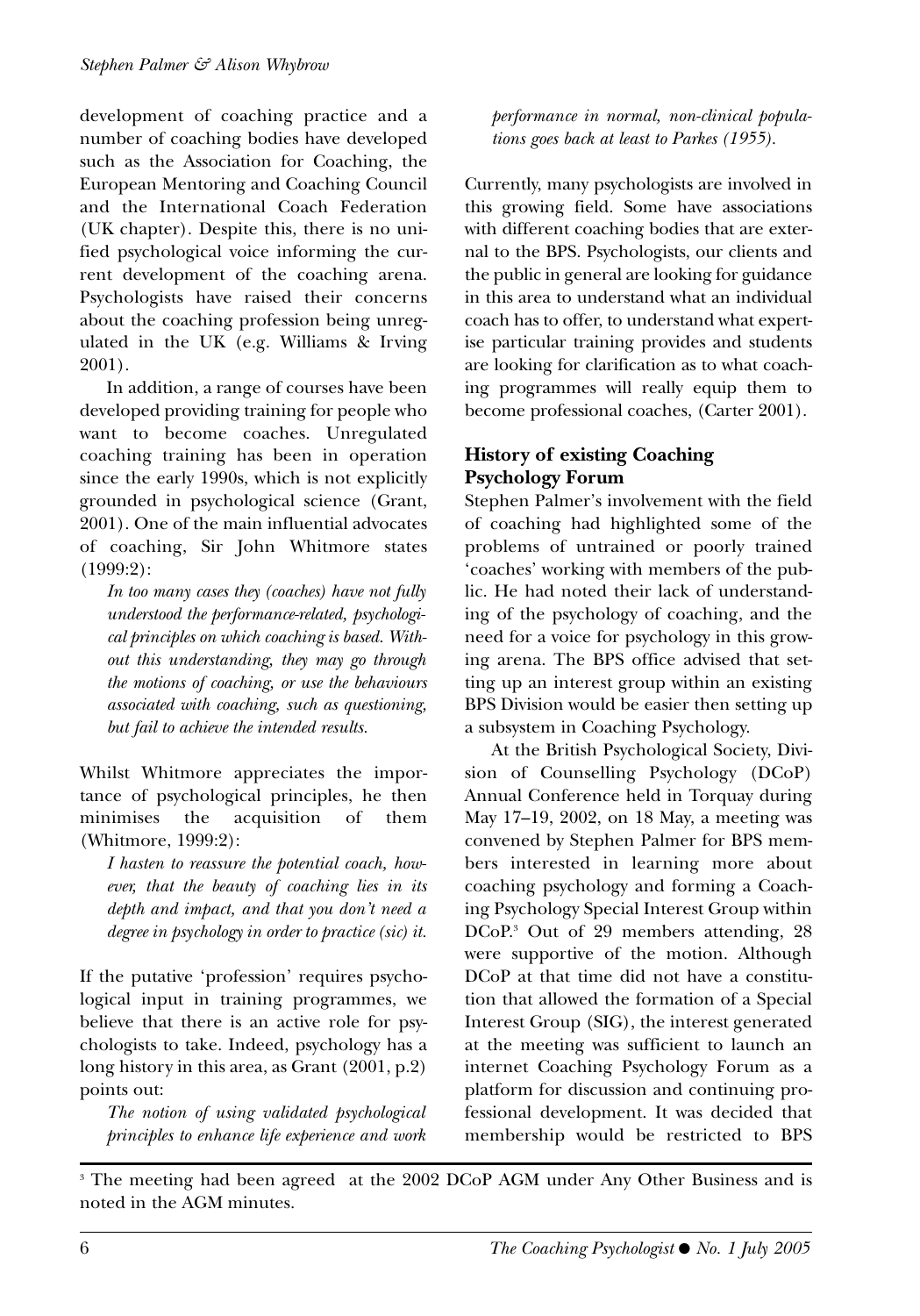members, student subscribers and affiliates. Non-BPS members who wished to join were encouraged to become members or affiliates of the BPS, otherwise they would not be permitted to join the forum.

An article (Law, 2002) on coaching psychology and the internet Coaching Psychology Forum was published in *The Occupational Psychologist*. This generated a further surge in membership. This article was part of the cross-psychology development that was initially agreed at the DCoP conference.

During 2002, about 70 BPS members from different BPS subsystems joined the internet Coaching Psychology Forum.4 This breadth of membership meant that if a SIG was finally set up within any one BPS Division, many members would be alienated, i.e. would not be allowed full membership of the SIG unless they were also full members of the said BPS Division. Further advice was sought from the BPS office and at a Coaching Psychology Forum seminar and meeting held in London on 21 February 2003, it was decided to submit a proposal to the BPS for the setting up of a Special Group in Coaching Psychology. Currently the forum has over 100 BPS members including student subscribers and affiliates.<sup>5</sup>

A conference facilitated by the Coaching Psychology Forum on The Psychology of Coaching, that was held in London on 6 June 2003 has created a lot of interest and was fully booked over a month in advance of the event. It is anticipated that it will be repeated later this year.<sup>6</sup>

#### **Definitions**

The generally accepted definitions of coaching illustrate the difference between coaching and coaching psychology:

● Coaching is unlocking a person's

potential to maximise their own performance. It is helping them to learn rather than teaching them – a facilitation approach (Whitmore, 1992, based on Gallwey, a tennis expert).

- Coaching Directly concerned with the immediate improvement of performance and development of skills by a form of tutoring or instruction – an instructional approach (Parsloe, 1995).
- Coaching  $-$  The art of facilitating the performance, learning and development of another – a facilitation approach (Downey, 1999).

Whereas coaching psychology focuses on the psychological theory and practice:

● Coaching psychology is for enhancing performance in work and personal life domains with normal, non-clinical populations, underpinned by models of coaching grounded in established therapeutic approaches (Grant and Palmer, 2002).

The definition for coaching psychology has evolved in the UK as psychologists from a variety of BPS sub-systems have become involved with the coaching psychology forum:

● Coaching psychology is for enhancing well-being and performance in personal life and work domains underpinned by models of coaching grounded in established adult learning or psychological approaches (adapted Grant & Palmer, 2002).

Coaching Psychology is firmly rooted in the discipline of Psychology, whilst focusing on understanding the skills, approaches and models that benefit well-being and performance in personal life and work domains.

Coaching Psychology is a domain of practice for psychologists concerned with the integration of psychological theory and

<sup>4</sup> A Coaching Psychology Forum website was established, http://www.coachingpsychologyforum.org.uk <sup>5</sup> By 8 March the Coaching Psychology Forum had over 370 members, all of whom were BPS members, students or affiliates; 70 per cent are Chartered members.

<sup>6</sup> The second and third conferences were run at the Society offices on 15 September 2003 and 2 February 2004. Over 100 delegates attended.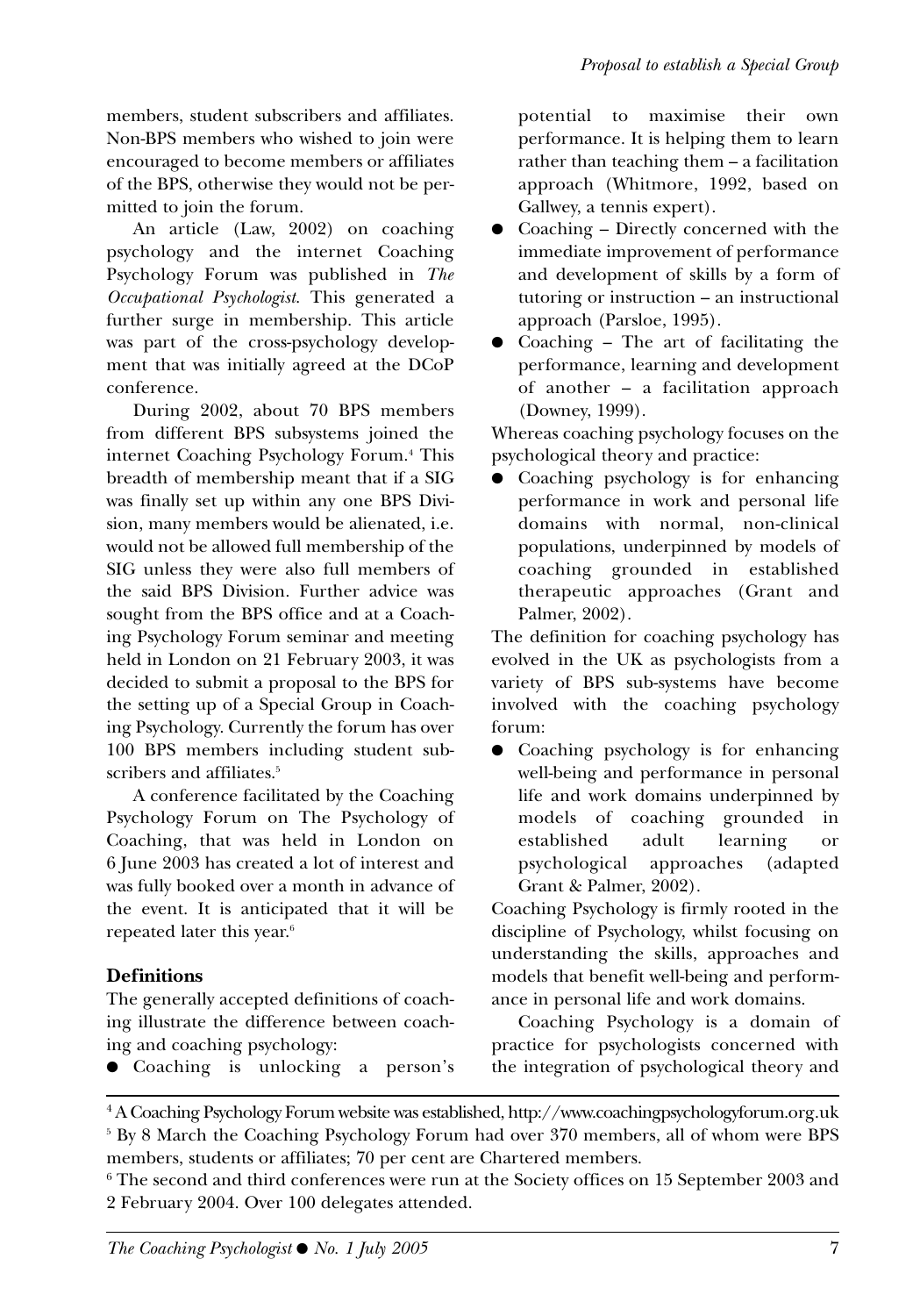research promoting individual well-being and performance, as well as group and organisational performance.

The practice of Coaching Psychology requires a high level of understanding of individual and group development established in psychological and adult learning theory and the application of this understanding to the individual context.

Coaching Psychology practice is grounded in values that aim to empower those who use their services, and is grounded in ethical practice. Psychologists practicing as coaches are bound by the Code of Conduct of the British Psychological Society.

#### **Examples of the application of coaching psychology**

The following examples of the application of Coaching Psychology are intended to illuminate areas of practice, they are not exhaustive and include:

- Supporting people to develop effective strategies for dealing with concerns about specific areas of performance, for example giving presentations.
- Providing 1:1 support to facilitate people in achieving their life and/or work goals.
- Facilitating the achievement of group goals.
- Supporting the development of effective coaching programmes in organisations.
- Supervising non-psychologists practicing as coaches in the personal life and work domains.
- Offering training programmes in coaching.

#### **Rationale**

In the light of the issues raised in the previous sections, we believe it is a matter of urgency to promote the development of coaching psychology at an academic and practitioner level, to develop ethical standards, and to foster the influence of psychology within the broader coaching field beyond the BPS. As such, we propose the formation of a Special Group in Coaching Psychology. We believe this will be beneficial to psychologists7 , their clients (both individual and organisational), professional bodies involved in coaching, and the public at large.

The Special Group will actively promote a systemised body of psychological theory and practice. This will support the growth of a substantive evidence base on which the practice of Coaching Psychology can build. Although there has been considerable interest in coaching, there is a lack of empirical research validating its effectiveness especially with the adaptation of therapeutic approaches to coaching. Promoting research in this area is essential to sustainable coaching practice. Developing a clear body of knowledge will support the practice of Coaching Psychology and engage psychologists in the wider growth of the profession.

The principles of Coaching Psychology, i.e. the application of psychological principles and theories to underpin the practice of coaching, are practised across the membership of the BPS and have been developed in different areas of professional practice in the BPS. The Special Group will provide a focus for discussion of issues relating to coaching psychology from all BPS members and a range of sub-systems within the BPS, most notably, but not exclusively, the Section of Sports Psychology, the Division of Clinical Psychology, the Division of Occupational Psychology, the Division of Counselling Psychology and the Division of Educational Psychology. The Special Group will foster cross-fertilisation within the BPS, and facilitate the sharing of best practice and dissemination of research findings through a variety of media. The Special Group will ensure that it maintains an inclusive approach to the knowledge and practice of Coaching Psychology from across the BPS.

<sup>7</sup> The Coaching Psychology Forum undertook a survey of 90 members. The vast majority responded that they found that neither the BPS nor other professional bodies currently supported their interest in coaching psychology.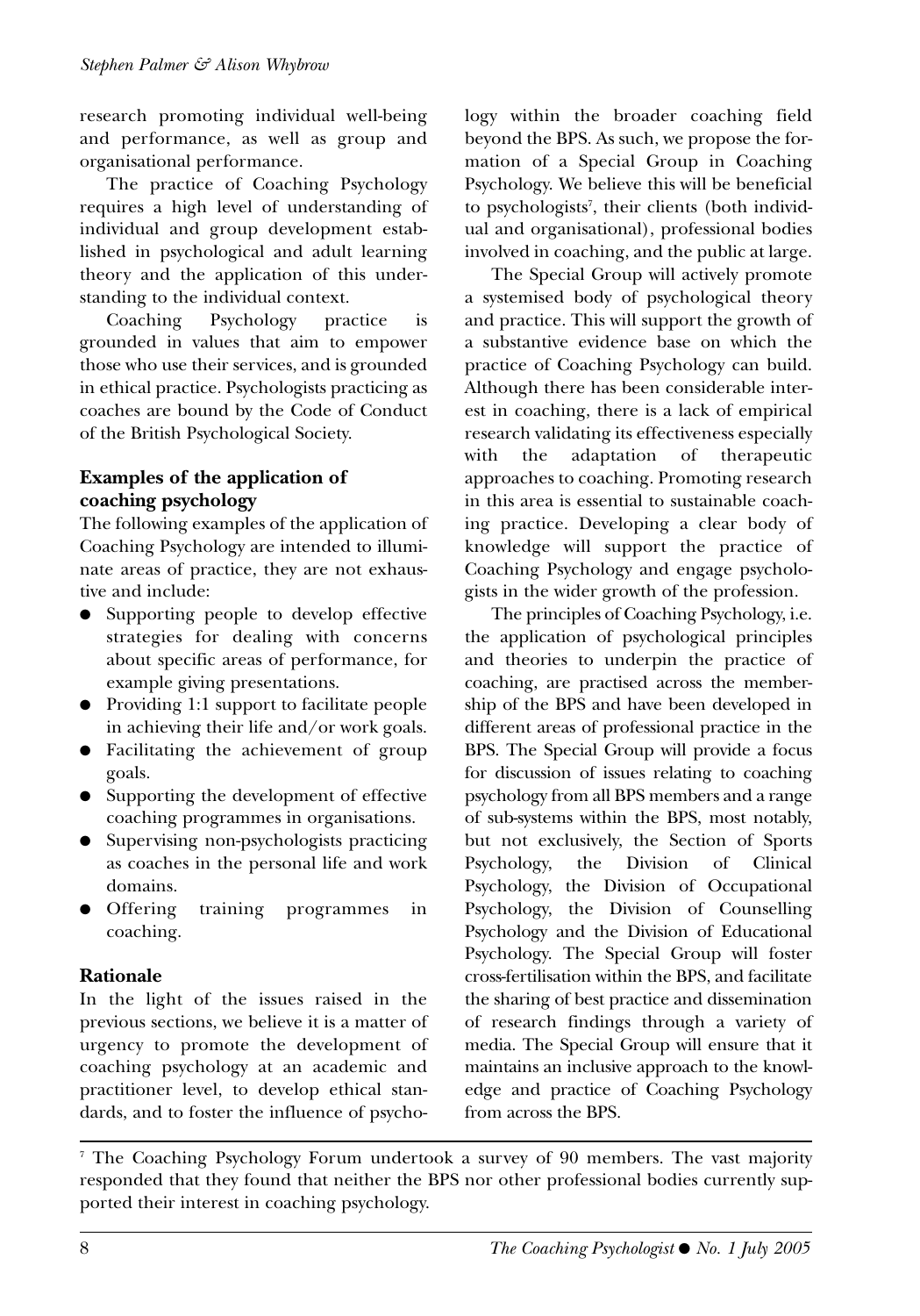The Special Group will enable the regulation of study and practice of coaching to be supported. This will begin to challenge the current lack of regulation in these areas within the coaching generally. By establishing the psychological theory underpinning the practice of coaching, and creating standards for study and practice, the Special Group will enable psychologists, clients and the public generally to identify a clearer sense of what constitutes good coaching from a psychological perspective.

The Special Group will provide a focus within the BPS for engaging external bodies concerned with effective coaching practice. Already, the development of coaching has moved rapidly from a marginalized to a mainstream activity. Many influential voices such as the Association for Coaching, the European Mentoring and Coaching Council, the Chartered Institute of Personnel and Development, have shaped or are currently shaping this development and will continue to influence the development regardless of the role that psychologists may have historically had in this area. The Special Group will enable psychology to develop and maintain an influential voice as coaching grows and develops at this critical time.

Already Coaching Psychology Forum members are influencing the development of coaching with external professional bodies. It is envisaged that if the Special Group is formed then it will continue the close relationship that has developed over the past 12 months between the Coaching Psychology Forum and the Australian Psychological Society Interest Group in Coaching Psychology. There is interest in their members joining the Special Group9 .

#### **Aims**

The aims of the Special Group shall be as follows:

*To promote the development of coaching psychology* The Special Group will focus on increasing the knowledge and skills base of its members in this field of work.

*To encourage the research and study of coaching psychology in a variety of personal, organisational and training contexts.*

More research is required into the psychology of coaching (see Grant, 2001). For example, how effective are the facilitation or instructional models of coaching? Another possible area of research relates to intervention adherence or compliance in executive coaching as there is hardly any paper published on this topic (Kilburg, 2001). An EMCC document (Bluckert, 2003) identifies nine types of coaching and an additional number of therapeutic approaches that have been adapted to coaching such as cognitive-behavioural therapy, NLP, and Transpersonal. Psychologists can help to develop evidenced-based coaching in which the theory, skills and techniques have been proven to be effective. In addition, Peltier (2001) has written on a range of therapeutic approaches being adapted to coaching practice including psychodynamic, person-centred and family therapy. The use of these therapeutic approaches adapted to coaching within personal, group, organisational and training contexts opens up new and important areas of research. Although the theory and practice of the cognitivebehavioural, problem-solving, and multimodal coaching approaches have been illustrated (see Neenan and Palmer, 2001; Palmer, Cooper and Thomas, 2003; Richard, 1999) there is a lack of research into their effectiveness with non-clinical populations. This is an area of work that needs urgent attention which the Special Group will encourage.

#### *To promote the application of appropriate ethical standards and guidelines for the practice of coaching psychology*

As psychologists practicing coaching psychology work in a variety of settings, it is important that ethical standards and guide-

9 With the amount of interest the Coaching Psychology Forum has created, it is likely that if a Special Group is formed there will be non-psychologists in the UK and overseas psychologists who will want to join it. This has already increased the number of BPS affiliates.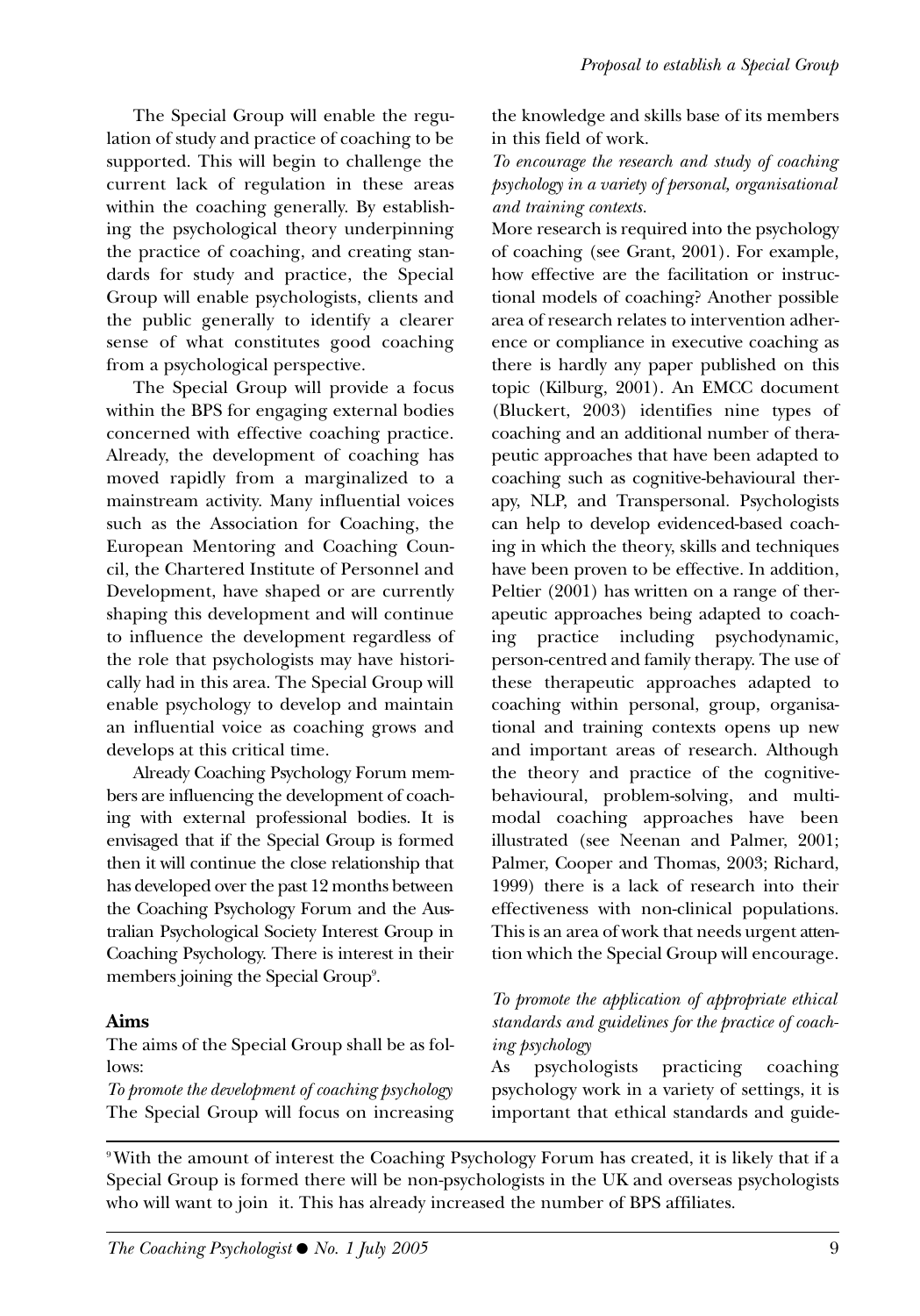lines are promoted and upheld to cater for the different issues that can arise.

*To encourage the development of coaching psychology by facilitating workshops, symposia, conferences and publications.*

Already the Coaching Psychology Forum has run a workshop (The Future of Coaching Psychology in the UK) and is holding a conference on 6 June, 2003 (The Psychology of Coaching) both sponsored by IBM9 . It is currently arranging a number of CPD events for members<sup>10</sup>. It is proposed that the Special Group would continue to run regular events for its members. In addition, non-BPS members who either practise or employ coaches will be invited to the events so that the profile of coaching psychology will be raised. It is proposed that the Special Group will publish a newsletter containing research and practice papers plus news items, and Occasional Papers on particular topics.

*To develop public awareness of the nature, aims and practical applications of coaching psychology.* Currently the BPS is asked to make comments to the media about coaching-related issues. There is a fair amount of misunderstanding about what coaching involves. Television and radio programmes show 'coaches' being not just active and directive, but very prescriptive. In addition, issues related to confidentiality and ethics are difficult for members of the public to understand when they read in newspapers about well known people and their 'coaches' talking to others about personal information.

To add to this, there is a whole host of coaching derivatives, and Coaching Psychology needs to work to establish what and how Psychology adds to the coaching arena and how this complements and differs from some of the other forms of 'coaching' that are present.

The Special Group would have a pool of members willing to speak to the media on coaching psychology and coaching-related issues.

*To work closely with Sections, Special Groups and Divisions of the Society in pursuit of these aims and, to collaborate appropriately with external agencies and organisations.*

Other BPS Sections, Special Groups and Divisions already have members applying coaching theory and skills such as sports psychologists, educational psychologists, clinical psychologists, occupational psychologists and counselling psychologists. This is similar to how counselling theory and practice is used by psychologists across the board. However, the proposed Special Group will focus all of its attention to coaching psychology and will benefit from the support of other subsystems of the BPS.

Members of the existing coaching psychology forum are already actively involved with external organisations and collaboration with the Australian Psychological Society, Interest Group in Coaching Psychology could lead to the hosting of international conferences.

#### *To promote the interests of members of the Special Group in their activities in coaching psychology.*

By ensuring that the public become aware of coaching psychology as a branch of psychology, then the interests of the members can be promoted externally. Also by educating other psychologists about coaching psychology through publications such as *The Psychologist*, their interests will be promoted within the BPS. (*The Occupational Psychologist* has commissioned a special edition on coaching psychology to be published later this year.)

<sup>9</sup> Delegates fees are currently being paid into a BPS bank account. If the proposed Special Group is formed, then these fees will be transferred to a relevant BPS bank account.

<sup>10</sup> We recently made a presentation on Coaching Psychology at the DOP conference, and attracted an audience of well over 100 people. In addition to the three events we have run so far, we are planning our conferences schedule for 2004/5.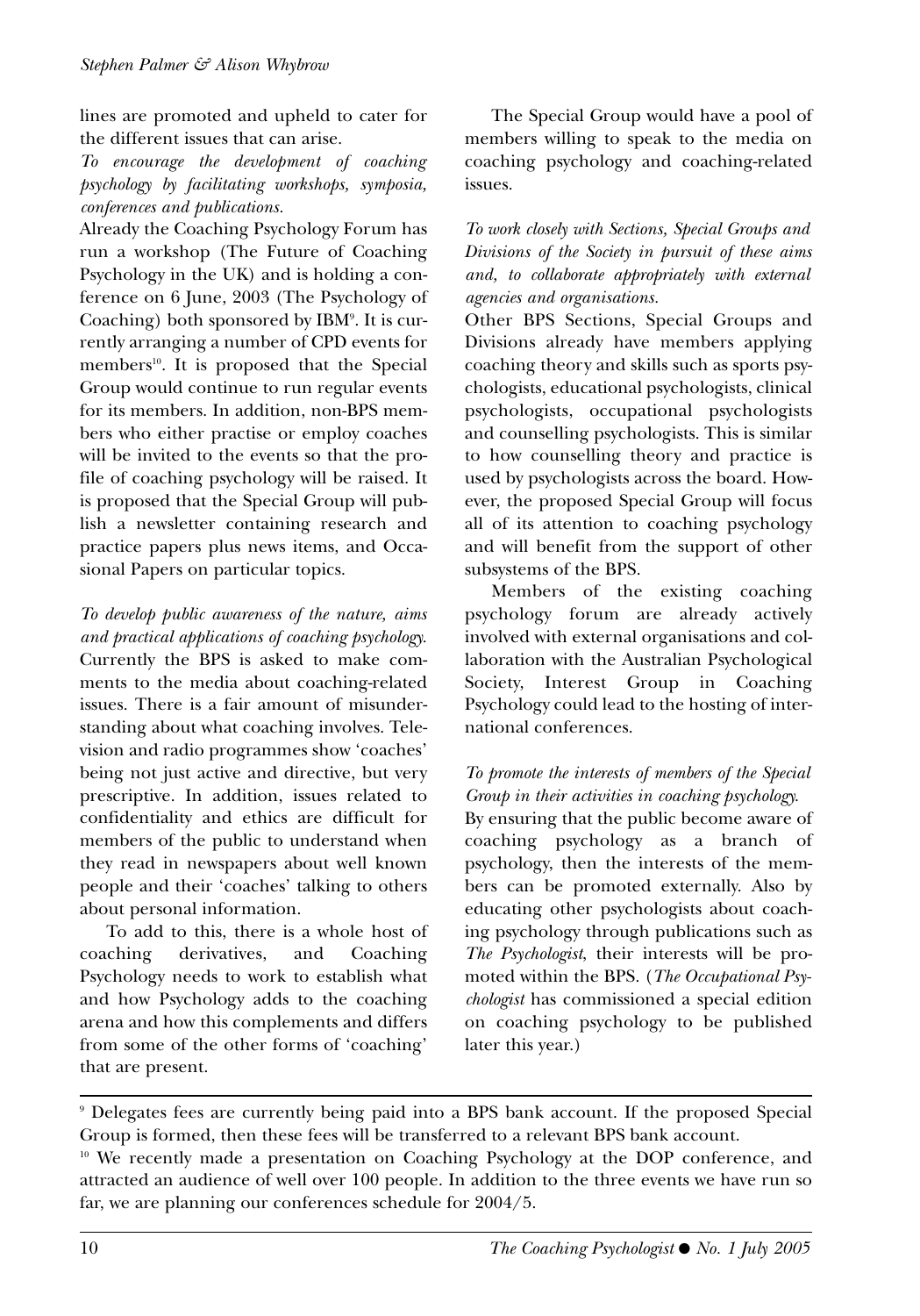and a regular newsletter.

*To carry on all such activities as may be conducive to the foregoing aims.*

#### **Conclusion**

There is a growing demand for a BPS Special Group in Coaching Psychology to support BPS members who have an interest in or practice coaching within a psychological framework.

The proposed Special Group will facilitate sharing of research, best practice and knowledge in this field of work through meetings, conferences, workshops, seminars

#### **Acknowledgements**

We acknowledge the helpful contribution and feedback made by the following to this document: Claire Ballard, Professor Robert Bor, Giles St John Burch, Margaret Chapman, Professor Cary Cooper, Nick Edgerton, Richard Kwiatkowski, Professor David Lane, Dr Ho Law, Tammy Mindel, Professor Mike van Oudtshoorn, Jonathan Passmore, Vanessa Rhone, Peter Ruddell, Kasia Szymanska, Professor Mary Watts, Barbara Willoughby, Pauline Willis, Professor Ray Woolfe.

### **Supporters of the proposal to establish a Special Group in Coaching Psychology**

Julie Allan Claire Ballard Gordon Barker Joan Baxter AFBPsS Robert Bor AFBPsS Rowan Bradford Hazel Braithwaite Annette Brooks-Rooney Giles St John Burch Kristine Bush Margaret Chapman Louise Clarkson AFBPsS Cary L Cooper FBPsS Mary D Day Kieran Duignan AFBPsS Nick Edgerton AFBPsS Heather Freeman-May Bruce Grimley Syd Halstead Victoria Henderson Dinah Jenkins Robert S.P. Jones AFBPsS

Stephen Joseph AFBPsS Richard Kwiatkowski AFBPsS David Lane FBPsS Ho C Law Josephine McHale AFBPsS Tamar Mindel AFBPsS Mel Myers AFBPsS Maja O'Brien AFBPsP Stephen Palmer AFBPsS Robert Parkinson AFBPsS Paul Scott Phillips Vanessa Rhone Adrian Starksy AFBPsS Amanda Sherlock-Story Kasia Szymanska AFBPsS Denise Taylor AFBPsS Claire Willis FBPsS Pauline Willis Barbara Anne Willoughby Alison Whybrow Douglas Young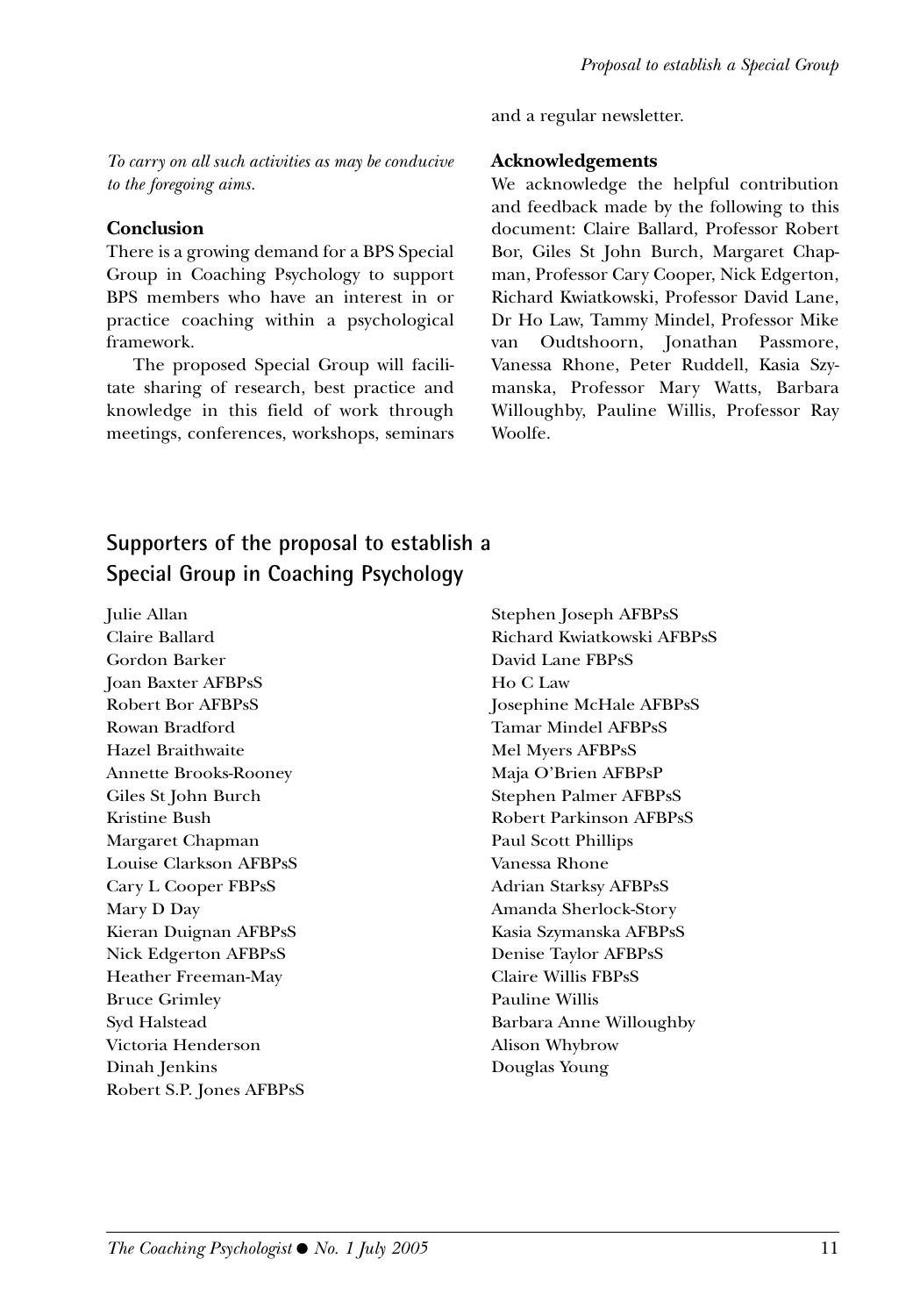#### **References**

- Bluckert, P. (2003). *Typology of coaching and mentoring.* Draft 1. London: European Mentoring and Coaching Council.
- Carter, A. (2001). *Executive coaching: Inspiring performance at work.* Report 379, Institute of Employment Studies.
- Cockerill, I. (2002). *Solutions in sport psychology*. London: Thomson.
- Downey, M. (1999) *Effective coaching*. London: Orion Business Books.
- Fournies, F.F. (2000). *Coaching for improved work performance.* New York: McGraw-Hill.
- Gallwey, T. (1975). *The inner game of tennis*. New York: Random House.
- Gallwey, T. (1979). *The inner game of golf*. New York: Random House.
- Grant, A.M. (2001). *Towards a psychology of coaching.* Sydney: Coaching Psychology Unit, University of Sydney.
- Grant, A.M. & Palmer, S. (2002). Coaching Psychology. Meeting held at the Annual Conference of Division of Counselling Psychology, British Psychological Society, Torquay, 18 May.
- Kilburg, R.R. (2001). Facilitating intervention adherence in executive coaching: A model and methods. *Consulting Psychology Journal: Practice and Research, 53*, 4, 251-267.
- Law, H.C. (2002). Coaching Psychology Interest Group – an introduction. *The Occupational Psychologist, 47*, 31–32.
- Neenan, M. & Dryden, W. (2002). *Life coaching: A cognitive-behavioural approach.* Hove: Brunner-Routledge.
- Neenan, M. & Palmer, S. (2001). *Cognitive Behavioural Coaching. Stress News, 13*, 3, 15-18.
- Palmer, S., Tubbs, I. & Whybrow, A. (2003). Health coaching to facilitate the promotion of healthy behaviour and achievement of health-related goals. *International Journal of Health Promotion and Education, 41*, 3, 91-93.
- Palmer, S., Cooper, C, & Thomas, K. (2003). *Creating a balance: Managing stress*. London: British Library.
- Parkes, R.C. (1955). We use seven guides to help executives develop. *Personal Journal, 33*, 326–328.
- Parsloe, E. (1995). *Coaching, mentoring, and assessing: A practical guide to developing competence.* New York, NY: Kogan Page.
- Parsloe, E. & Wray, M. (2000). *Coaching and Mentoring: Practical methods to improve learning.* London: Kogan Page.
- Peltier, B. (2001). *The psychology of executive coaching: Theory and application*. New York: Brunner-Routledge.
- Richard, J.T. (1999). Multimodal Therapy: A useful model for the executive coach. *Consulting Psychology Journal, 51*, 1, 24-30.
- Whitmore, J. (1992). *Coaching for performance*. London: Nicholas Brealey.
- Williams, D.I. & Irving, J.A. (2001). Coaching: An unregulated, unstructured and (potentially) unethical process. *The Occupational Psychologist, 42*, 3–7.

## **VACANCY**

To be part of a dynamic team

*Sub-Committee for Professional Practice and Research Special Group in Coaching Psychology*

Contact:

#### **Alanna O'Broin, e-mail: alanna@obroin75.freeserve.co.uk**

including a recent CV/biography and short overview of the unique contribution which you can make to SGCP.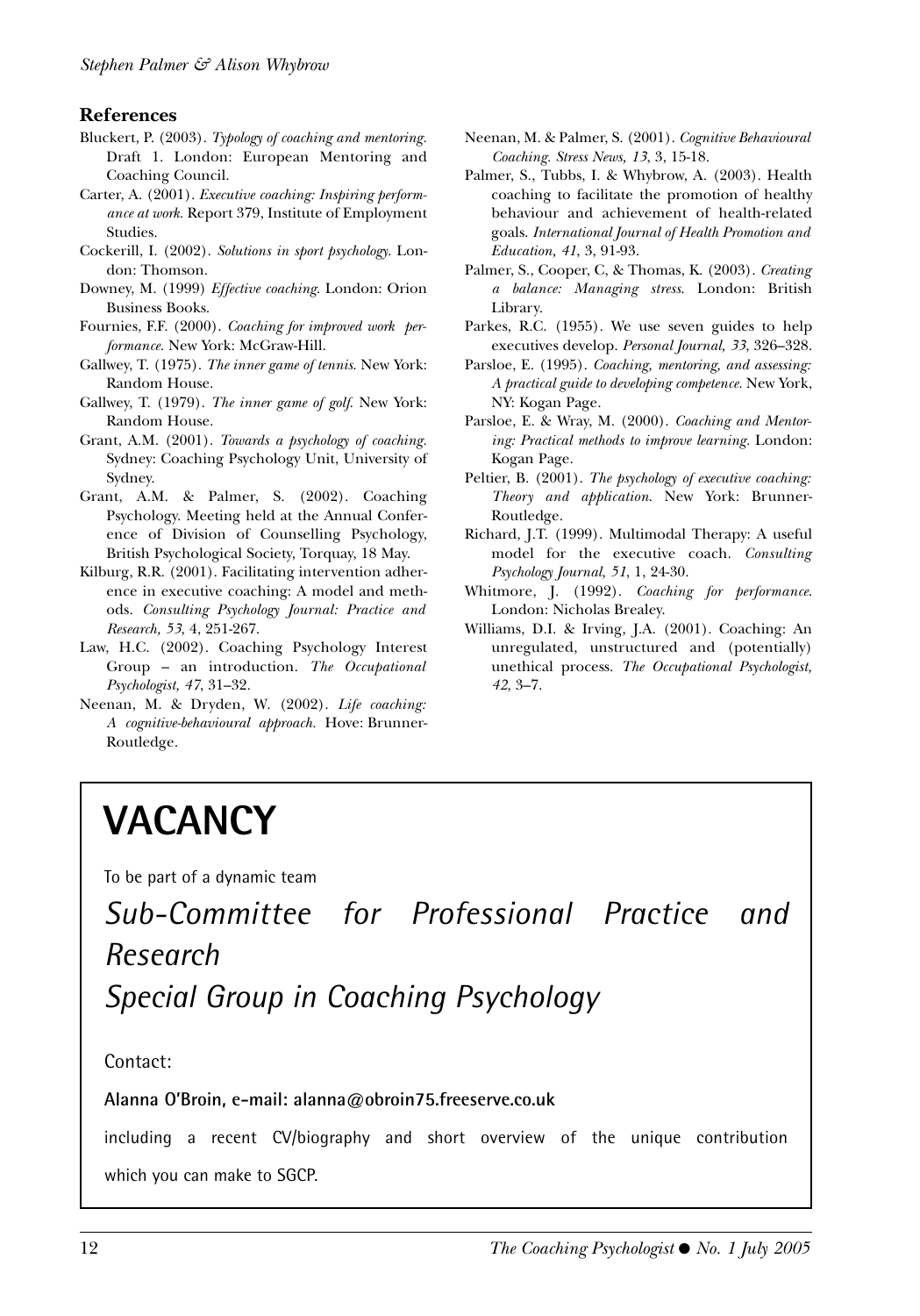### **Positive Psychology and Coaching Psychology: Perspectives on integration**

P. Alex Linley & Susan Harrington

**S** UPERFICIALLY, at least, positive psychology and coaching psychology would seem to have a lot in common. psychology and coaching psychology would seem to have a lot in common. They have both captured the popular psychological imagination, and are both concerned with the improvement of performance and well-being. In this short article, we will try and identify what we see as some of the deeper convergences between positive psychology and coaching psychology, and briefly explore their implications for coaching psychology practice.

Positive psychology was christened in Martin Seligman's 1998 Presidential Address to the American Psychological Association, and a seminal issue of the flagship American Psychologist (Seligman & Csikszentmihalyi, 2000) swiftly followed. In the UK, a special edition of *The Psychologist* (Linley, Joseph & Boniwell, 2003) was devoted to the topic, and the First European Positive Psychology Conference was held in Winchester in June 2002. Positive psychology may be defined as the scientific study of optimal functioning, focusing on aspects of the human condition that lead to happiness, fulfilment, and flourishing, with core positive psychology research topics including happiness, wisdom, creativity, and human strengths. More recently, interest has begun to emerge in what has become known as applied positive psychology ('the application of positive psychology research to the facilitation of optimal functioning,' Linley & Joseph, 2004a, p.4), and coaching is increasingly being understood from the positive psychological perspective (Kauffman & Scoular, 2004; Linley, 2004). Why is it that these two approaches seem to have dovetailed so neatly? We suggest there are three primary reasons for this powerful integration, which we elucidate below.

First, both positive psychology and coaching psychology are explicitly concerned with the enhancement of performance and wellbeing , beginning at the level of the individual. Arguably, one may suggest that this definition applies to the whole of psychology. In practice, however, most psychologists may have traditionally considered their job to be done when the 'client' was free of psychological problems and difficulties. To the positive psychologist and the coaching psychologist, that is to stop at only half way. Psychology has as much, if not more, to offer in facilitating people to achieve higher levels of performance and well-being, and it sells itself short in focusing only on the alleviation of psychopathology. Positive psychology and coaching psychology recognise this, and strive 'to promote optimal functioning across the full range of human functioning, from disorder and distress to health and fulfilment' (Linley & Joseph, 2004a, p.4). Second, in focusing on the plus side of

human nature rather than only on its failings and weaknesses, both positive psychology and coaching psychology have implicitly challenged practitioners to question the fundamental assumptions which they hold about human nature (Linley & Joseph, 2004b). In a nutshell, there are three possible assumptions: we may believe that people are by nature destructive, and thus need to be controlled. Or we may believe that people have the propensity for both good and evil, and thus we need to keep down the evil and promote the good. Or we may believe that people are motivated by socially constructive directional forces, and that we need therefore to provide the right environmental conditions to allow them to flourish. It has been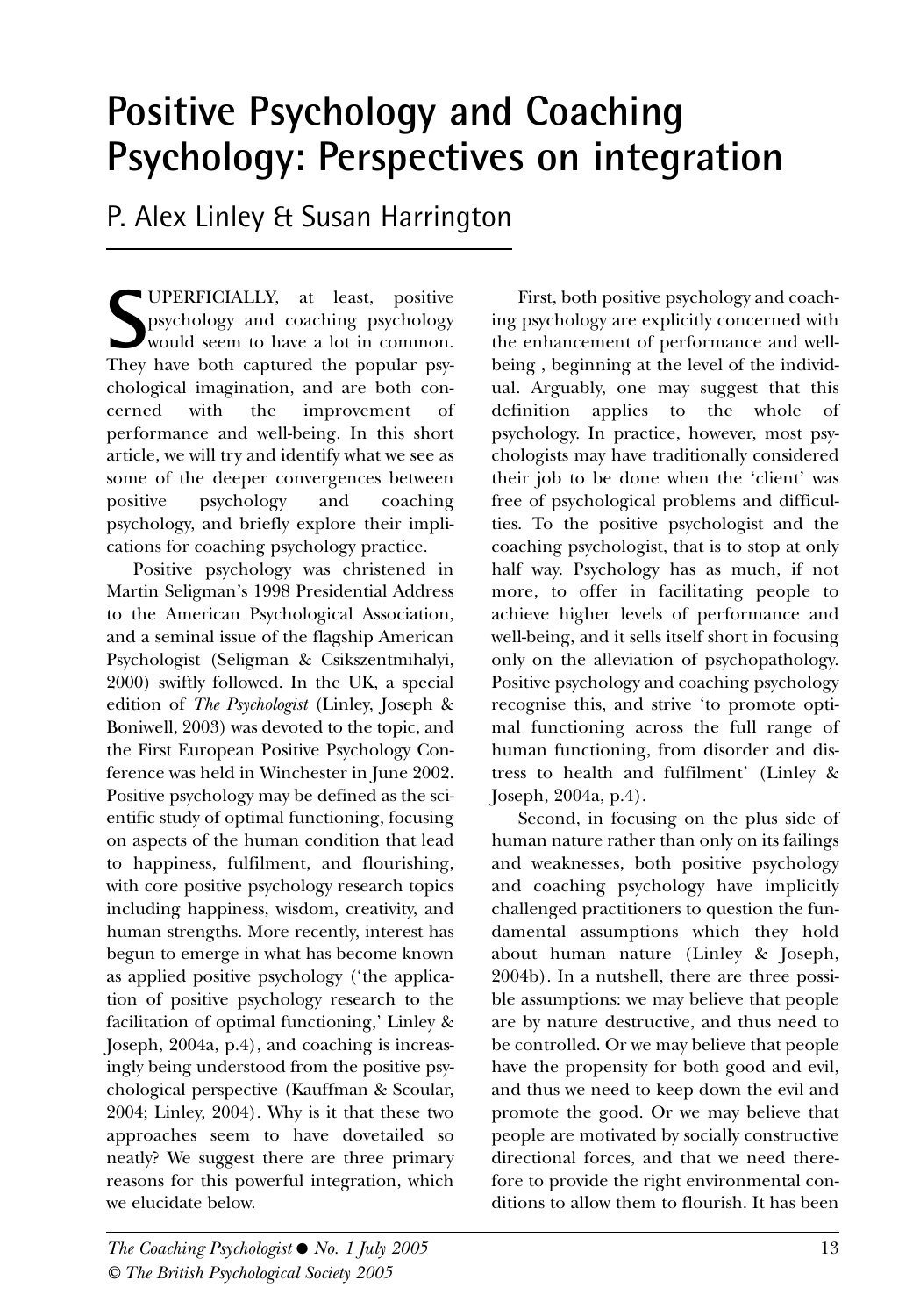argued elsewhere (Joseph & Linley, 2004) that positive psychology has implicitly adopted this third fundamental assumption about human nature. Here, we would argue that coaching psychology raises these same questions, and that by considering their own fundamental assumptions, coaching psychologists may gain a greater insight on how these assumptions impact on their practice.

Third, positive psychology has infused an interest in the psychology of human strengths, and we argue that this is an area that provides significant potential for development and benefit to coaching psychologists Traditionally, psychological research into human strengths has been fragmented and disparate: Psychologists have studied individual strengths (e.g. creativity, hope, optimism, gratitude), but have not developed classification systems or taxonomies to provide a framework for understanding the family of psychological strengths as a whole: Indeed, it is likely that not all psychological strengths have yet been empirically identified.

However, a major enterprise within positive psychology has been the development of the VIA Classification of Strengths (Peterson & Seligman, 2004), which attempts, for the first time, to provide a way of understanding human strengths at a meta-level of analysis. In our own work, we have proposed a more

#### **References**

- Joseph, S. & Linley, P.A. (2004). Positive therapy: A positive psychological theory of therapeutic practice. In P. A. Linley & S. Joseph (Eds.) *Positive psychology* in practice (pp.354-368). Hoboken, NJ: Wiley.
- Kauffman, C. & Scoular, A. (2004). Toward a positive psychology of executive coaching. In P. A. Linley & S. Joseph (Eds.) *Positive psychology in practice* (pp.287–302). Hoboken, NJ: Wiley.
- Linley, P.A. (2004, October). *Coaching psychology: The positive psychological foundations.* Paper presented at the International Positive Psychology Summit, Washington, DC.
- Linley, P.A. & Harrington, S. (in press). Strengths psychology: Academic and applied perspectives. *The Psychologist.*
- Linley, P.A. & Joseph, S. (2004a). Applied positive psychology: A new perspective for professional

integrative definition of a strength as 'a natural capacity for behaving, thinking, or feeling in a way that allows optimal functioning and performance in the pursuit of valued outcomes' (Linley & Harrington, in press), and we are currently working to validate new measures of a range of psychological strengths that our research has identified (see www.personalitystrengths.com). While still in its infancy, these approaches represent a major advance in the psychological understanding of strengths, and one that has many implications for the practice of coaching psychologists.

Overall, then, we argue that positive psychology and coaching psychology are natural partners in applied psychology. Both are concerned with the facilitation and promotion of optimal human functioning, and both challenge traditional fundamental assumptions about human nature. However, the most exciting potential for their further integration may lie in the application of strengths within coaching psychology, and we look forward eagerly to what the future may hold.

#### **Address for correspondence**

P. Alex Linley, PhD, School of Psychology, Henry Wellcome Building, University of Leicester, Lancaster Road, Leicester LE1 9HN. E-mail: PAL8@le.ac.uk

practice. In P.A. Linley & S. Joseph (Eds.) Positive psychology in practice (pp.3–12). Hoboken, NJ: Wiley.

- Linley, P. A., & Joseph, S. (2004b). Toward a theoretical foundation for positive psychology in practice. In P.A. Linley & S. Joseph (Eds.) *Positive psychology in practice* (pp.713-731). Hoboken, NJ: Wiley.
- Linley, P.A., Joseph, S. & Boniwell, I. (Eds.) (2003). In a positive light. [Special Issue on Positive Psychology]. *The Psychologist, 16*(3).
- Peterson, C. & Seligman, M.E.P. (2004). *Character strengths and virtues: A handbook and classification.* Washington, DC: American Psychological Association.
- Seligman, M.E.P. & Csikszentmihalyi, M. (Eds.). (2000). Special issue on happiness, excellence, and optimal human functioning. *American Psychologist,55* (1).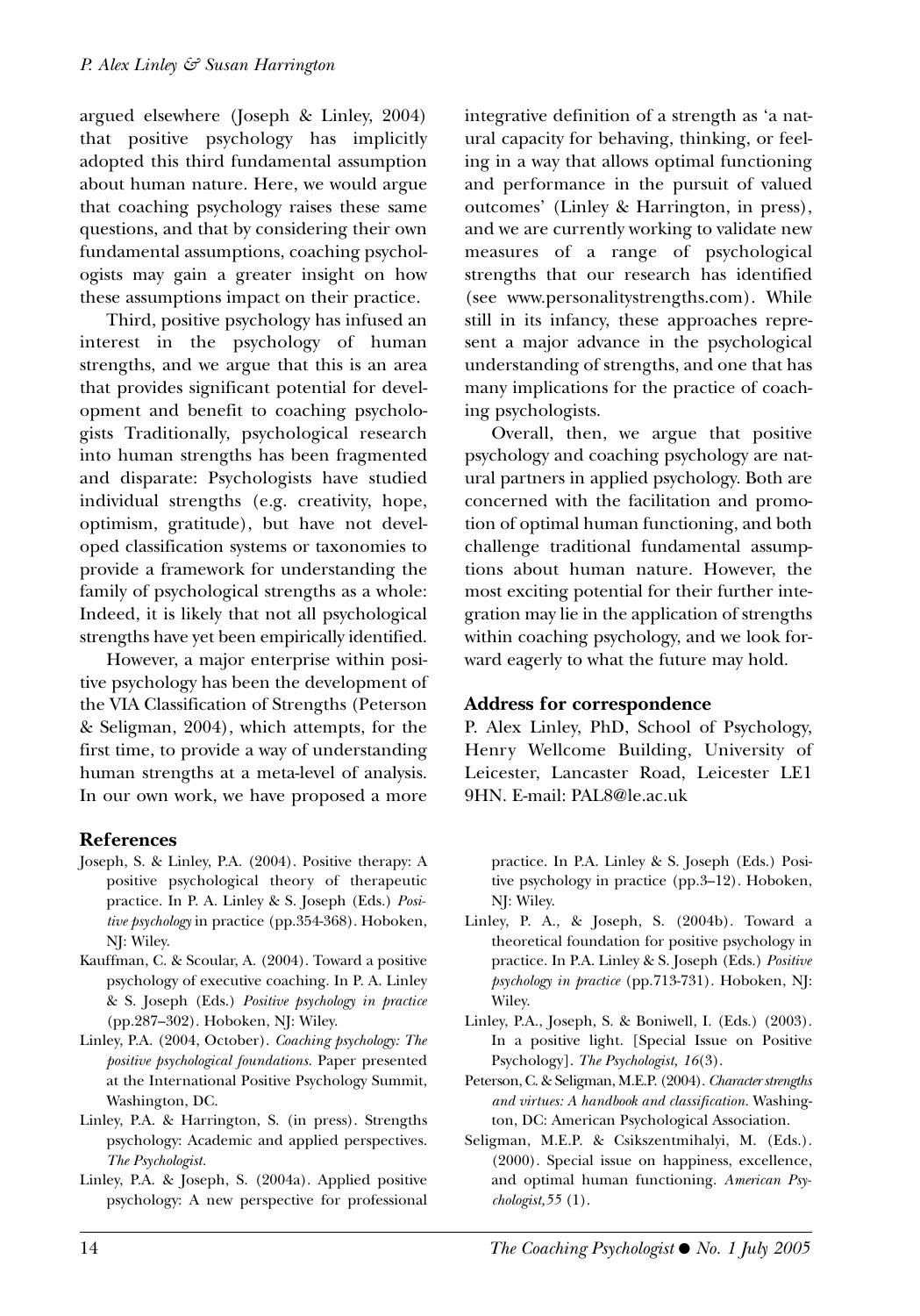## **Can coaching reduce workplace stress?**

Kristina Gyllensten & Stephen Palmer

#### **Abstract**

*Work related stress is causing concern and is having negative effects on individuals and organisations (HSE, 2001). Various interventions are used to reduce workplace stress but this paper proposes that coaching can be effective in tackling stress. Coaching is becoming increasingly popular and is viewed positively within the corporate world (Peltier, 2002) yet there is a lack of relevant published research demonstrating the link between coaching and stress reduction, management or prevention. This article highlights literature that indicates coaching can be effective in reducing stress.* 

*Keywords: work related stress, coaching, coaching psychologists, research into effectiveness, counselling*

**WE** problem and the Health and Safety<br>Executive's (2003/04) survey of<br>self-reported work-related illness indicated problem and the Health and Safety Executive's (2003/04) survey of self-reported work-related illness indicated that more than half a million individuals in Britain were experiencing work stress at a level that was causing them ill-health. It was also found that, behind musculoskeletal disorders, stress related conditions were the most frequently reported group of workrelated ill-health conditions. Stress has been defined as 'the adverse reaction people have to excessive pressures or other types of demand placed on them' (HSE, 2001). The relationship between hazards, symptoms and outcomes of stress is illustrated in 'Model of Work Stress' (Palmer, Cooper & Thomas, 2004).

#### **Counselling and stress**

Workplace counselling services and Employee Assistance Programmes (EAPs) are becoming increasingly common (Hill, 2000), and it has been suggested that the main rationale for providing these services is to deal with work related stress (Briner, 1997) even though counselling may not directly tackle hazards such as work overload or lack of control. There are mixed reports regarding the effectiveness of counselling in reducing work-related stress. Briner (1997) claims that there is little sound evidence for the effectiveness of stress management interventions including counselling, whereas Hill

(2000) suggests that there is plenty of evidence supporting the value of counselling in reducing stress. However, research has found that certain organisations are reluctant towards the use of counselling to tackle work stress due to the stigma and negative perceptions associated with counselling (Gyllensten, Palmer & Farrants, 2005). Similarly, Peltier (2002) reports that counselling carries a stigma within the corporate world. Coaching on the other hand is viewed very differently and has positive connotations within the corporate arena (Gyllensten *et al.,* 2005; Peltier, 2002).

#### **Coaching and stress**

Grant (2001, p.8) defines workplace coaching as '…a solution-focused, result-orientated systematic process in which the coach facilitates the enhancement of work performance and the self-directed learning and personal growth of the coachee.' According to Palmer, Tubbs and Whybrow (2003) coaching has become acceptable to organisations to manage stress, improve performance and achieve goals. Likewise, Hearn (2001) suggests that coaching can be useful in tackling stress as it can help individuals to identify stressors, find permanent solutions and maintain changes (also see Neenan & Palmer, 2001; Skiffington & Zeus, 2003).

Interestingly, for all the hyperbole that is endemic in the field of coaching regarding its benefits, typified by advertisements and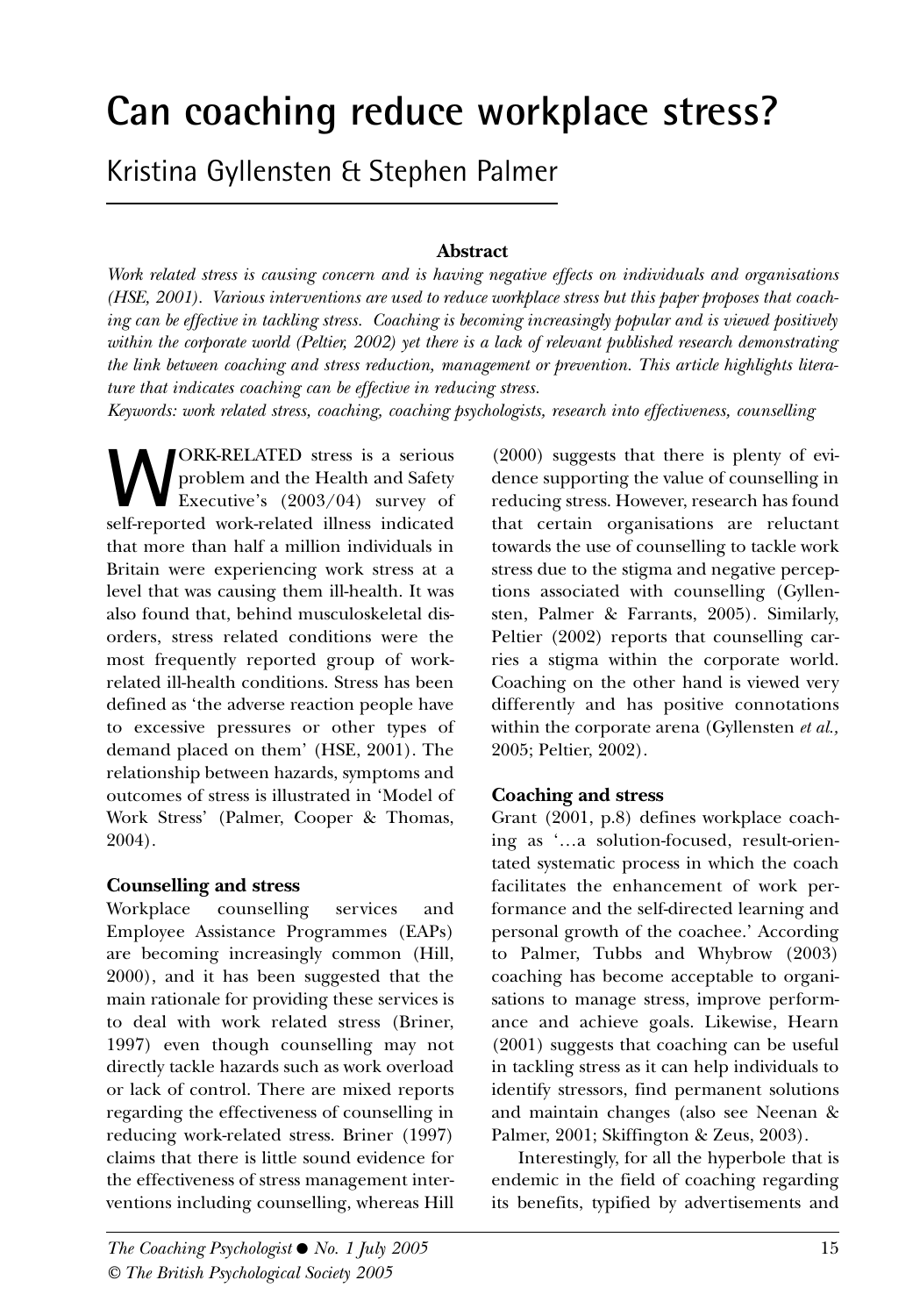coaching service provider websites, there is still a lack of research on the effectiveness of coaching (see Grant, 2001 for an in-depth review of the existing research). However, the Association for Coaching (2004) conducted a web-based survey investigating the return on investment (ROI) from corporate coaching with participants from various business sectors. Participants reported that benefits of coaching included improved productivity, job motivation, people management skills and work life balance.

As well as there being a lack of research on coaching effectiveness in general there appears to be a lack of research investigating coaching and stress. Nevertheless, the effects of coaching on stress and burnout were investigated in The Executive Coaching Project (CompassPoint Nonprofit Services, 2003). Twenty-four executive directors participated in the study and received 40 hours of coaching. Survey results showed no statistical differences between the baseline and the final post-test regarding perceived levels of work-related stress and burnout (positive changes were found in other areas). However, in interviews several participants reported that coaching had helped them to reduce stress and burnout. Wales (2003) conducted a qualitative study exploring 16 managers' experiences of coaching, and two of the themes that emerged were stress management and work/life balance. Many of the participants reported that coaching had helped them to reduce their high stress levels and that they felt calmer and more able to deal with pressure following coaching. Regarding work/life balance the managers reported that coaching had helped them to be more proactive in the management of the different roles in their lives. In addition, several case studies have reported that coaching was effective in tacking work related stress (Ascentia, 2005; Richard, 1999).

#### **Why would coaching reduce work related stress?**

Coaching may help to reduce stress directly if an individual is seeking coaching in order to deal with stress (Hearn, 2001) and an appropriate coaching intervention focused on tackling its causes, whether internal (i.e. perceptions or unhelpful core beliefs) or external (organisational). However, coaching could also help to reduce stress indirectly. In this scenario an individual may seek coaching for a variety of reasons, for example to improve performance, increase efficiency, achieve work related goals, or improve communication skills. When the coachee improves in the area targeted by coaching intervention, it is possible that they will become less stressed or pressured.

Coaching could be used at all three levels of organisational intervention, i.e. primary, secondary and tertiary, although at the tertiary level the practitioners may be coaching psychologists also qualified in other areas of psychology such as counselling or clinical psychology or with the relevant continuing professional development and on-going supervision.

#### **Further research**

We are conducting a research study investigating whether or not coaching can reduce workplace stress. Two large organisations, with more than 3,000 employees, are participating in the study and both qualitative and quantitative methodologies are being used. We intend publishing the results from the research in a coaching psychology and/or health-related journal within the next 12 months.

#### **Address for correspondence:**

Professor Stephen Palmer, City University, Dept of Psychology, Northampton Square, London EC1V 0HB.

E-mail: dr.palmer@btinternet.com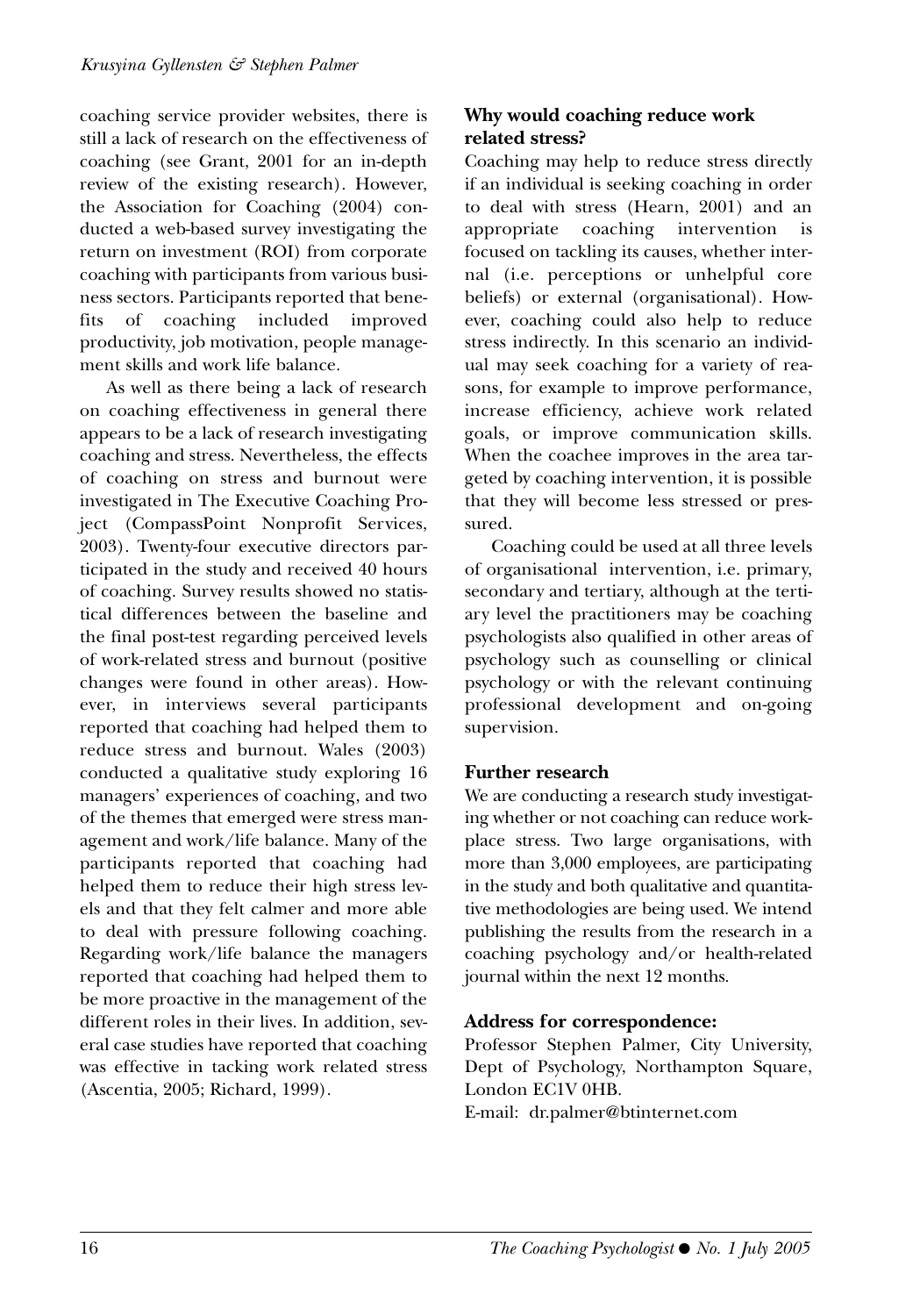#### **References**

- Ascentia (2005). Case studies. International *Journal of Evidence Based Coaching and Mentoring, 3*(1).
- Association for Coaching (2004). *Research survey: Return on investment (ROI) from corporate coaching.* Retrieved 3 February, 2005, from www.associationforcoaching.com
- Briner, R.B. (1997). Improving stress assessment: Toward an evidence-based approach to organizational stress interventions. *Journal of Psychosomatic Research, 43*, 61–71.
- CompassPoint Nonprofit Services (2003). *Executive coaching project: Evaluation of findings.* Retrieved 28 January, 2005 from www.compasspoint.org.
- Grant, A.M. (2001). *Towards a psychology of coaching.* Retrieved 12 May, 2003 from www.psych.usyd. edu.au.
- Gyllensten, K., Palmer, S. & Farrants, J. (2005). Perception of stress & stress interventions in finance organisations: Overcoming resistance towards counselling. *Counselling Psychology Quarterly, 18*, 19–29.
- Health and Safety Executive (HSE) (2001). *Tackling work-related stress: A manger's guide to improving and maintaining employee health and well-being.* Suffolk: HSE.
- Health and Safety Executive (HSE) (2003/2004). *Health and safety statistics highlights*. Retrieved 10 May, 2004, from www.hse.gov.uk/statistics/causdis/stress.htm
- Hearn, W. (2001). The role of coaching in stress management. *Stress News, 13*, 15–17.
- Hill, C. (2000). Does workplace counselling have an organisational function? *Counselling Psychology Review, 15*, 13–23.
- Neenan, M. & Palmer, S. (2001). Cognitive behavioural coaching. *Stress News, 13*, 3, 15–18.
- Richard, J.T. (1999). Multimodal therapy: A useful model for the executive coach. *Consulting Psychology Journal: Practice and Research, 51*, 24–30.
- Palmer, S., Cooper, C. & Thomas, K. (2004). A model of work stress to underpin the Health and Safety Executive advice for tackling work-related stress and stress risk assessments. *Counselling at Work*, Winter,  $2-5$ .
- Palmer, S., Tubbs, I. & Whybrow, A. (2003). Health coaching to facilitate the promotion of healthy behaviour and achievement of health-related goals. *International Journal of Health Promotion and Education, 41*, 91-93.
- Peltier, B. (2001). *The psychology of executive coaching: Theory and application.* New York: Brunner Routledge.
- Skiffington, S. & Zeus, P. (2003). *Behavioural coaching: How to build sustainable personal and organzational strength.* North Ryde: McGraw Hill.
- Wales, S. (2003). Why coaching? *Journal of Change Management, 3*, 275–282.

## **Executive Coaching Psychology Research**

The BPS Special Group in Coaching Psychology is supporting research into coaching psychology practice. One of the major projects underway is a research project led by Jonathan Passmore. Jonathan, who was active in the Coaching Psychology Forum at its formative period during 2003, is researching coaches' and coaches' perceptions of the executive coaching experience. Jonathan has already completed the first phase of the research involving interviews with a sample of senior executives who have used coaching. The second part of the project is a major survey of some 3000 executive/business coaches, which is due to be launched in September. As a member of the SGCP e-mail discussion list forum you will receive an e-mail invitation to participate. You can check out further details about the survey on the survey web page: http://www.opm.co.uk/survey/coaching/coach.htm. Save this as one of your favourites and you can link to the survey when it opens on 1 Sepember. If you are interested in the results we will be carrying a piece later in the year and Jonathan is hoping to present findings at the BPS Occupational Psychology Conference in January 2006.

If you would like to e-mail Jonathan he can be reached on jonathancpassmore@yahoo.co.uk.

#### **Jonathan Passmore**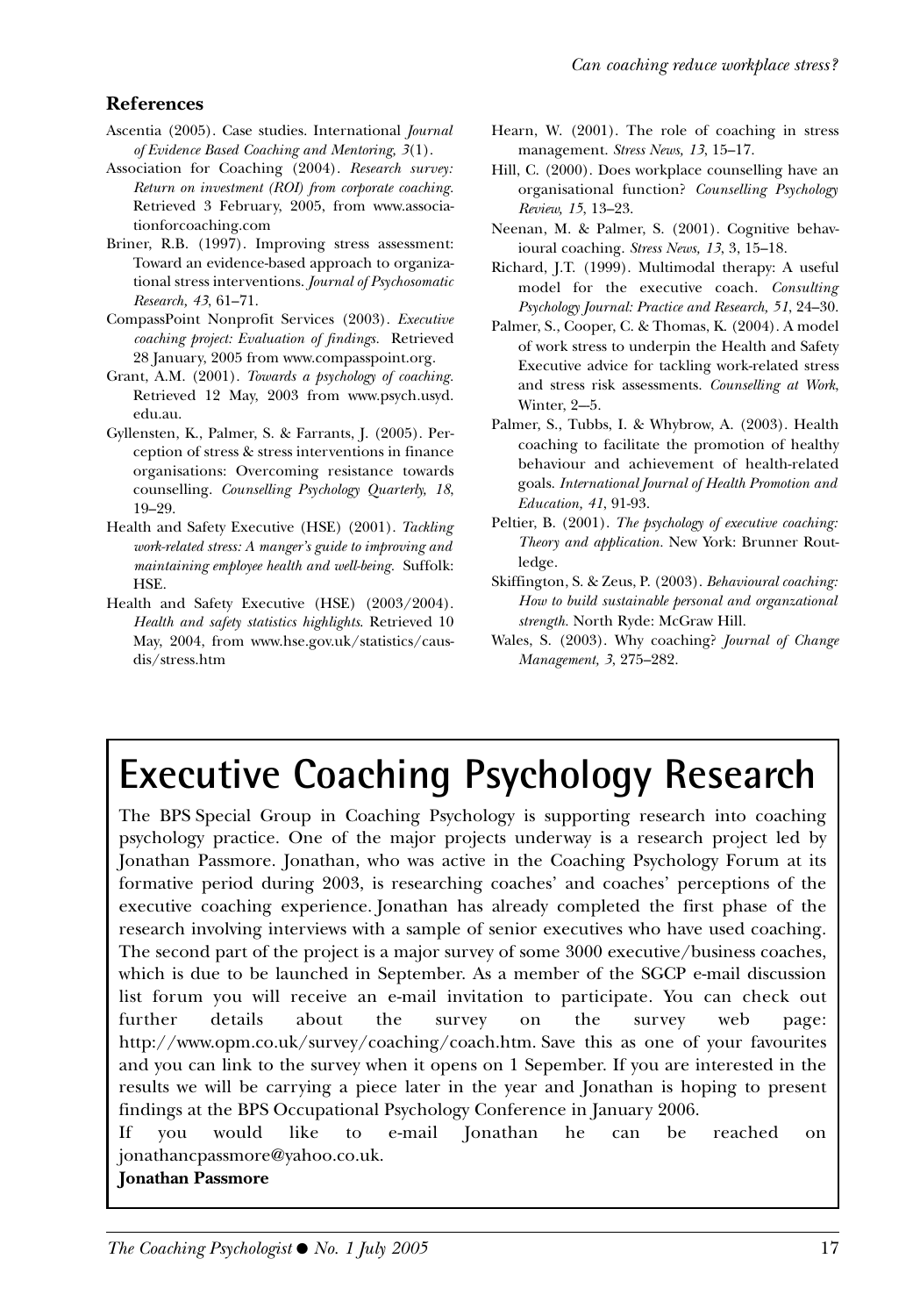### PROGRAMME OF COURSES HELD IN LONDON & EDINBURGH

#### Recognised Modular Programmes

**Advanced Certificate in Cognitive Behavioural Approaches to Psychotherapy and Counselling Diploma in Stress Management**

#### Primary Certificate Courses (2 days unless shown otherwise)

**Assertion & Communication Skills Training** 19–20 Oct **Cognitive Behavioural Therapy & Training** 11–12 Aug; 22–23 Aug; 7–8 Sept; 26–27 Oct; 23–24 Nov; 19–20 Dec **Critical Incident Stress Debriefing** (Level 3) 3–4 Oct

**Multimodal Therapy** 5–6 Oct **Problem Focused Counselling, Coaching & Training** 24–25 Oct **Rational Emotive Behaviour Therapy** 12–13 Oct; 15–16 Dec **Stress Management** 4–5 Aug\*; 13–14 Dec *\* Course held in Edinburgh*

**Occupational Stress Management** 19–20 Sept **Trauma & PTSD** (Level 3) 8–9 Nov; **Relaxation Skills Training** 21–22 Sept; 6–7 Dec **Advanced CBT** (3 days) 1–3 Nov

The trainers are experienced counsellors, psychotherapists, industrial trainers and consultants.

#### Other Courses **Correspondence Course in Stress Management**

Limited numbers only on each course. The Centre also offers stress audits, consultancy & research, counselling, therapy supervision; in-house courses, seminars and workshops; staff counselling for organisations. Full details from:

**CENTRE FOR STRESS MANAGEMENT • 156 WESTCOMBE HILL • LONDON SE3 7DH Course details** 020 8293 4114 (24hr answerphone) **Course admin** 020 8293 4334 **Fax** 020 8293 4114 **Course availability** 020 8318 4448 **Website** http://www.managingstress.com **Email** dawn.cfsm@btopenworld.com

**RECOGNISED BY THE INSTITUTE OF HEALTH PROMOTION AND EDUCATION AS A CENTRE OF EXPERTISE COURSES RECOGNISED BY THE IHPE FOR CONTINUING PROFESSIONAL DEVELOPMENT**

### STRESS MANAGEMENT, COACHING & COUNSELLING

A series of events given by leading experts

27 SEPTEMBER 2005

**PSYCHOLOGICAL COACHING: ITS APPLICATION TO ENHANCING PERFORMANCE AND MANAGING STRESS**

This skills based masterclass will cover the Cognitive and Multimodal approaches to coaching. 20 SEPTEMBER 2005

**PARENT COACHING: AN INTEGRATED PRACTICAL SEMINAR FOR COACHES**

Practical seminar focusing on enhancing existing coaching skills for work with parents as individuals and groups.

28 SEPTEMBER 2005

#### **TIME MANAGEMENT WORKSHOP: A PSYCHOLOGICAL APPROACH**

An interactive workshop covering the psychological techniques and skills required to improve time management and enhance performance. Aimed at coaches and trainers.

Suitable for coaching psychologists, coaches, counsellors, HR professionals, trainers and management consultants

**Fees** Early-bird fee: £100 + VAT if application received one month before event. Standard fee: £135 incl. VAT **Venue** The British Psychological Society, London (8 July), The Gestalt Centre, London (20/28 September)

#### **FURTHER INFORMATION AND BOOKINGS**

Tel/Fax: 01582 712161 Email: kate\_thomas@btinternet.com **STEPHEN PALMER PARTNERSHIP LTD** PO Box 438, Harpenden, Herts AL5 4WY www.stephenpalmerpartnership.com



**Stephen Palmer** partnership

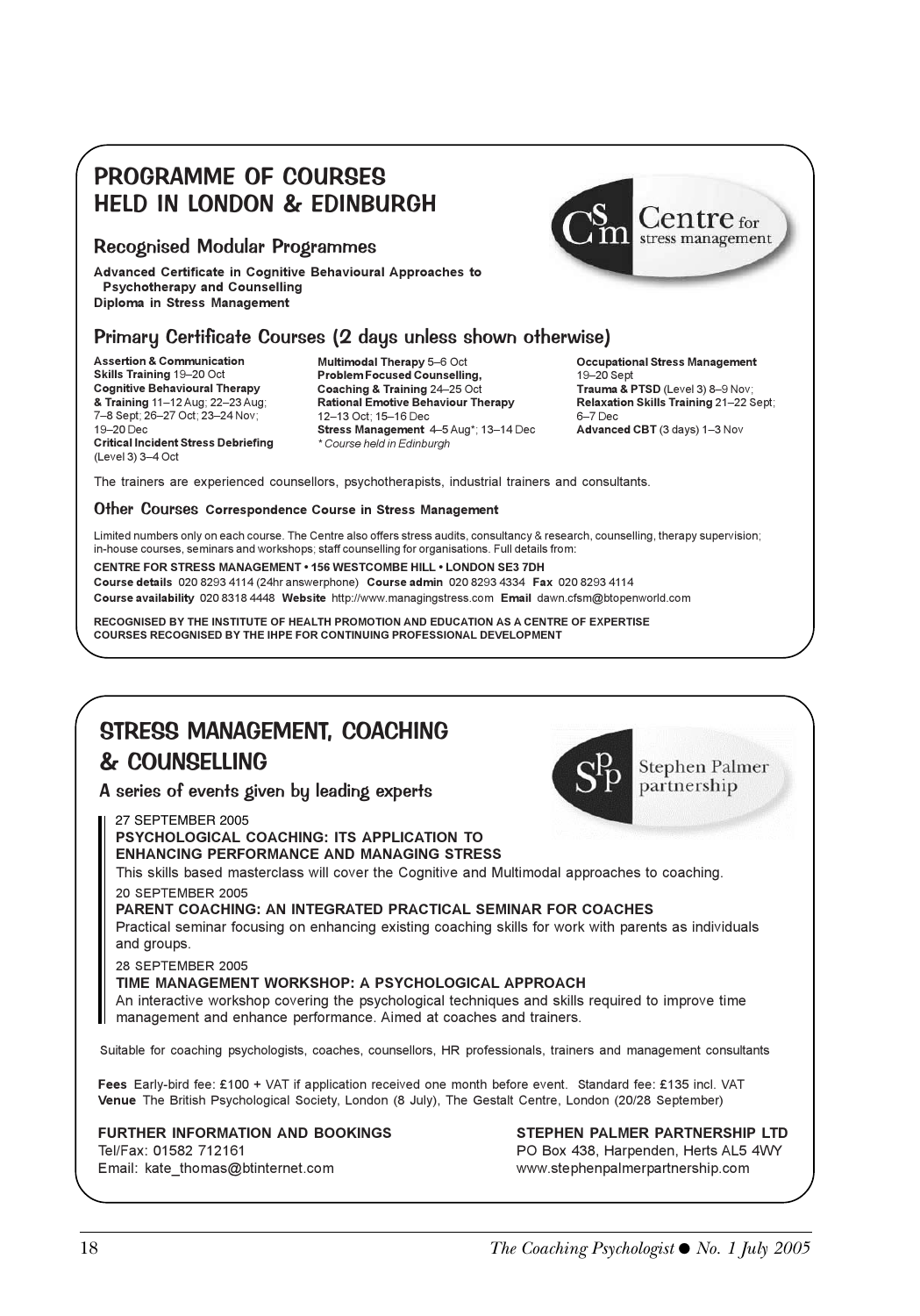## **The role of ethical principles in Coaching Psychology**

### Ho Law

would like to take this opportunity in the<br>first issue of *The Coaching Psychologist* to<br>introduce myself as your founding com-<br>mittee member with a strategic responsibility would like to take this opportunity in the first issue of *The Coaching Psychologist* to introduce myself as your founding comin all ethical aspects of our Special Group.

I am a Chartered Occupational Psychologist with 20 years' experience in central government and private practice. I was instrumental in helping Professor Stephen Palmer to set up the former Coaching Psychology Forum by communicating the development to the Division of Occupational Psychology. I also contributed to the special edition on coaching psychology in *The Occupational Psychologist* (Law, 2003), and was the former Head of the Professional Forum for the Association for Coaching.

Being a member of the Association of Business Psychologists, Divisions of Counselling Psychology and Sport and Exercise Psychology, I advocate diversity in coaching. I have long been engaged in championing diversity and embedding ethical thinking in our profession. I was one of the first equality advisors to the Assistant Permanent Under Secretary of State in the Home Office, and the Deputy chair of the BPS Standing Committee for Promotion of Equal Opportunities. So my specific contribution to the Special Group is to develop ethical principles and its relationship between coaching and psychology. I regard these disciplines as two central pillars in coaching psychology as a discipline and a profession. Within this context, the development of ethical principles would have an important implication for the way we define and practise coaching psychology. Within this context this article aims to address two key questions:

- What forms should ethical thinking take?
- What is the impact of ethical principles on the practice of coaching psychology?

Ethical thinking and its principles are usually embedded in many professional bodies in the form of self-regulation. Members are required to commit to ethical standards and a code of practice. The main aim is to protect clients and the public from dangerous practice with the objectives to:

- benefit clients;
- ensure safety;
- protect clients;
- manage boundaries; and
- manage conflict.

Translating the above into a code of practice requires us as coaching psychologists to:

- 1. Do no harm.
- 2. Act in the best interest of our clients and their organisation.
- 3. Observe confidentiality.
- 4. Respect differences in culture.
- 5. Apply effectively the best practice in everything we do.
- 6. Help our clients make informed choices and take responsibility to improve their performance and well-being.
- 7. Recognise our role as a coaching psychologist.

There are many common aspects in the above objectives and code of practice across a wide range of professions such as counselling and psychotherapy (for example, see Barnes & Mudin, 2001; Hill & Jones 2003; and the BPS *Code of Conduct, Ethical Principles and Guidelines*). However, there are also many aspects that are unique in coaching psychology that distinguish it from many other disciplines. For example, a coaching psychologist is asked by a director (the budget holder) to coach a team of senior managers (the job holders) with an objective to improve their performance (see Law, 2003). In this case, the term 'client' within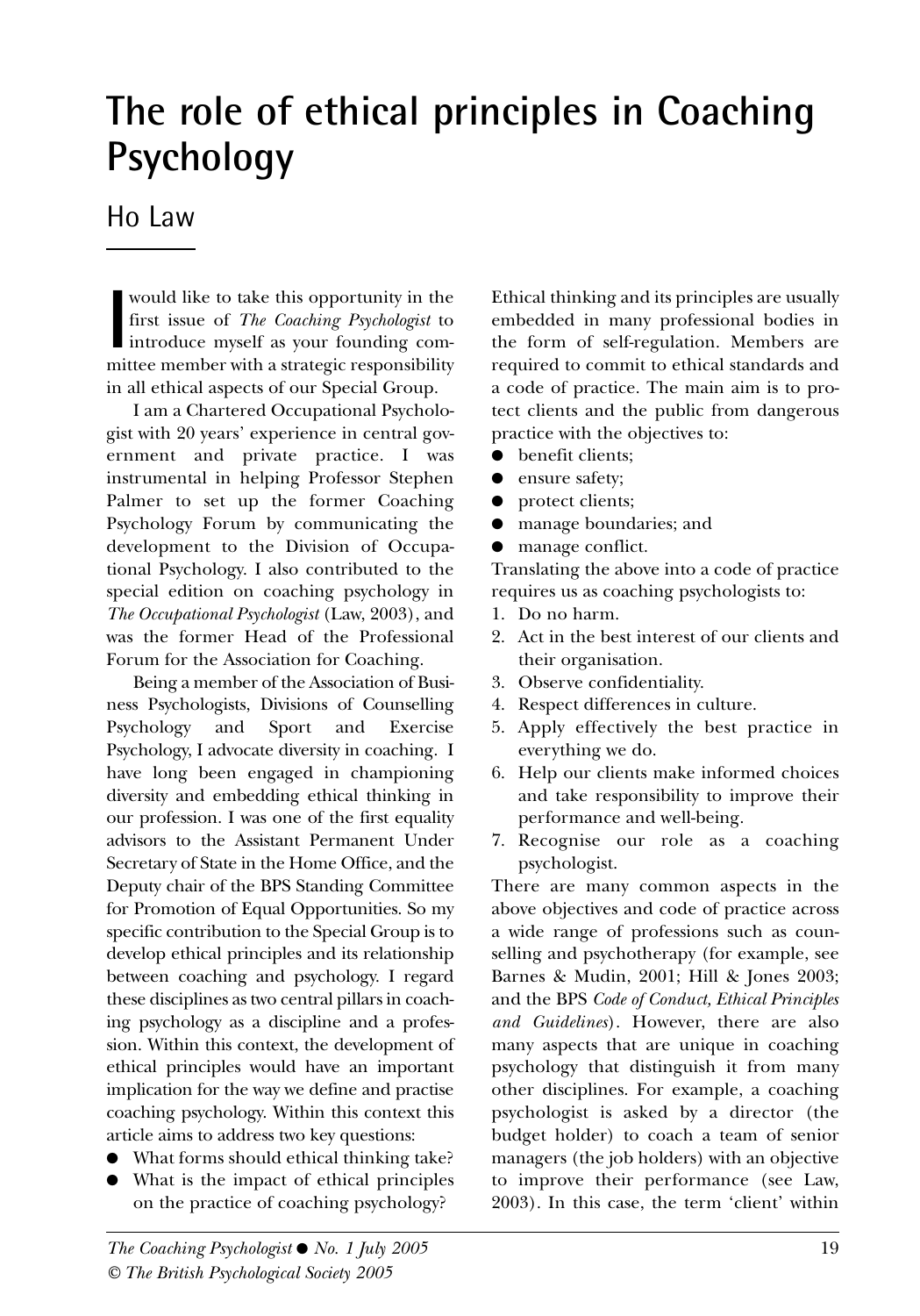such an organisational context is very different from those of counselling and psychotherapy. A number of questions would arise from such a coaching process:

- Who are the clients?
- Whose benefit has priority?
- Whose interests is the coaching psychologist serving?
- What is the coaching psychologist's ethical duty?
- What is the responsibility of the coaching psychologist to manage different values and interests between all the stakeholders?
- How the differences are managed?
- Is there potential for abuse of power?
- What are the issues of confidentiality?
- What are the implications of vicarious liability?

Managing the multiple boundaries, relationships and conflicts are particularly important in the above situation and in coaching psychology in general. Coaching psychology is a different practice from counselling and therapy. It requires us to have different attitudes, knowledge, skills and ethical thinking as part of our professional competence.

There is not enough space for me to answer all of the above questions here. To unpack the complexity in this area would require further research and development.

#### **References**

- Barnes, F.P. & L. Mudin (2001 Ed.) *Values and Ethics in the Practice of Psychotherapy and Counselling*. Buckingham: Open University Press.
- Hill, D. & Jones, C. (2003) (Ed.) *Forms of Ethical Thinking in Therapeutic Practice*. Buckingham: Open University Press.
- Law, H.C. (2002) Coaching Psychology Interest Group – an introduction. *The Occupational Psychologist, 47*, 31–32.
- Law, H.C. (2003) Applying Psychology in Executive Coaching Programmes for organisations. *The Occupational Psychologist*, *49*, 12–19.

The aims of this article are to introduce my role and open up this space for reflection and discussion about ethical principle in our profession. Clare Huffington and I are preparing a strategy for the working relationship with other organisations. I hope to have the opportunity in future issues to continue reporting on the development of the ethical aspects of coaching psychology. Future work may include:

- 1. Developing ethical principles in coaching psychology.
- 2. Identifying the ethical implications for supervision of coaching psychologists.
- 3. Developing quality control procedures.
- 4. Promoting diversity in coaching psychology.
- 5. Developing training in coaching psychology.
- 6. Embedding ethical principles as part of the core competence and continual development in our profession.

I would welcome any comments and contribution on these topics.

#### **Address for correspondence**

ho.law@empsy.com (www.empsy.com)

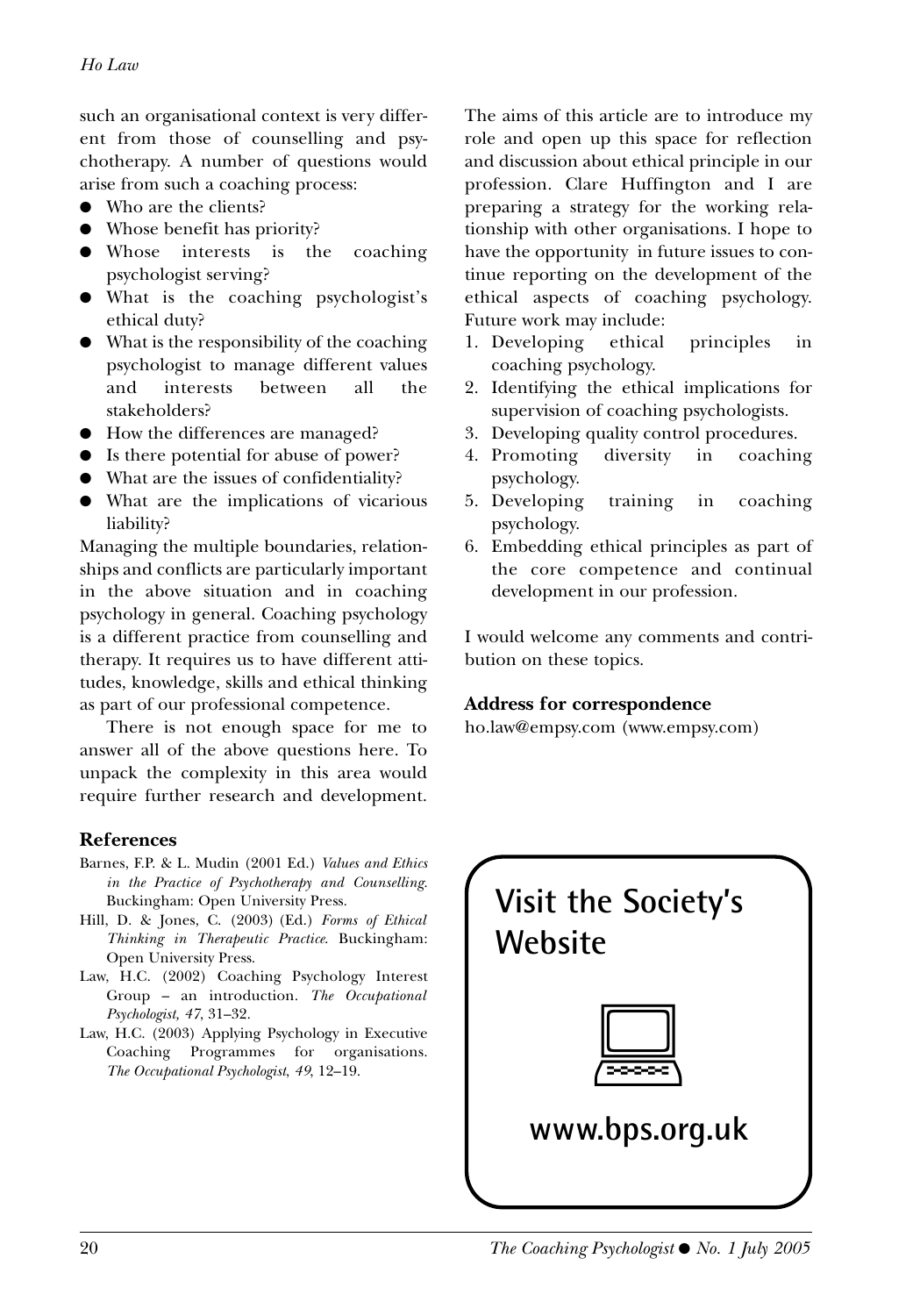## **Effective listening**

### John Groom

**M**OST of my coaching time is spent<br>tripping over myself. I can hardly<br>before I am rushing in to get them ready to tripping over myself. I can hardly before I am rushing in to get them ready to set goals, or to analyse their lifestyle imbalance, do a cognitive checklist or evaluate their own self-care strategies. I am learning to slowdown.

#### **Was that good for you?**

One of the things that has slowed me down is to ask at the beginning of the second session: 'What did you get from our first session together?'

This is a humbling experience. Those wonderful gems and precious insights that I thought I was sharing are so rarely mentioned. On the other hand a session that I thought was simply me listening and writing down a thorough summary has so often helped the person to hear themselves more deeply and to identify their own themes.

#### **Are you in balance?**

It has been well over two decades since Egan wrote that wonderful book *The Skilled Helper.* He argued cogently that effective helping requires a mix of empathy and action. I sometimes wonder if coaching is a response to this perceived imbalance. None of us wants to be entirely and purely understanding: it is too tiring. To be totally surrounded by tea and sympathy sounds lovely but we all strive for a challenge. Coaching psychology is, and should be, ultimately present and future orientated and measured by its results. The main criticism that I hear of coaches, coaching psychologists and coaching programmes, however, is that they are too task oriented and superficial. In other word we have not listened effectively enough before moving into the action stage.

#### **If you need a friend**

I am arguing here for a fuller, deeper kind of listening. My own Australian mentor of many years' experience summarised for me just before his retirement his own changes. Nowadays I follow more and lead less.

The emphasis on change can blind us to the obvious needs. Maybe the coachee just wants to be listened to and is not yet ready to change. Maybe in their hectic life this is the only place for them to be and to be held. Maybe they lack a sense of sanctuary, are lonely or feel that there is no one there for them.

It is possible to sense all of these needs and to respond to them without going back into counselling.

#### **If it don't fit**

To go all the way back to Egan again, he suggested that we listen for a person's leverage point. This is a key motivator, theme or concern that is brought into the sessions. When I ask what people got from our first session I am really fishing for this leverage point. I might think that what I am hearing is a serious lifestyle imbalance, for example. The coachee's only concern, however, is losing their spouse, as they are so grumpy when they get home. I might be hearing from someone who is driven and in my mind needs to chill out. This leverage point, however, is how to enjoy their work more. I sometimes think that effective coaching psychology is like one of the gentler form of the martial arts. We never stand against or push the other person. If they rush at things we simply point out where they might fall over. In the end it is about them standing firmly in the world.

This type of coaching can benefit from the addiction literature on motivational interviewing.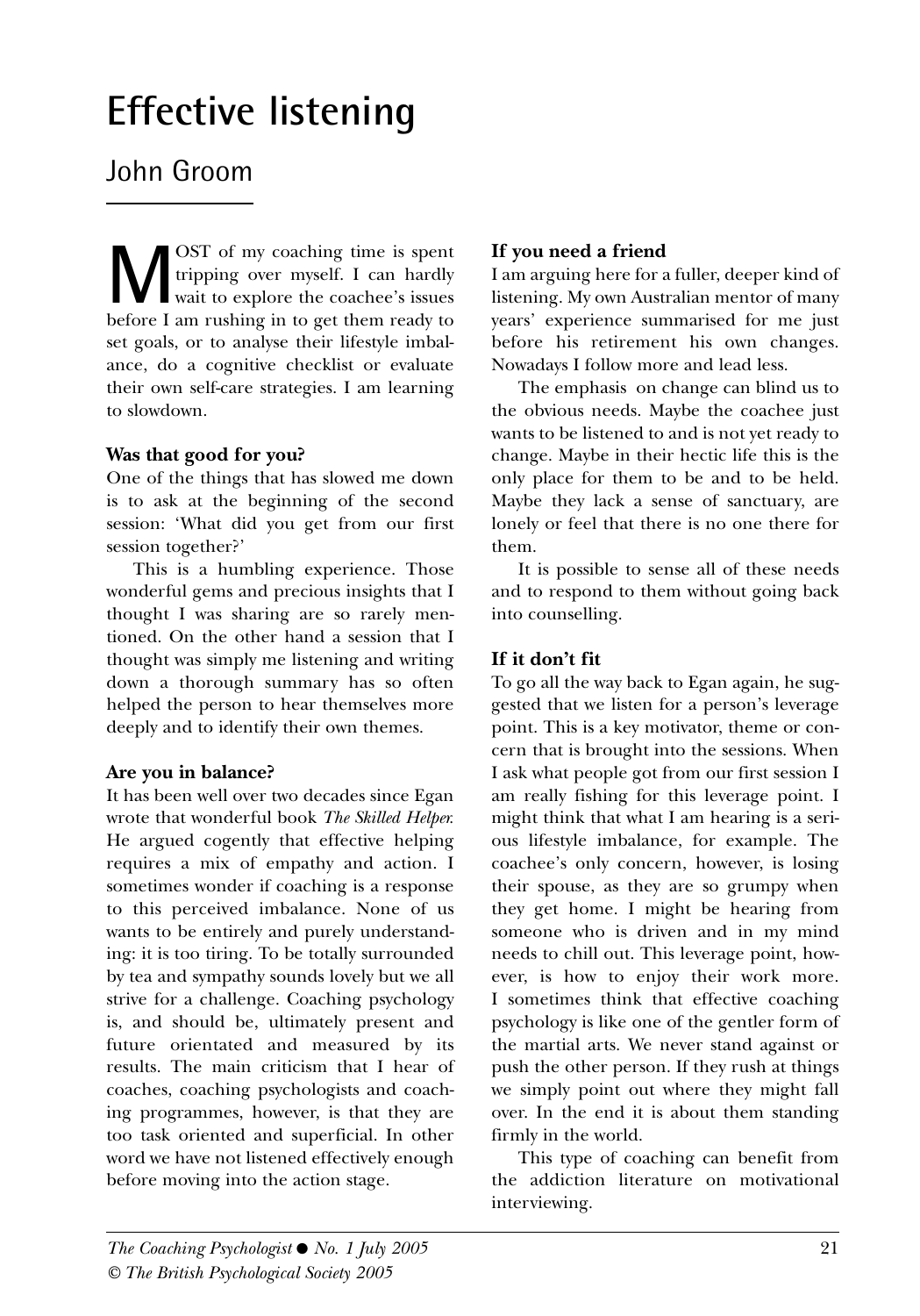#### **It's up to you.**

Effective coaching does need to draw on known bodies of research and proven skills. I am simply making a plea that our focus on skills and knowledge does not stop us from recognising the other person's deepest needs. Before I shifted over to coaching I used to do a lot of work with men having sexual performance problems. In one way it was very satisfying and important work. It is an area where there has been plenty of research and hence a client can easily be slotted into a programme. It was the programme that became my downfall in that it became a mechanistic exercise lacking spontaneity and relationship. These qualities – spontaneity and relationship – were of course probably the same things that the clients had missing in their lives!

#### **The answer is 42**

It is important in coaching that we bring ourselves fully into the relationship; that we are free to be natural and creative including a child-like ignorance. Eric Berne once exclaimed that we are on earth to explore the three big questions: Who am I? What am I doing here? Who the heck are these other people? Coaching psychology is a great way to explore these issues. As a coach when I move away from a coaching formula and walk alongside the other person I gain a sense of wonder. Rather than being overwhelmed by their struggles, I admire their resilience. Rather than attempting to pigeon-hole them, I become genuinely curious about what their next step will be.

#### **Take a bow**

Being fully present to a coachee is no easy task. It requires a high degree of self- awareness, lifestyle balance, self-care and effective supervision. The rewards are great.

The two bits of feedback that I treasure the most as a coach are: You are like a hiking guide and I didn't drive all this way to be in a room by myself.

#### **Contact**

www.johngroom.co.nz

### **BPS Book Award 2006: The Research Board invites nominations**

*Award* – £500 annual award. The cheque and commemorative certificate will normally be presented at the Annual Conference at which the winner(s) will be invited to deliver a lecture.

*Eligibility* – Books published after 1 January 2003 that make a significant contribution to the advancement of psychology may be nominated, and the author or at least one co-author should be resident in the UK. Edited collections of papers are not eligible, nor are books published by the Society.

*Nominations* – Nominations should include:

- $\bullet$  a letter giving the title of the book, name(s) of the author(s), publisher and date of publication;
- a short statement (not more than one side of A4) explaining why the author(s) should receive the award;
- copies of at least two published reviews of the book;
- supporting statements by up to three additional referees with expertise in that field;
- a copy of the book, whenever possible.

Nominators may be individuals, authors, publishers or their agents. Nominations should be sent to the Chair of the Research Board at the Society's office, to arrive no later than **Friday 30 September 2005**.

*Further details from* – Lisa Morrison Coulthard at the Society's Leicester office: lismor@bps.org.uk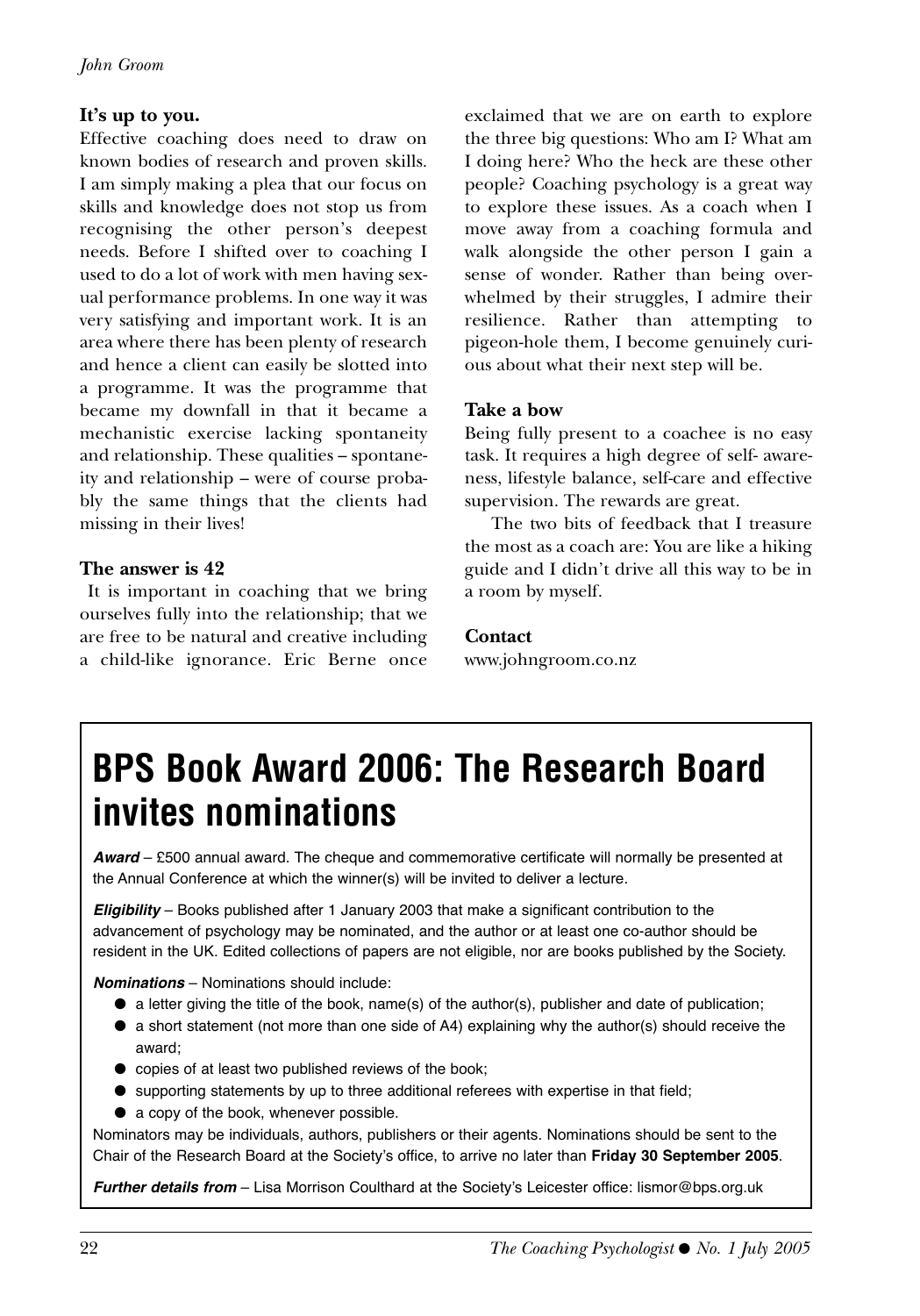### **Honorary Secretary's report**

### Alanna O'Broin

Supervisode Executive Committee was put<br>
Simplace at the Inaugural Meeting on 15<br>
December 2004, the Special Group in<br>
Coaching Psychology (SGCP) Committee INCE the Executive Committee was put in place at the Inaugural Meeting on 15 December 2004, the Special Group in has expanded, with the appointment of four ordinary members, an ex-officio member and a co-opted member to active posts. Further new arrivals have included our regional representative for Scotland, conference reporter, e-mail co-administrator and an editorial board member. Two sub-committees have been convened to further many of the action points outlined in our Strategic Plan 2005–2006, a copy of which is included in this issue. The Plan will provide an important yardstick against which to measure our progress in the coming year.

A short report such as this cannot hope to describe all the activities undertaken by the Committee since election, but here are the highlights:

● A full and varied events programme for 2005 has been announced including eight London and regional events and a

national conference with conference workshops in December (see elsewhere in this newsletter).

- We have launched *The Coaching Psychologist*, our in-house publication.
- We are finalising talks to set up an international publication.
- Both an e-mail discussion list and e-mail announcement list have been implemented within the family of BPS lists for the use of SGCP members.

During the six months since the Inaugural Meeting, SGCP membership has continued to climb rapidly, from 1572 at inception to 1862 as at 12 May 2005, an increase of 290 (+18.4 per cent) over the period. Founder membership was available until 31 March 2005; those joining after that would become either Full (GBR) or Affiliate (Foreign Affiliates, Student Subscribers and Affiliates) Members of the Special Group.

#### **Contact**

alanna@obroin75.freeserve.co.uk.

### **Honorary Treasurer's report**

### Alison Whybrow

**THINKING** about the role of the treasurer on a Society committee, you would be forgiven for assuming this is about signing a few cheques and making sure that HINKING about the role of the treasurer on a Society committee, you would be forgiven for assuming this is about the end of year accounts balance to some fashion before you send them off to the Accounts Office within the BPS.

I was under a similar illusion myself when it was suggested that I take up this role.

However, the Special Group is run pretty much like a business, and the role of treasurer is key. One of our main goals is to ensure that any subscriptions that we raise from our members are kept to a minimum. Rather than taking member subscriptions for granted, we want a range of revenue generating strategies in place that ensure we are able to reduce our reliance on our members' pockets. We started with a bank balance of a couple of thousand to finance a very busy and packed agenda over the next 12 to 24 months.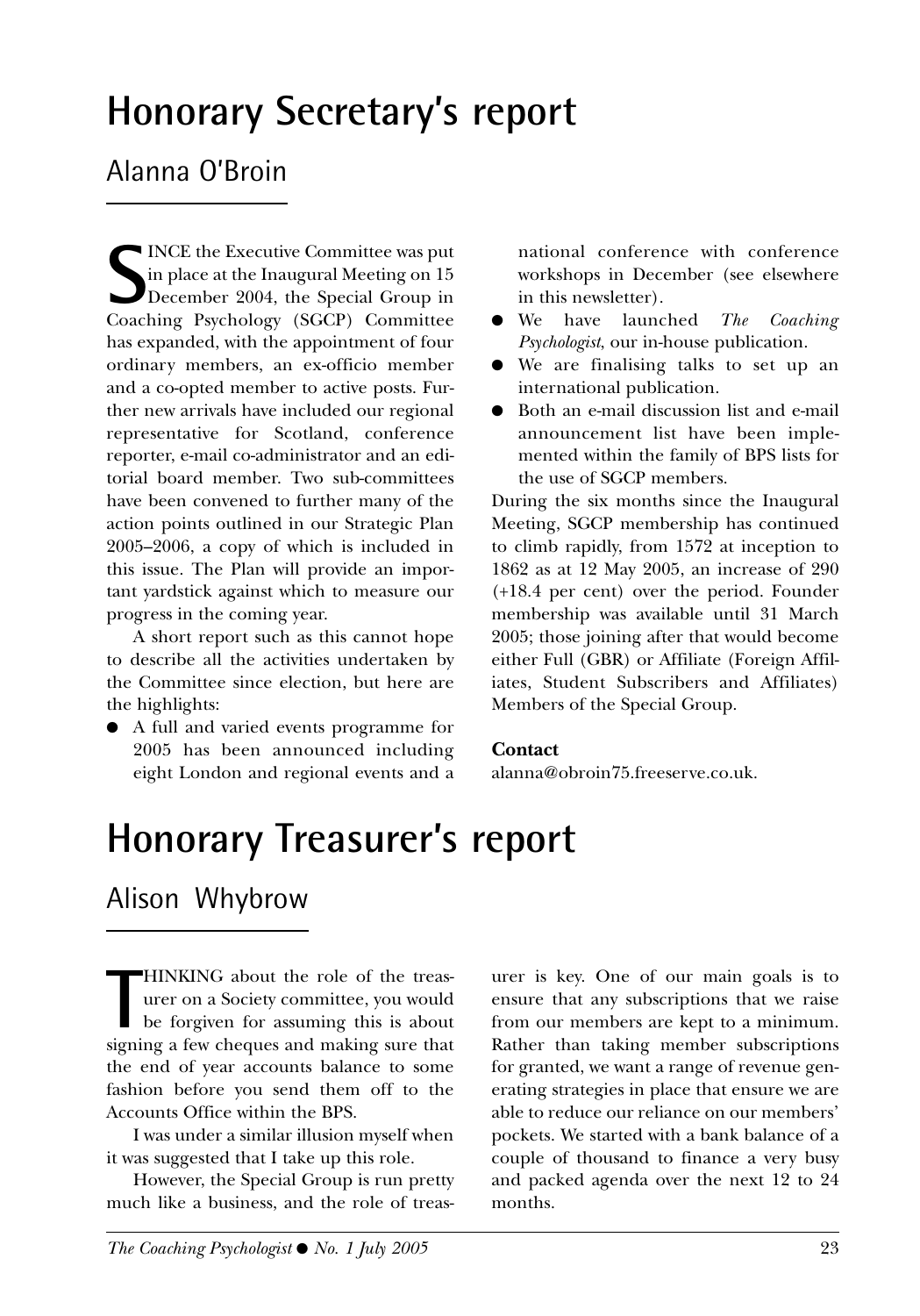#### *Alison Whybrow*

A financial strategy and some thoughtful budget planning is clearly required, planning a budget for the future when you have no 'past' to base it on and very limited financial experience is a bit of a challenge.

So far our costs are very low – this is in part due to the BPS office providing us with their substantial support for free over the first 12 months of our existence. Similarly, committee members have spent an awful lot of their time and energy to deliver the actions outlined in our strategic plan. Some of this will in time need to be outsourced as volunteers cannot be expected to continue to take on this work in the longer term. All this will increase the costs that we need to cover as we develop over the next few years.

Our one clear opportunity to raise some funds to deliver our strategic aims and meet member's interests is through our events

programme. So far, we've managed to balance the need to raise funds and the need to make our events as accessible as possible to members and non-members alike. The events that we've run to date have been a marked success as reports in other parts of this newsletter will confirm.

If this continues to be the case, we can be optimistic about keeping member fees to a minimum – Stephen Palmer and I are currently working on the budget and it seems that a membership fee of £3.50 per annum may be the final figure for 2006 – no more than a glass of wine! We hope to maintain the lowest subs for any BPS subsystem in the foreseeable future based on good financial budgeting.

#### **Contact**

Alison.Whybrow@btinternet.com

### **Society Award for Promoting Equality of Opportunity 2005**



**British** Psychological Society

The

### Call for Nominations

Do you know a member of the Society who has made a significant contribution to challenging social inequalities in the UK in relation to gender, race, ethnic origin, nationality, religion, sexual orientation, disability or age?

Someone who has made:

- a personal commitment to equality issues;
- an impact on the psychology profession;
- an impact on other professionals or service providers;
- a positive difference to the lives of people from marginalised and oppressed social groups.

If so, could they be the next winner?

Contact the Secretary to the Standing Committee for the Promotion of Equal Opportunities (SCPEO) for further details about the award and how to nominate someone (felhec@bps.org.uk, Tel: 0116 252 9507). Closing date for receipt of nominations is

#### **1 August 2005**.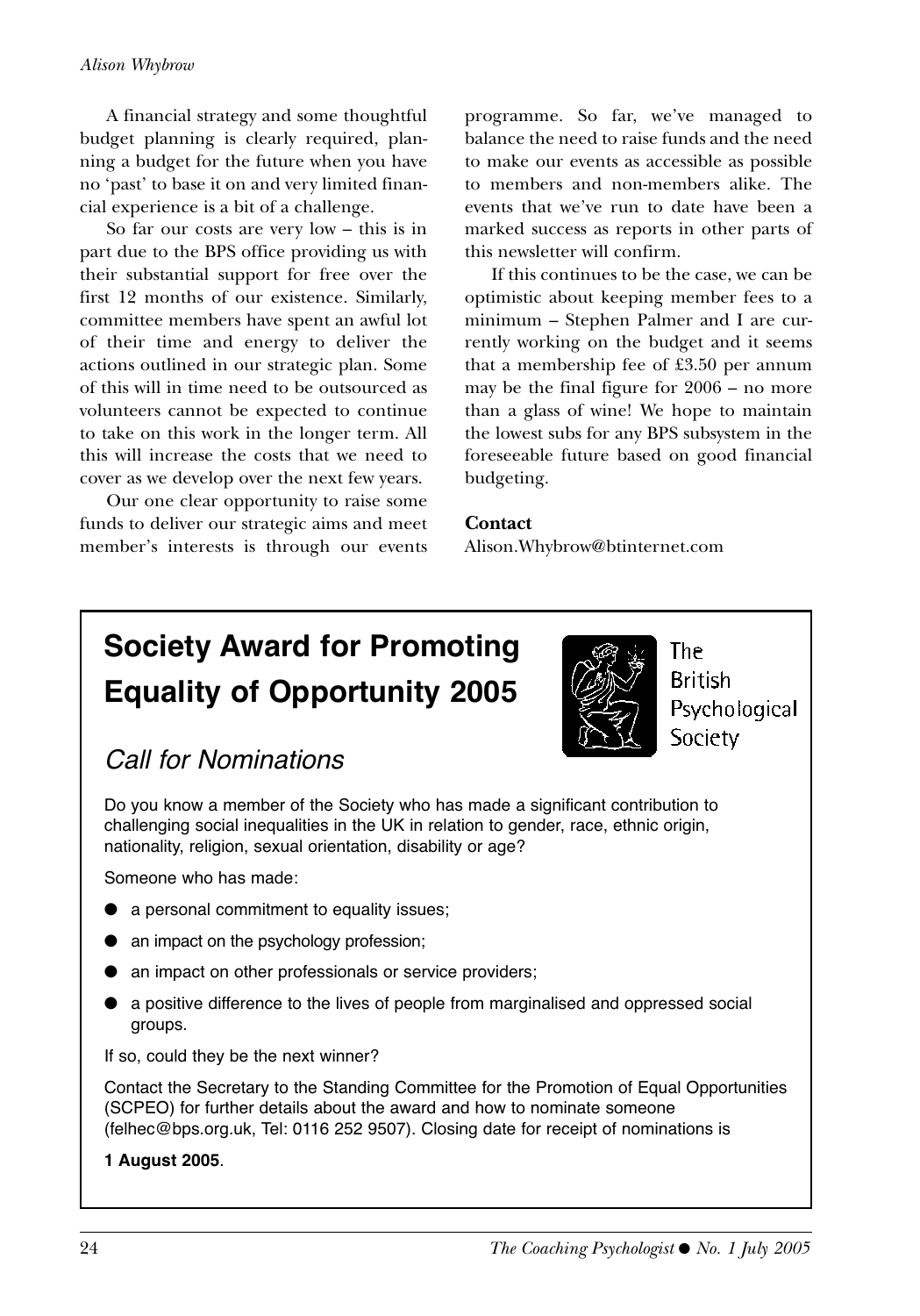### **SGCP Regional Representative for Scotland**

### Douglas Young

**M**ANY years ago, after completing my PhD on generalisation in learning, I embarked on a career in organisation development. Over the past two decades I have worked with a range of private and public sector organisations in Europe and the USA.

Most of my work involves running leadership programmes and building coaching capability in organisations. In addition, I have designed and launched an internetbased coaching support tool which is now being used by a number of clients to inform their performance development processes.

In almost every assignment I have been engaged in, whether about organisation change, performance management or leadership development, coaching has emerged as the key variable which unlocks the talent/ capability of the organisation.

I have always been struck by the fact that, regardless of the clarity and appropriateness of the strategy, no matter how well engineered may be the processes within an organisation, and irrespective of the quality of the systems, without managers and executives who both value and practice effective coaching, organisations fail to deliver effectively. Coaching is the key.

Over the years, perhaps like many members of the BPS, I have not really engaged in the activities of the Society, sitting on the fringes and being satisfied with a regular read of the *The Psychologist*. Then I discovered the Special Group in Coaching Psychology. It hasn't quite changed my life, but it's relevance engaged me in a way (refreshed the parts?) that other initiatives/journals had failed to achieve.

When the inaugural meeting in London was announced I decided to make the effort to attend. Being based in Scotland there is some effort involved – two flights and an overnight stay. I had expected a small band of like-minded coaches/psychologists to turn up at the event. I had not anticipated a very large auditorium filled to capacity with people from a very broad range of coaching interests and backgrounds. The level of attendance made it clear that coaching psychology had arrived and there is no doubt that psychology has a major role to play.

Being based in Scotland, I am always conscious that we live in a country which is often dominated by interest groups in SE England and under-represented elsewhere. Consequently, I was delighted to be asked to become Scottish Representative for the Special Group.

I would like to ask you to get in touch and have your say about what you want from the SGCP and how you might like to contribute to that vision. For example, would members in Scotland like to set up networking groups, to share ideas, contact details and practical experiences?

#### **Contact**

doug@coaching.uk.com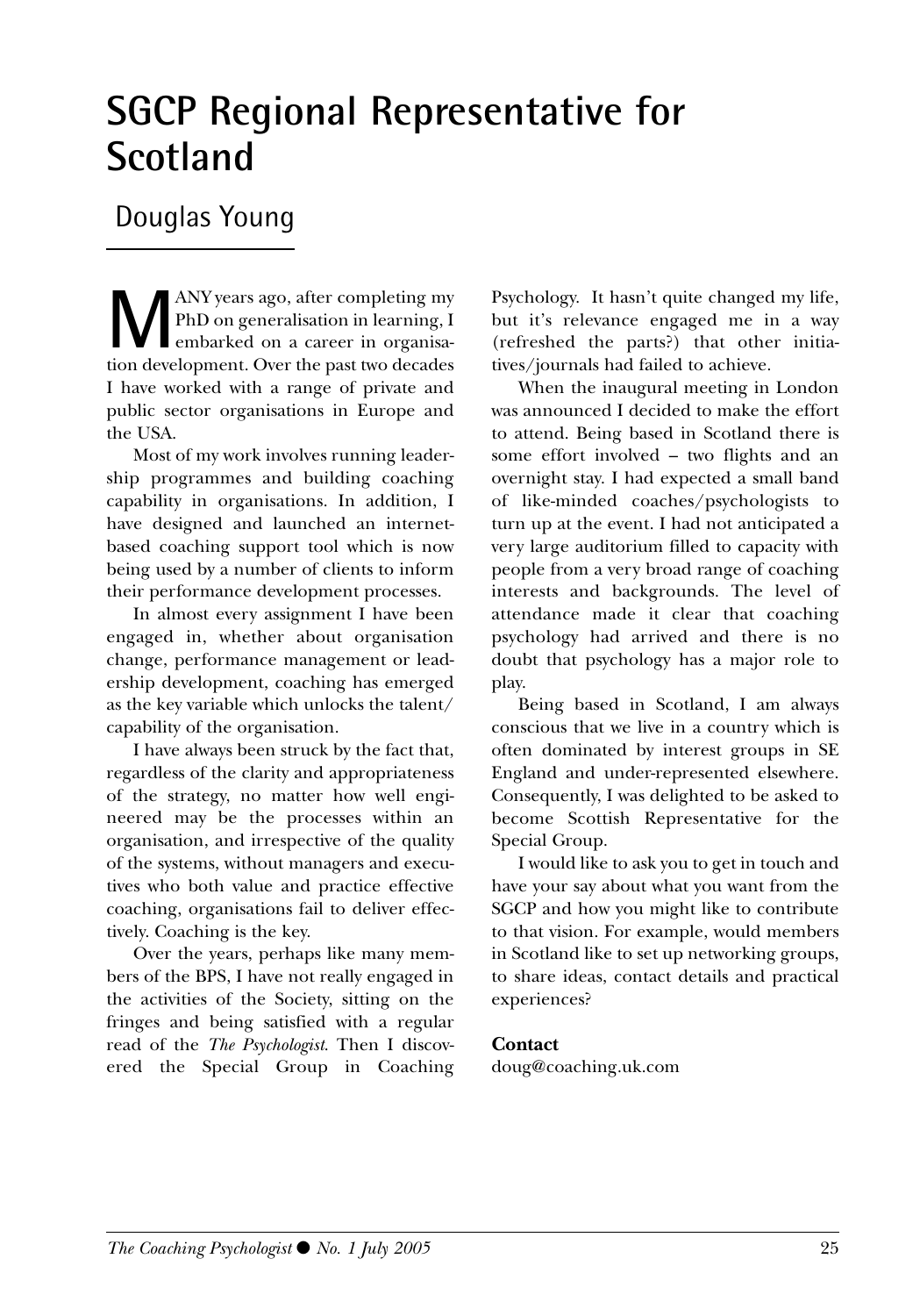## **Events programme**

### Siobhain O'Riordan

#### **7 JULY**

**Diagnostics in coaching – A Leadership and Performance Audit** *BPS London Office, John Street*

This experiential workshop will introduce participants to SHL's Leadership tool (LPPA) which measures and differentiates between Performance and Potential, at both a transformational and transactional level – a unique proposition in the market. The workshop will provide brief details on the development of the tool, and how it has been used in business. Participants will then have the opportunity to work with the results to see how it is used in a coaching context.

*Workshop facilitator:* Shauna McVeigh has worked for SHL for five years in a number of roles, and currently heads the Management Development Practice within the UK. Shauna is a Chartered Occupational Psychologist and she has been coaching for three years.

#### **7 SEPTEMBER 2005 Coaching for Strengths: Embracing a Positive Coaching Psychology Agenda** *BPS London Office, John Street*

This workshop provides an introductory grounding in positive psychology, presenting participants with opportunities to consider their fundamental assumptions about human nature and explore how this impacts on their professional practice as coaches. It introduces state-of-the-science research on the theory, measurement and application of psychological strengths, particularly in coaching settings. Participants will be invited to explore different ways of identifying their own strengths, as well as the strengths of their clients, and will consider how a positive psychological strengths approach may enhance and develop their coaching practice.

*Workshop facilitator*: Alex Linley completed his PhD at the University of Warwick, where he edited the international volume *Positive Psychology in Practice*, edited a special issue of *The Psychologist* on positive psychology, and chaired the European Network for Positive Psychology. He is now a psychology lecturer at the University of Leicester, and is an Associate Editor for the *Journal of Positive Psychology* and *The Psychologist*.

#### **20 OCTOBER 2005 Stress Management in Coaching Psychology (workshop title and further details pending)**

*Workshop co-facilitator:* Peter Kelly, Occupational Health Psychologist.

#### **2 NOVEMBER 2005 Coaching Supervision – Luxury or Necessity** *BPS London Office, John Street*

This workshop will present supervision as a forum for learning from practice and view the supervisor as one who facilitates a process of experiential learning. Coaching itself will be viewed as one of the tasks of supervision and coaching supervision will be considered as coaching for coaching psychologists. The time will be spent on a number of themes:

- What is coaching supervision and what is it trying to achieve?
- How to balance the paradoxes of supervision, e.g. development and learning versus accountability.
- How do supervisors set up supervision and help supervisees (coaches) make the best use of it?
- How to justify having supervision (or requiring it) as part of the professional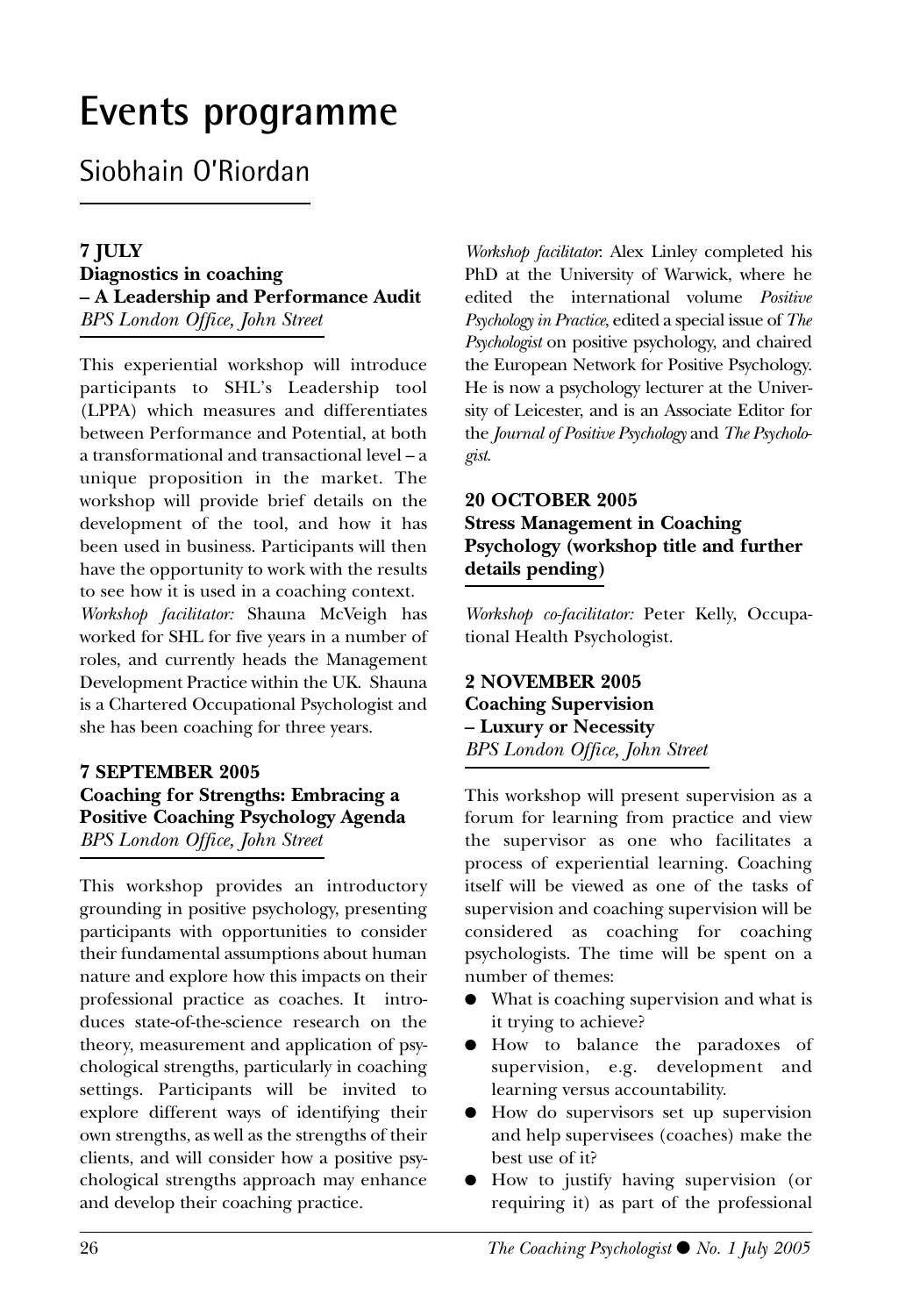practice of coaching psychology.

*Workshop facilitator*: Michael Carroll, PhD is a Chartered Counselling Psychologist. He works as a counsellor, supervisor, trainer, coach and consultant to individuals, teams and organisations in both the public and private sectors, specialising in the area of employee wellbeing. Michael is an accredited Executive Coach and Executive Coach Supervisor with APECS.

#### **6 September 2005 Getting Emotional about Goal-Setting**  *BPS London Office, John Street*

This experiential workshop will illustrate the use of core psychological principles under the popular brand of 'Emotional Intelligence' to facilitate significant business and personal outcomes for clients in organisational settings. The workshop will demonstrate, using theory and practical exercises, how to help clients understand the important linkage between emotional inputs and effective goal setting and attainment.

*Workshop facilitator:* Bruce Grimley has been coaching since 1995. The key focus of his work is the need to understand and address the underlying emotional issues that influence the attainment of successful outcomes both in terms of working relationships and business performance. Bruce is a Chartered Occupational Psychologist and is committed to finding ways to make psychological principles accessible so people can be more effective at work.

**14 October 2005 Personal Construct Psychology as a Resource for Coaching Psychologists**  *BPS London Office, John Street*

This event will include brief sketches of the evolution of applications of PCP to coaching in the UK and Ireland. Participants will be introduced to applications of selected PCP concepts and techniques and will explore questions critical to coaching psychologists considering PCP as a resource:

- How to go about designing 'coaching' congruent with the phenomenological methodology of PCP and with needs of 'healthy' coaching clients.
- How well have the writings of the inventor of PCP, George Kelly, contributed to coaching congruent with PCP?
- Does any important part of his model of the psychology of personal constructs act more as a barrier than as a facilitator for applying PCP to coaching in the 'real world'?

● What psychological research has emerged since Kelly's death in 1966 that throws light on the question 'why draw on PCP?' *Workshop facilitator* Kieran Duignan coaches for psychological fitness in challenging organisational and personal situations. A Chartered Occupational Psychologist, registered ergonomist and registered safety practitioner, Kieran has a diploma in counselling from the London Centre for Personal Construct Psychology and diplomas in management consultancy, career guidance and distance education and an MSc in ergonomics.

The fee to attend each workshop will be £45 for SGCP members/Association for Coaching members/DOP members, and £70 for non-members.\* Fees include refreshments, a workshop attendance certificate for CPD Logbooks or Practitioner-in-Training Logbooks and any workshop materials provided by the facilitator.

For further details and to book any workshop contact the BPS Subsystems Department on 0116 252 9517, e-mail gwewar@bps.org.uk or see www.coachingpsychologyforum.org.uk. All workshops will run from 1.30–5pm. Registration from 1pm.

\* *Please note that non-members who submit a completed SGCP application form with their registration form (and who are eligible for SGCP membership) will be charged at the SGCP member rate.*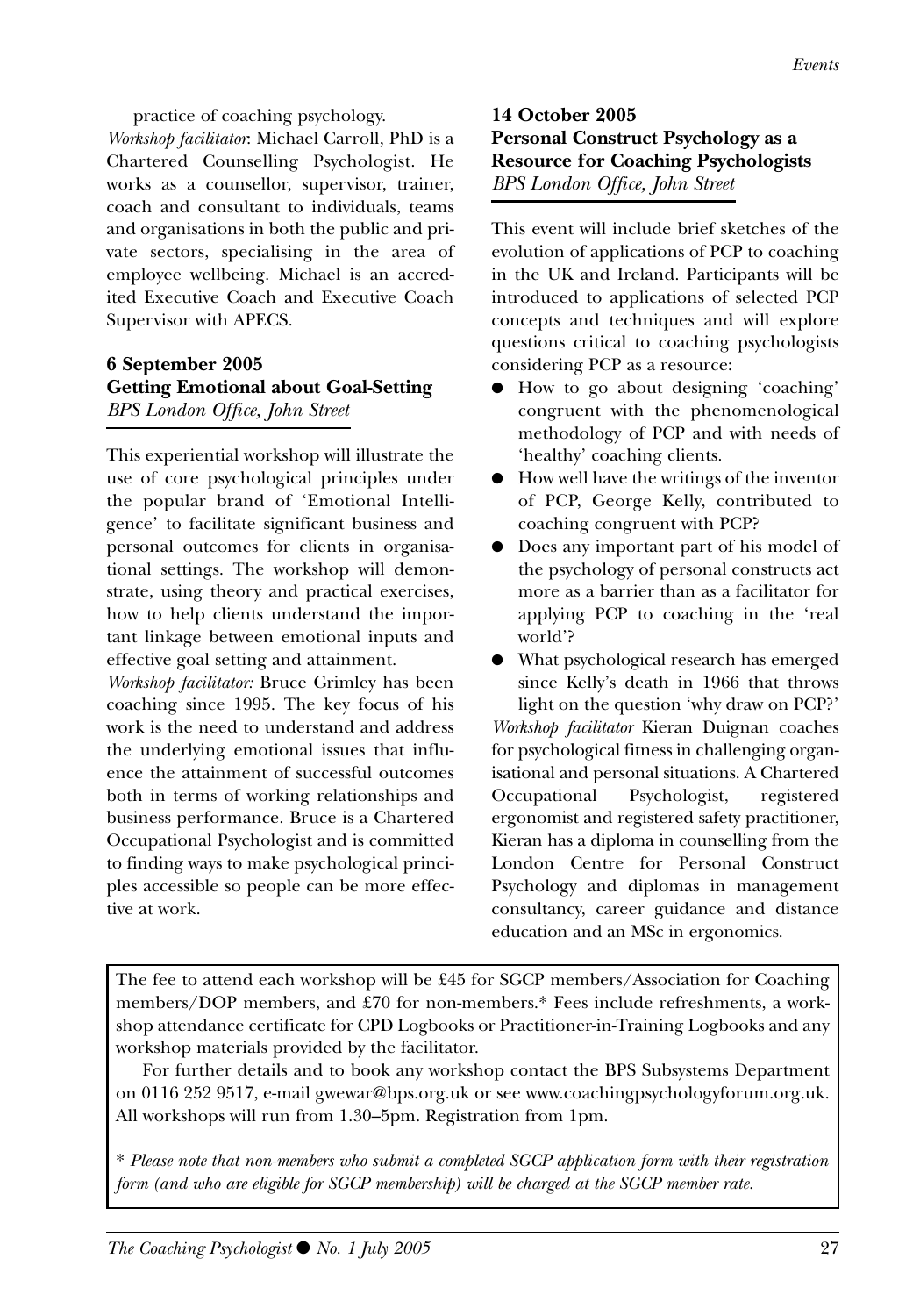## **Netiquette guidelines**

### Siobhain O'Riordan

*The SGCP e-mail discussion list was created in January 2005 to allow SGCP members to be part of an online community of coaching psychologists and contribute to the development of coaching psychology. The list also helps members to keep up to date with current issues, events and workshops in coaching psychology. It is important that members are familiar with guidelines for using the discussion list before posting messages on the system or responding to e-mails. Here is the latest version of the Netiquette Guidelines.*

- 1. Respectful and courteous exchanges to be undertaken.
- 2. Not to be used for advertising purposes, which includes the promotion of training courses and workshops.
- 3. Not to be used for self promotion or the promotion of goods and services.
- 4. Copyright material is not to be shared over the e-mail discussion list without permission of the publisher.
- 5. E-mail addresses should be provided if direct contact is invited on any topic, which includes requests by members for services such as supervision.
- 6. Don't use for personal messages e-mail the person at their own e-mail address.
- 7. E-mail list messages should include the person's full name, i.e. not anonymous messages.
- 8. If responding to another member's email, delete previous e-mails to avoid strings of messages overloading the system.
- 9. The subject heading line of e-mails should represent the topic and content of the message.
- 10. The content of messages should stay within the topic or a new thread should be started.
- 11. It is useful to provide some context in reply to a message to assist new readers with interpreting a response.
- 12. Information deemed as private should not be provided. The privacy rights of others must also be respected. This includes both organisational and individual clients.
- 13. Case studies should have the client's permission and protect their anonymity (i.e. identities should be disguised).
- 14. Members are considered to be representing their own views and the views of others should not be represented.
- 15. If an employer or organisation supplies an e-mail service then conditions of use for private e-mail should be determined.
- 16. No placing of unlawful information, use of abusive or objectionable language or sending of 'chain letters' and 'broadcast' messages.
- 17. Sentences or words should not be typed in upper case.
- 18. The use of sarcasm and humour should be carefully considered in relation to how it will be interpreted by the reader.
- 19. Delivery receipts should not be used.
- 20. The original subscription message should be saved as this contains information on how to unsubscribe from the list.
- 21. All members should observe the BPS Code of Conduct, which is applicable to the SGCP E-mail Discussion List.

We continue to welcome your input and feedback. However, to ensure that the system is not overloaded please contact me directly at siobhain.oriordan@iclway.co.uk with your comments.

#### **Siobhain O'Riordan**

*Co-administrator of the E-mail Discussion List*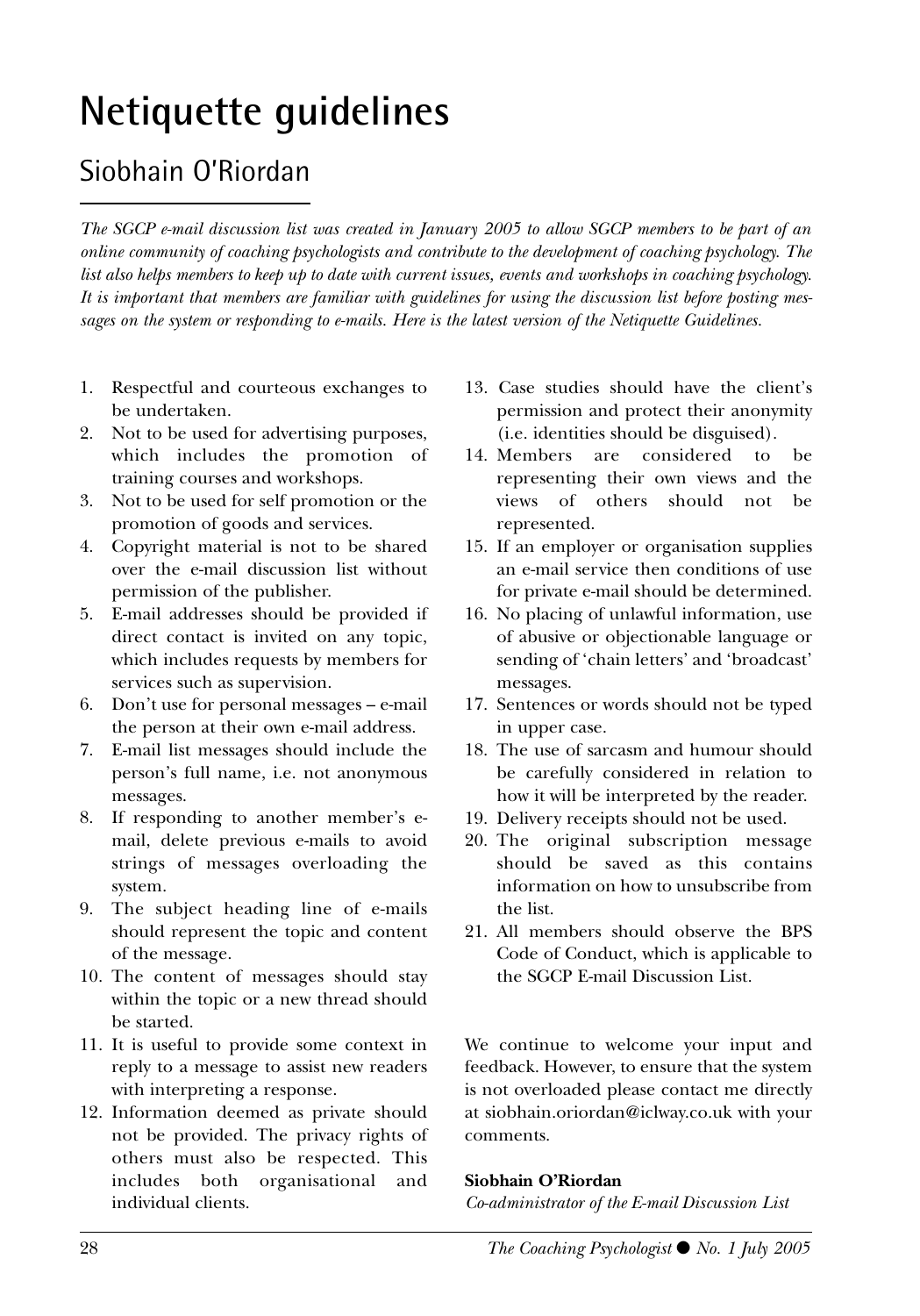## **Frequently asked questions**

### Siobhain O'Riordan and Alanna O'Broin

#### **What is Coaching Psychology?**

*A working definition:*

'Coaching Psychology is for enhancing wellbeing and performance in personal life and work domains, underpinned by models of coaching grounded in established adult learning or psychological approaches.' (adapted from Grant & Palmer, 2002).

#### **How can SGCP members communicate by e-mail?**

There are now two e-mail services available to SGCP members.

- 1. The new E-mail Announcement List provides an information-service keeping you up to date with SGCP and other coaching psychology-relevant events, sending you information and documents of interest to SGCP members.
- 2. The existing E-mail Discussion Forum provides both the information-service of the E-mail Announcement List and the facility for you to participate in and receive e-mails from other SGCP members, in real-time discussions on coaching psychology issues.

*It is suggested that you join either the E-mail Announcement List or the E-mail Discussion List.*

#### **E-MAIL ANNOUNCEMENT LIST 1. How do I join the new SGCP E-mail Announcement list?**

Once you are a member of SGCP, you can join our e-mail Announcement list and receive information about the Special Group, events and Coaching Psychologyspecific issues. To join, see the SGCP website Join page (www.coachingpsychologyforum. org.uk) and submit your details via the online subscription form.

#### **2. Can I post a message on the SGCP Email Announcement List?**

The list is a one-way information communication medium to inform you about the Special Group and Coaching Psychology-related issues. If you wish to post messages, you may find it more appropriate to join the SGCP Email Discussion Forum.

#### **E-MAIL DISCUSSION FORUM 1. How do I join the SGCP E-mail Discussion Forum?**

Once you are a member of SGCP, you can also join our e-mail discussion forum and be part of an online community of coaching psychologists. To join, see the SGCP website Join page, on www.coachingpsychologyforum.org.uk and submit your details via the online subscription form.

#### **2. How do I post a message on SGCP Email Discussion Forum?**

To post a message on a new discussion topic this is most easily achieved by posting messages on the web interface. The list address is http://lists.bps.org.uk/read/?forum=sgcp-discuss

#### **3. How do I view attachments on the system?**

You can view attachments by visiting the SGCP discussion forum. The address list is http://lists.bps.org.uk/read/?forum=sgcpdiscuss. If you click on the message you wish to view you will then find at the bottom right hand side of the message a blue link, which will take you to an attachment.

#### **4. Why am I having problems viewing attachments in Digest Mode?**

The introductory e-mail from the Lyris List Manager provides the following message *'Please note, some e-mail systems do not render attachments correctly in Digest Mode, if this is the case try setting your account to MimeDigest mode'*, which may explain the problem. To change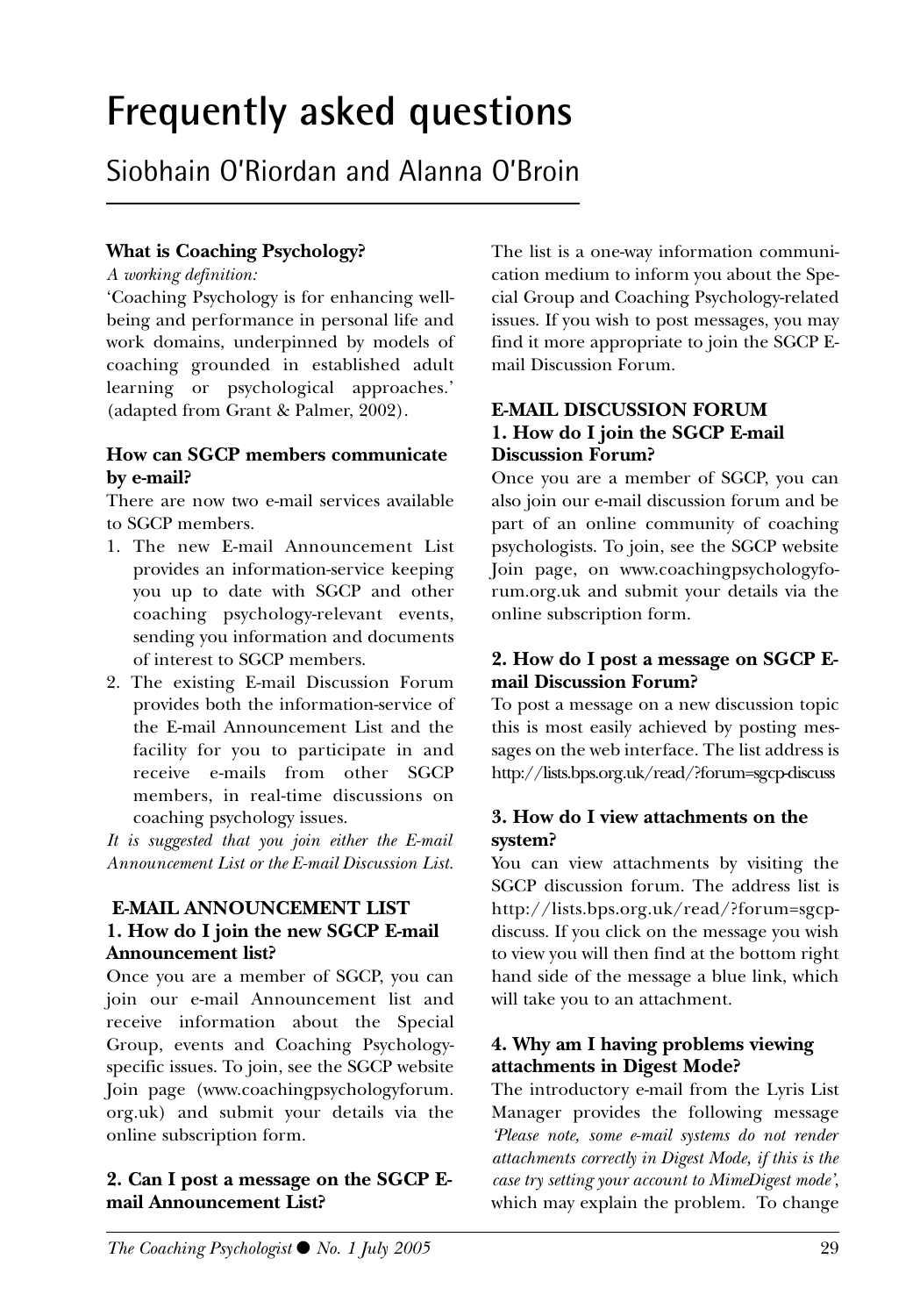your settings log onto the Lists Web Interface and click on the 'My Account' button'.

The attachment you wish to view should appear correctly on the web interface. The list address is http://lists.bps.org.uk/read/ ?forum=sgcp-discuss

#### **5. How do I reply to the sender directly on the forum?**

It is possible to reply to the sender of the email by visiting the web interface of the discussion list (the list address is http://lists.bps.org.uk/read/?forum=sgcp-discuss). On the web interface, click on the name of the author of the message and you will then go to a page that shows a box that allows you to e-mail the author directly. You will find your password and logon information in the introductory e-mail sent by the Lyris Manager.

#### **6. If I unsubscribe from the discussion forum how can I remain up to date with SGCP activities?**

As a member of the SGCP who is not subscribed to the e-mail discussion list you will still be able to view details of forthcoming events and SGCP activities by visiting the SGCP website. We also send out literature about important information.

#### **7. How do I adjust my settings?**

The introductory e-mail sent to you by Lyris List Manager includes instructions on how to adjust your settings. You can select MIME format, which will provide you with a summary of the e-mails posted on the forum each day (includes non textual information), digest mode (one daily e-mail with all messages posted for that day), or index (one daily e-mail with all the subject lines messages posted for that day). You can also post messages directly onto the system by visiting the list address and log on with your e-mail address and password http://lists.bps.org.uk/ read/?forum=sgcp-discuss

#### **Joining**

#### **1. Can I join the SGCP if I am not a BPS member?**

To join the SGCP, you need to be a member of the British Psychological Society (BPS), as either a Graduate Member, a Student Subscriber, an Affiliate or Foreign Affiliate (see BPS website for eligibility details and downloadable application form). Once you are a BPS member, you can then apply for membership of SGCP. Alternatively, you can go to SGCP website on www.coachingpsychologyforum.org.uk Join page and join both the SGCP and then the SGCP e-mail discussion forum.

Please note that Membership of SGCP does not automatically confer SGCP e-mail forum membership. Once you are a member of SGCP you need to additionally join the email forum.

#### **2. How do I join the SGCP?**

To join the SGCP you can download an application form from the BPS website on www.bps.org.uk (follow the path to the SGCP website by clicking on The Society, Network for Members, Special Groups and then SGCP), or contact BPS subsystems department on subsystems@bps.org.uk or phone 0116 254 9568.

#### **Membership**

There are two classes of membership of the SGCP.

*Full Members:* This class of membership is open to all members of the BPS who possess the Graduate Basis for Registration.

*Affiliate Members:* This class of membership is open to all contributors to the BPS (Foreign Affiliates, Student Subscribers and Affiliates).

*Founder Membership* of SGCP was available until 31st March 2005. Any new members of SGCP joining after this date will be Full or Affiliate members.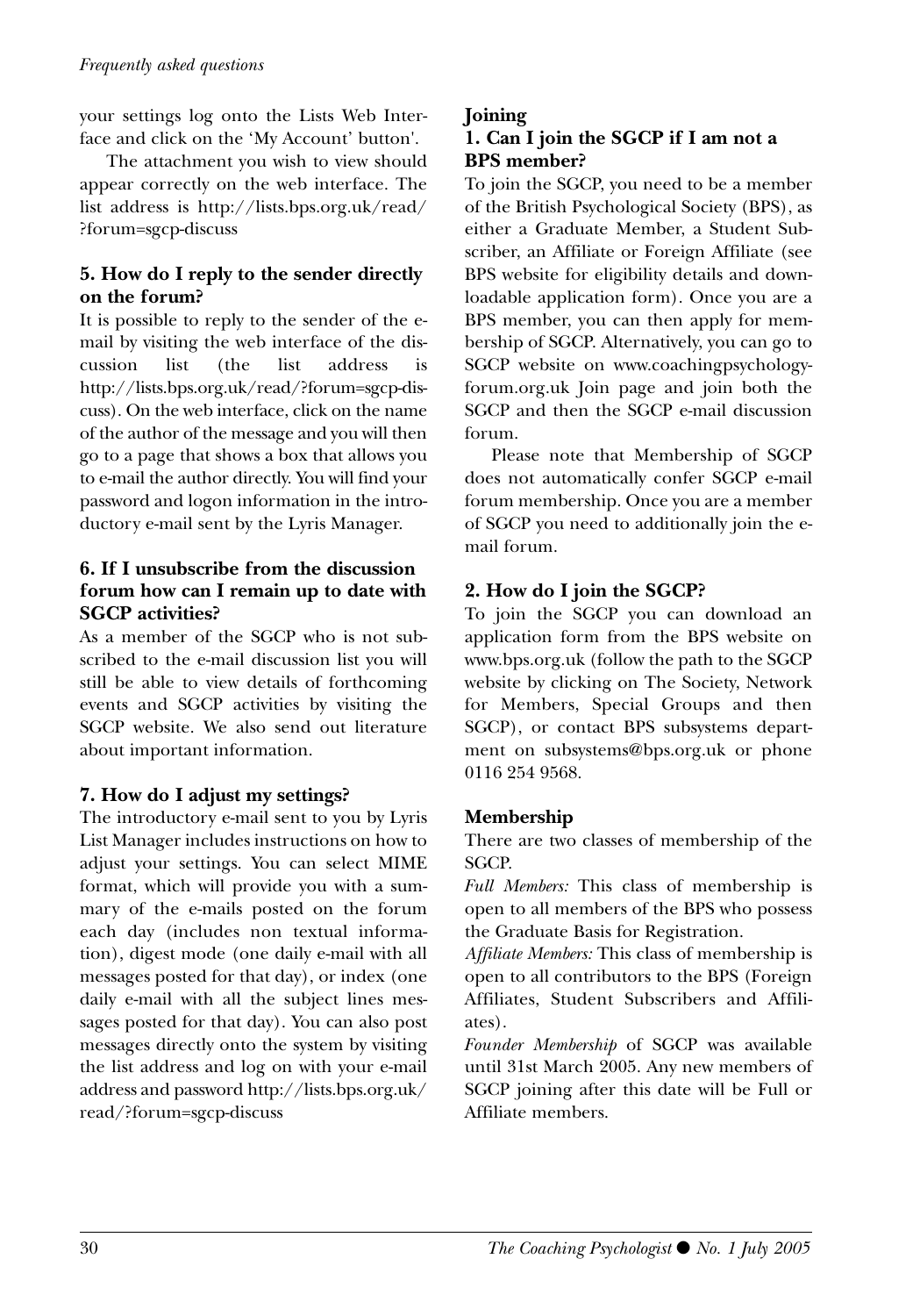#### **Should I be having Supervision?**

If you are in coaching or coaching psychology training and have coaching clients, it is important that you obtain regular supervision. We would recommend that this is obtained from Chartered Psychologists who have relevant experience and training.

Experienced coaching psychologists may still benefit from regular supervision of their coaching work.

#### **Training**

Please note that the newly founded Special Group in Coaching Psychology does not recognise any specific training courses and cannot at this time make recommendations regarding individual training requirements.

However, in the UK, there are a wide range of courses, mostly involved with coaching and a few with coaching psychology. It is our understanding that some DPsych courses are BPS approved and permit research into a number of areas including coaching psychology.

If you are considering enrolling on a course, we suggest the questions you might ask are:

#### *Is the course university accredited?*

Are Chartered Psychologists actively involved in running and teaching on the course?

Over the coming months as the SGCP Committee focuses on these issues, these guidelines, as well as those regarding who can call themselves coaching psychologists may change. Our website will keep you updated on the details.

#### **Website**

For more information about the Special Group in Coaching Psychology and its activities, see our website on www.coachingpsychologyforum.org.uk.

Also see the BPS home page on www.bps.org.uk and click on Special Groups, or e-mail the BPS Subsystems Department (subsystems@bps.org.uk).

#### **Who can call themselves coaching psychologists?**

This guidance is specifically for SGCP members. The term coaching psychologist is not a restricted or specialist title and at the present time there is no intention for this title to be subject to statutory regulation. As such, the use of this descriptive term is left to the discretion of individual members.

In deciding whether to use this title or lay claim to specialist expertise in Coaching Psychology it is, therefore, important to bear in mind the general guidelines on competence as set out in the BPS Charter, Statutes and Code of Conduct.

In particular we would like to draw your attention to the following:

http://www.bps.org.uk/the-society/ethicsrules-charter-code-of-conduct/code-of-conduct/descriptions.cfm

As well as a psychology degree recognised by the BPS to confer Graduate Basis for Registration, relevant training and supervised experience, a coaching psychologist will be expected to have knowledge and relevant competencies that relate to our current definition of coaching psychology.

#### **References**

Grant, A.M. & Palmer, S. (2002). Coaching Psychology. Meeting held at the Annual Conference of the Division of Counselling Psychology, British Psychological Society, Torquay, 18 May.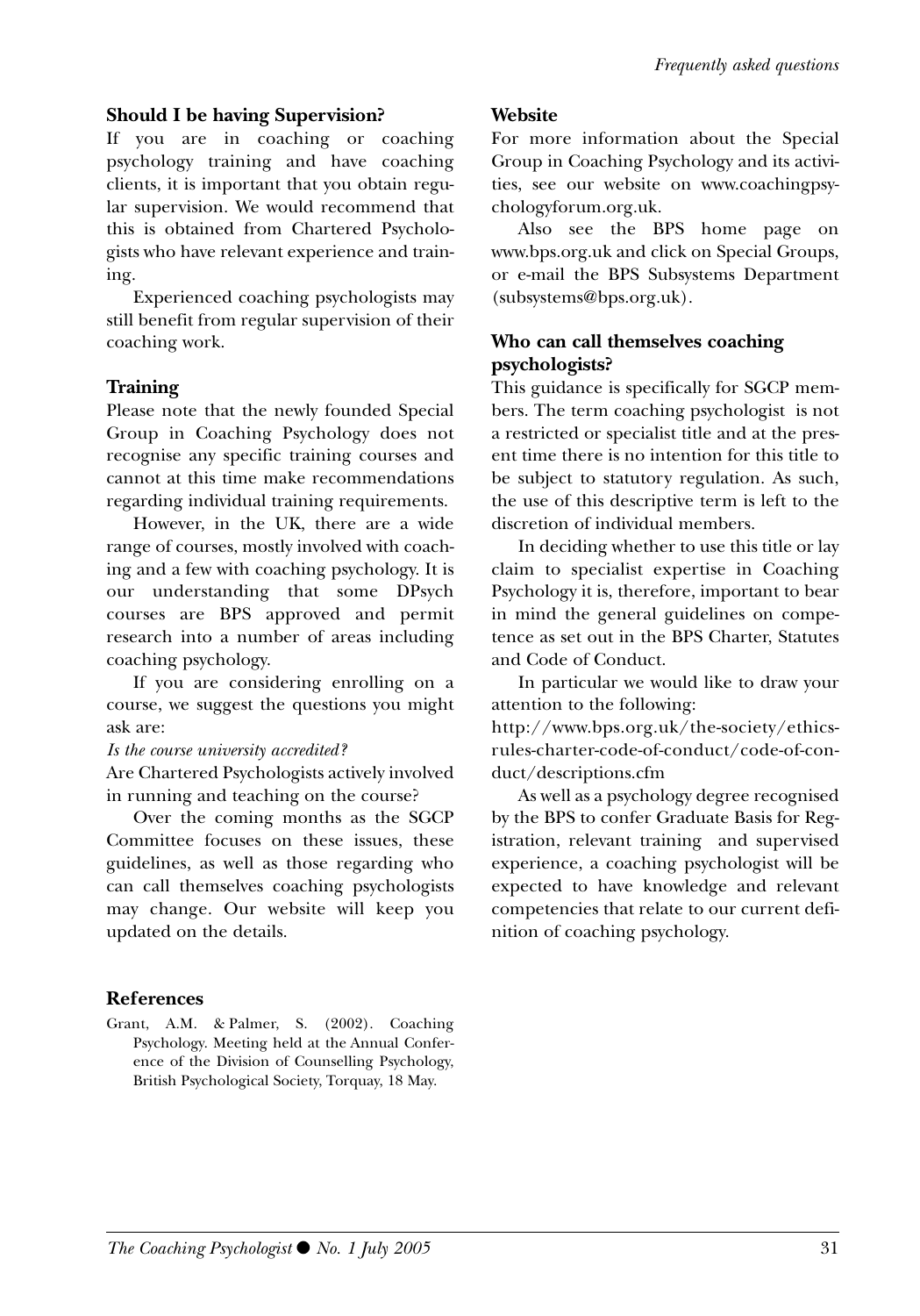#### **What is on the Events programme for 2005?**

Details of our Events programme for 2005 can be found on the SGCP website on www.coachingpsychologyforum.org.uk/News and the SGCP e-mail discussion forum will also be publicising forthcoming events. Bookings queries can be answered by the BPS Subsystems Department by e-mail (gwewar@bps.org.uk) or by telephone (0116 252 9517).

#### **Events planned for 2005 are as follows: Half-day Workshop Programme**

**London** *7th July 2005* Diagnostics in Coaching – A Leadership and Performance Audit. *Facilitated by* Shauna McVeigh, C.Psychol.

*7th September 2005* Coaching for Strengths: Embracing a Positive Coaching Psychology Agenda. *Facilitated by* Dr Alex Linley, C.Psychol.

*20th October 2005*  Stress Management in Coaching Psychology (workshop title and further details pending). *Co-facilitated by* Peter Kelly, Occupational Health Psychologist.

*2nd November 2005* Coaching Supervision – Luxury or necessity. *Facilitated by* Dr Michael Carroll, C.Psychol.

#### **Half-day Workshop Programme, Leicester**

*6th September 2005*  Getting emotional about goal setting. Experiential workshop *Facilitated by* Bruce Grimley, C. Psychol

*14th October 2005* Personal Construct Psychology as a resource for coaching psychologists. *Facilitated by* Kieran Duignan, C.Psychol.

#### **National Conference – London**

*19th & 20th December 2005*  With workshops Note: the Conference schedule will be out soon on the SGCP website. Fees or subscription for membership of SGCP. No fee or subscription will be charged for the Special Group's inaugural year (2004/2005).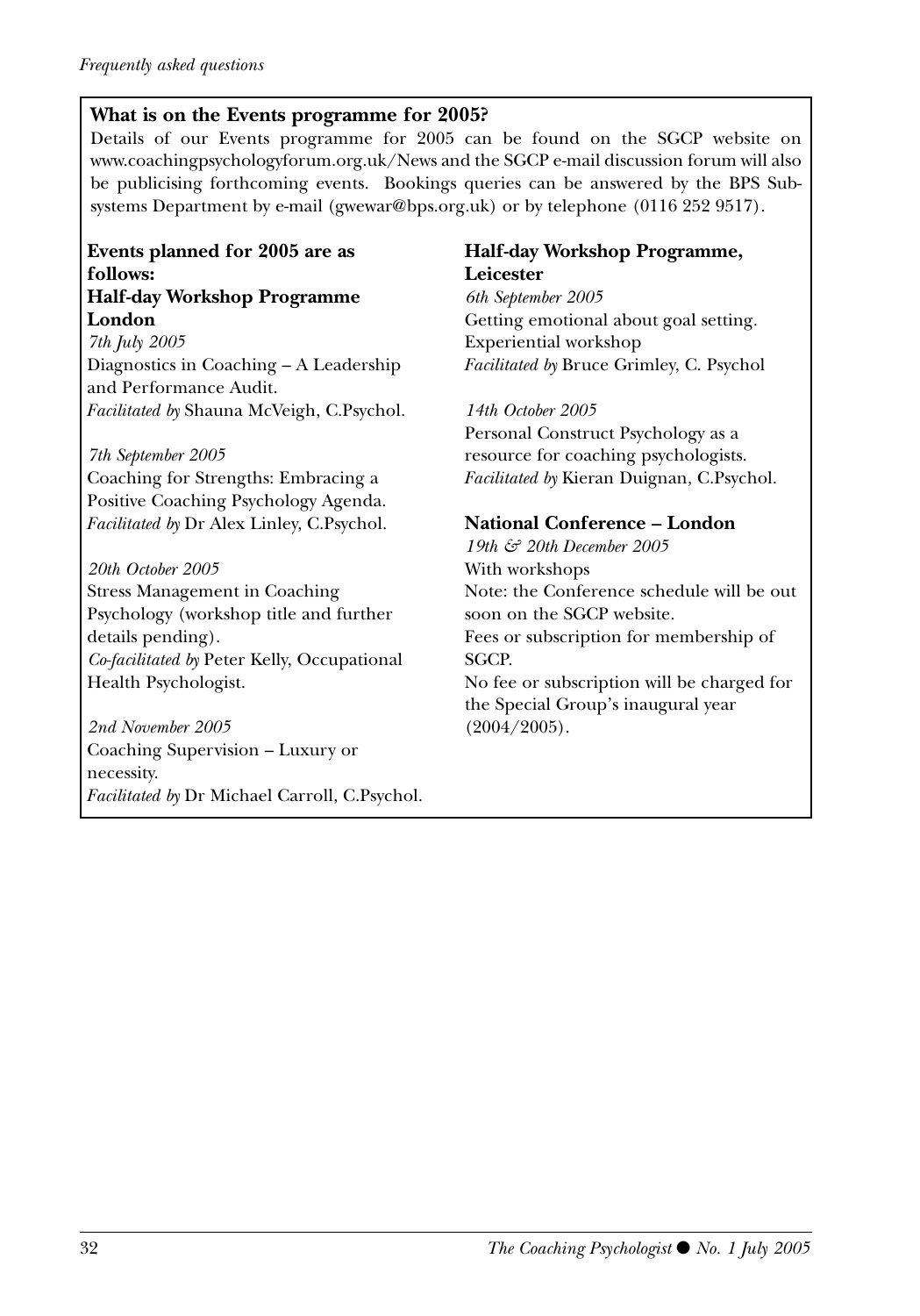## **Draft Strategic Plan for 2005–2006**

#### **Strategic aims**

- A. To promote the development of coaching psychology.
- B. To encourage the research and study of coaching psychology in a variety of personal, organisational and training contexts.
- C. To promote the application of appropriate ethical standards and guidelines for the practice of coaching psychology.
- D. To encourage the development of coaching psychology by facilitating workshops, symposia, conferences and publications.
- E. To develop public awareness of the nature, aims and practical applications of coaching psychology.
- F. To work closely with Sections, Special Group and Divisions of the Society in pursuit of these aims and to collaborate appropriately with external agencies and organisations.
- G. To promote the interests of the members of the Special Group in their activities in coaching psychology
- H. To carry on all such activities as may be conducive to the foregoing aims.

#### **ACTIONS**

- 1. To revise/update the Rules of the Special Group as appropriate.
- 2. To facilitate the creation of Faculties/Special Interest Groups within the Special Group.
- 3. To appoint an Officer/Committee responsible for Ethical standards to develop guidelines on appropriate ethical standards for the practice of coaching psychology.
- 4. To set up an Events function to organise coaching psychology workshops and seminars. Appoint SGCP Committee Members as Events Co-ordinator and National Conference Organiser.
- 5. To plan for an International Coaching

Psychology Conference for 2006.

- 6. To provide workshops and supervisor training courses as CPD activities.
- 7. To set up two publications: an in-house newsletter to communicate with our membership and provide up-to-date information on SGCP news and events; and an international publication, in collaboration with the Australian Psychological Society Interest Group in Coaching Psychology, for the publication of high-quality theoretical research and practice articles on coaching psychology areas of interest.
- 8. To develop a SGCP website, available to the general public and to SGCP members.
- 9. To build communications with, and develop a transparent policy for, our relationship with external coaching, government and other salient professional bodies, including CIPD, Association for Coaching, APECS, EMCC and ENTO.
- 10. To develop high and consistent coaching psychology competencies.
- 11. To promote discussion and debate in the development of coaching psychology through the use of SGCP internet e-mail discussion groups.
- 12. To promote the representation of coaching psychology within the BPS, in the first instance by contributing to the BPS quinquennial conference in 2005.
- 13. To develop a regional representative network to promote and develop coaching psychology within the relevant geographical area

*Progress towards our strategic aims will be detailed in the annual report.*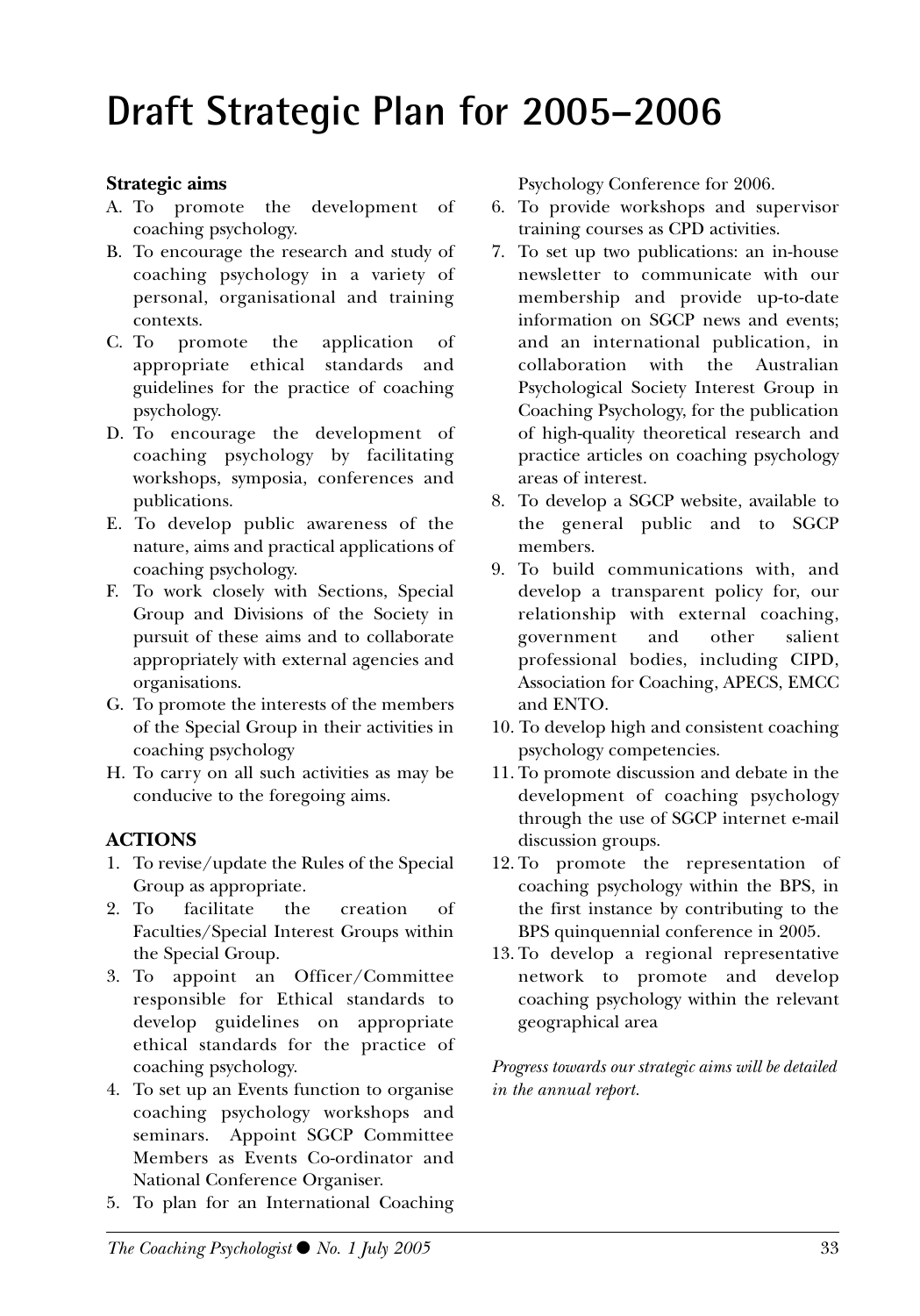## **SGCP Committee structure**

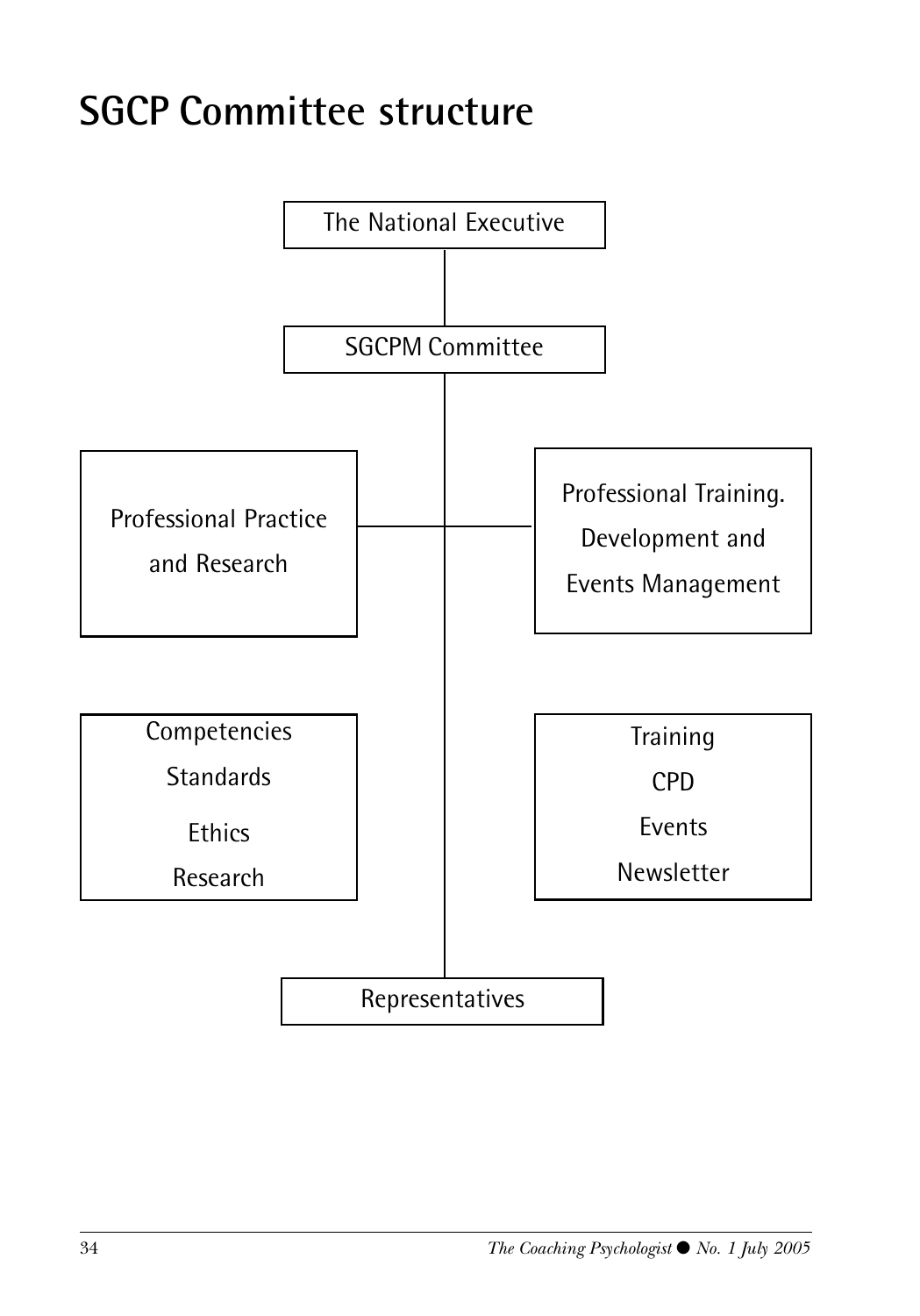## **SGCP Workshop report**

### Jennifer Liston-Smith

#### **Getting Emotional about Goal Setting**

*Presented by Bruce Grimley, Chartered Occupational Psychologist and Director of Achieving Lives Ltd*

#### **Aim**

To examine the coaching issue of goal setting and why it is essential to engage our 'emotional brain' when we set our goals.

ruce began the workshop by envisaging the main outcome would be 'a sense of personal responsibility' and the hope, ultimately, for 'the ability to control your emotional response in any situation, so as to provide the appropriate framework for cognition, speech and behaviour which will take you toward your goals'.

#### **Theoretical roots**

Bruce defined emotion as: 'an unconscious visceral message mediated via our limbic system: painful messages passing via the thalamus-amygdala route, pleasant ones via the thalamus-nucleus accumbens route'. This message is 'a response to the equally unconscious patterning that helps create our maps through which we experience our lives.' Presumably this definition is most apt for instances of what Daniel Goleman called an 'amygdala hijacking' where neural messages bypass the cortical areas en route to and from the amygdala (Goleman, 1995).

Bruce Grimley then drew attention to the work of neuroscientist Benjamin Libet and others originating in the 1950s (Libet, 1990). This indicates that our sense organs detecting something in the world produce a spike of neuronal activity in the cortex, of which we are not 'consciously' aware. A half second later, if the stimulus was big or important enough to keep the relevant cortical neurons active, the stimulus reaches socalled neuronal adequacy and the conscious mind becomes aware of it, cleverly also registering that it occurred at the time of the initial spike (half a second earlier). So, although we may eventually become conscious of the sensory stimulus we cannot use what we might term our conscious will to respond to it in anything less than half a second. This appears to leave our unconscious minds responsible for initiating any rapid reactions to the world.

Drawing together these ideas about the literally unconscious nature of our emotional responses to our own maps of the world, Bruce proposed we consider the value of the APET model of Joe Griffin and Ivan Tyrrell (2003). Griffin and Tyrrell compare APET with the more established rationalemotive-behavioural (REBT) model of Albert Ellis (e.g. Ellis, 1998). In Ellis' ABC model an Activating event triggers a Belief in the person which leads to Consequences, usually in the shape of an undesirable emotion, behaviour or thoughts. The therapeutic solution is: dispute and modify the Belief, and you change the outcome. Griffin and Tyrrell claim this model does not take account of the findings of neuro-physiology showing humans process data much more quickly emotionally than cognitively. It is posited that the unproductive emotional states are not so much the product of irrational thinking as their cause. Their preferred sequence is: Activating agent, Pattern matching, Emotional Arousal, Thinking process (distortion leading to inappropriate behaviour).

This served Bruce as a spur to suggest we attempt to modify our emotional stance to our goals at an unconscious level, drawing on techniques from Neuro-Linguistic Programming (e.g. Bandler & Grinder, 1982)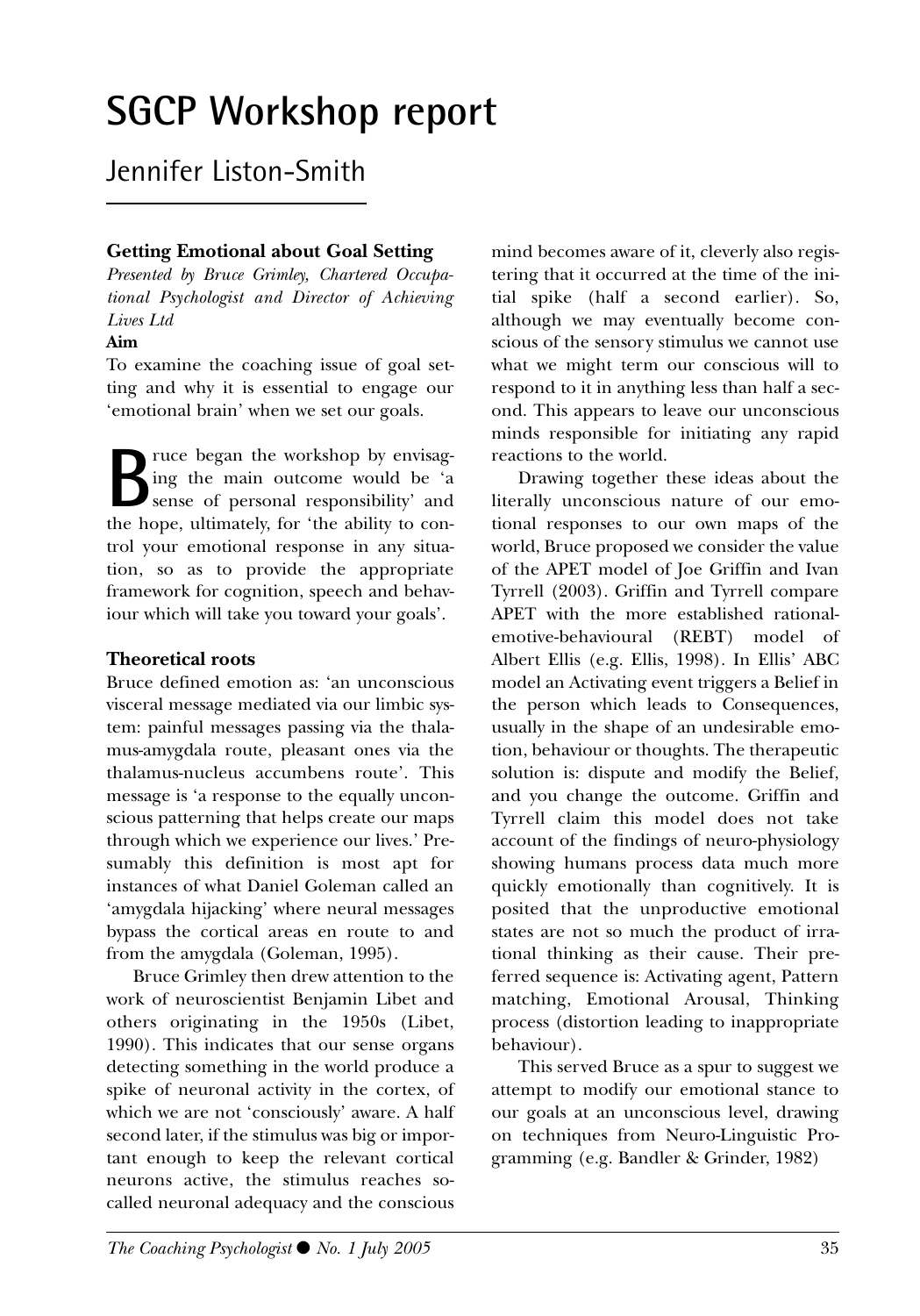#### **Practical applications in our coaching work**

Our clients can define all the SMART (or SMARTER) goals they like and still not move toward them unless they have the desire to do so. Bruce suggests that 'people develop behavioural flexibility in an organisational context as the rewards are high, and we take on appropriate cognitions to back up the behaviours so as not to seem "fake"; however we don't usually go the extra emotional mile.' It is proposed in this workshop that we might apply techniques which directly address the emotions, taking account of research in neuropsychology indicating the speed of emotional processing relative to more 'conscious' thought.

#### **Experiential Elements of the Workshop: an example**

To drive personal responsibility into our viscera and emotions, not simply our heads: *Process*

- a) Think of a goal
- b) Think of something that's MINE: I'd never give it away (e.g. toothbrush, home, partner!)
- c) Mime the posture that goes with MINE and register it
- d) Position the goal spatially in front of you in your imagination: look at it and consider each and every emotion it arouses for you. Imagine squashing those emotions together (in a visual/ kinaesthetic sense) into the experience of MINE. Do the same with the thoughts it arouses: those thoughts are MINE. Recognise that your behaviour in relation to the goal is all MINE too.
- e) Whenever you consider the goal, remember your private powers of thought and emotion, your public powers of behaviour and speech and remember that you are the author of your own destiny.

#### **One practical tool or idea you could take forward**

To identify the goal, build emotion and take the first step

#### *Process*

- a) Name one goal for this year and rate your sense of it on scale of 1–10.
- b) Saturate the Goal: build the detail. Position the goal in one (or more) of the following eight dimensions (Grimley, in print).

*Eight Dimensions:*

- 1. Relationship with self
- 2. Relationship with intimate others
- 3. Relationship with work colleagues
- 4. General interpersonal skills
- 5. Money
- 6. Career
- 7. Health
- 8. Relaxation, chilling out and enjoyment.
- c) Vitalise the Goal: imagine yourself achieving it and assess how it will benefit you along the chosen dimension(s).
- d) Associate into the person of the future who has achieved that goal. Describe, using your five senses, what is going on when it's a 10/10 success, who else is there, what type of interaction you are having, what behaviour is present, what activity will be taken forward, what are your beliefs about yourself now you've achieved it?
- e) Look back at yourself now: what is the one critical piece of behaviour that person in the chair needs to do right now to facilitate better achievement of the goal?
- f) Dissociate if necessary a third time into coach position and mediate between future, successful you and you in the chair to help communicate that.
- g) Reassess the strength and clarity of your goal against your original measure.

Whatever our position on the theoretical basis of this workshop might have been, my working partner and I both found this and similar exercises enabled us to make notable shifts in relation to our respective goals.

#### **Where next?**

The workshop handout began: 'Bruce is aware NLP in the psychology world is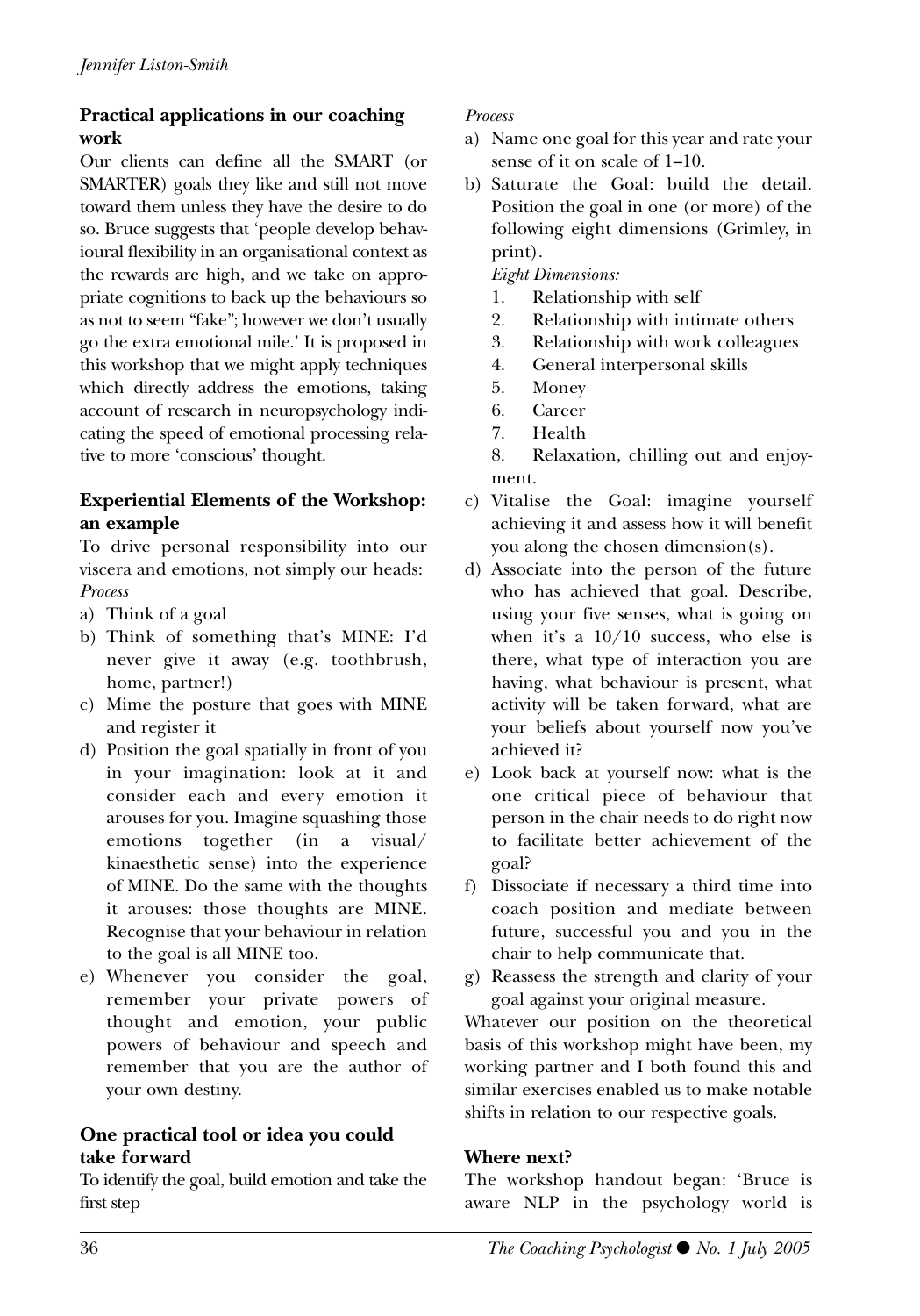regarded as Californian hype, generated in expressive days of the 1970s without a strong theoretical base or empirical evidence to back it up … Bruce is hoping he can convince you that NLP is a useful constructivist/ behaviourist framework within which to work for any psychologist interested in creating change through coaching.' Discuss!

It might also be worth questioning the theoretical supremacy of the APET model over the ABC on the basis that the 'thoughts'

#### **References**

- Bandler, R. & Grinder, J. (1982). *Reframing: Neurolinguistic Programming and the Transformation of Meaning.* Moab, Utah: Real People Press
- Benjamin, L. (1990) Time delays in conscious processes. *Behavioural and Brain Sciences, 13*.
- Ellis, A. & & Blau, S. (Ed.) (1998). The Albert Ellis Reader. Secaucus, N.J.: Citadel Press.
- Goleman, D. (1995). *Emotional intelligence.* New York: Bantam Books.

and 'core beliefs' unearthed by the Socratic questioning of REBT may be more like Griffin and Tyrrell's unconscious patterns than they are like higher cognitions. This could offer a topic for debate on the SGCP Forum.

*SGCP events will be reported regularly adopting a similar format, enabling readers to pick up on some of the essential elements conveyed. Feedback would be welcome to: SGCPevents@pip.co.uk*

- Griffin, J. & Tyrell, I. (2003). *The APET model: Patterns in the brain organising ideas monograph series.* Chalvington, E. Sussex: Human Givens Publishing Ltd
- Grimley, B. Sailing the 7 C's of Courage (in press).
- Libet, B. (1990). Time delays in conscious processes. *Behavioural and Brain Sciences, 13,* 672.

### **Conference Diary**

Starting with the next issue, I will be compiling a diary of conferences of interest to Coaching Psychologists. I plan to list events that bring together a range of expert opinion and knowledge on a particular topic, rather than training seminars hosted by a single tutor or company.

Please help to make this a useful listing: send details of all appropriate conferences, well in advance, to me:

| BY POST:          | People in Progress Ltd, 5 Rochester Mansions, Hove, East Sussex BN3 2HA |
|-------------------|-------------------------------------------------------------------------|
| <b>BY FAX:</b>    | +44 (0)8707 050 895                                                     |
| <b>BY E-MAIL:</b> | SGCP events@pip.co.uk                                                   |

I look forward to hearing from you. **Jennifer Liston-Smith** *SGCP Conference & Events Correspondent*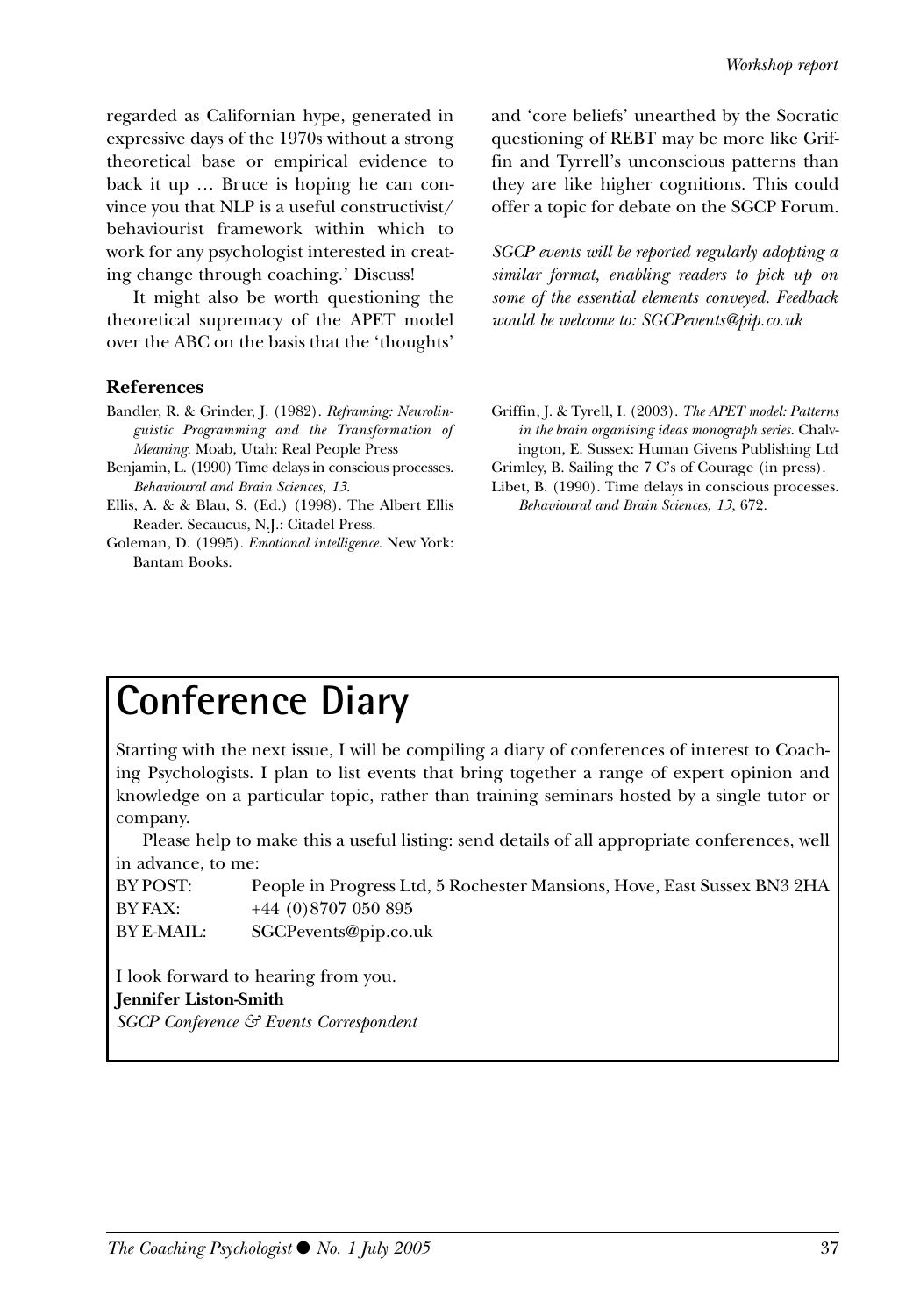### **Statutory Regulation – SGCP response to the Public Consultation Document**

*To Emeritus Professor Ken Brown, CPsychol, FBPsS, President, British Psychological Society, 29 April 2005*

We are responding to your letter of 10 March 2005 seeking a single response from each of the subsystems that directly addresses the questions asked in the Department of Health public consultation document *Applied Psychology. Enhancing public protection: Proposals for the statutory regulation of applied psychologists*. We also note that you have requested that any other points or issues raised should be included as an appendix, which we have done (see Appendix 1).

#### **Introduction**

As a new subsystem within the BPS, the SGCP welcomes this opportunity to contribute to the consultation on the regulation of the profession of applied psychology. With a large cross-subsystem membership, we are concerned both about protection of the public regarding those psychologists who practise as coaching psychologists and of regulation of all applied psychologists.

We are disappointed that the timetable of the consultation process has not given us sufficient time to consult with our membership in depth about this important issue.

We wish to confirm that we are supportive of the principle of statutory regulation of applied psychologists. However, we also harbour serious concerns about a number of the HPC proposals.

#### *Q1: Do you agree that applied psychologists currently registered with the BPS should transfer to the HPC register if they wish to continue to practise?*

We are particularly concerned by the fundamental premise in the HPC proposal that it should assume both public protection and professional requirements roles in the applied psychology profession. Instead, we believe that the BPS should be allowed to remain responsible for setting and maintaining standards for its own profession (i.e. professional requirements), whilst a separate body becomes responsible for regulation (i.e. public protection). Our difficulty with this basic premise of the HPC proposals overshadows our response to more specific difficulties with the proposals.

With the HPC proposals as stated, it is difficult to envisage where the boundaries will in practice lie between the BPS, which will continue to recognise chartered psychologists and accredit courses, and the HPC. We are concerned that the value of BPS membership will be eroded over time, as people will not need to remain BPS members.

Given these serious concerns about the premise upon which the proposal for HPC Statutory Registration in its current form is based, the SGCP cannot agree that applied psychologists currently registered with the BPS should transfer to the HPC register if they wish to practise. If the concerns noted in our response were resolved, the SGCP would support the HPC proposal.

*Q2: Do you agree that the titles protected in law should be: clinical psychologist; counselling psychologist; educational psychologist; forensic psychologist; health psychologist; occupational psychologist; and sport and exercise psychologist?* We believe that protection of the title of 'psychologist' would more effectively protect the public, as the HPC is aiming to do, than protection of the seven adjectival titles. We are concerned that there is a real risk of misuse of the title 'psychologist' if it remains unprotected. Other professions, such as counsellors and psychotherapists, intend to keep these titles, rather than specialist ones, and other countries, such as Australia, New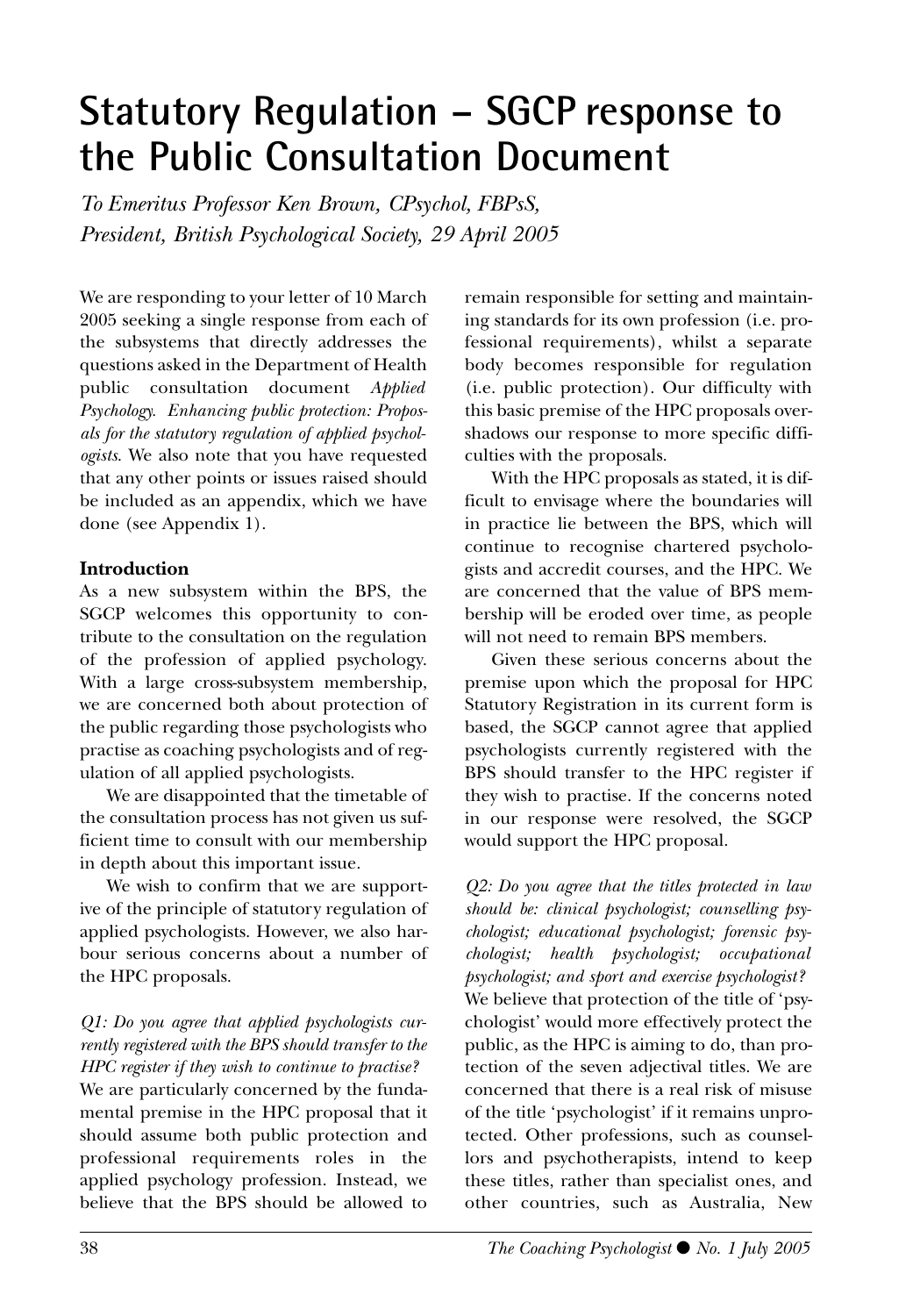Zealand and the US, protect the title 'psychologist'. We also think that members of the public will become confused if psychology does not take the same straightforward approach and protect the title 'psychologist'.

If the key issue is public protection from misuse or malpractice of psychology then academics and teachers of psychology who are not applied psychologists in the sense that they are not delivering psychological services to the public, should not suffer from not being able to use this title.

HR professionals and others who use undergraduate psychology training to support other professional domains would, similarly, not be affected. This is for us a key difference between a coaching psychologist and a coach, with the latter being interested in applying psychological ideas and models in their coaching practice. If the proposed regulatory framework goes ahead then in the interest of public protection, we feel that it would be necessary to lobby for the title 'coaching psychologist' to be regulated as well.

#### *Q3: Do you agree with the proposals for the standards of proficiency for applied psychology?*

Our concern with the premise of HPC assuming both public protection and professional requirement rules impacts upon our response to this question. Setting standards of proficiency is a professional requirements function that we believe should remain with the BPS. We therefore cannot agree with this proposal for this reason.

More specifically, with representation of only a single registrant applied psychologist member on the Health Professions Council, we find it impossible to see how the HPC will be able to achieve standards of proficiency for seven different psychology professions effectively, given that the BPS's current postgraduate accrediting board (MPTB) operates with a large Board, as well as examining and training committees to achieve this. This task is made even more difficult by two factors – the fact that the seven different applied psychology professions are disparate and not all directly connected with health, and that other professions regulated by HPC are rarely trained to the Doctoral level.

If HPC standards became the criteria for training courses, we have concerns as to how the HPC would guarantee professionspecific standards within psychology. If BPS approval is sought for verification of standards, where would chartering fit with regard to the HPC standards, and would some universities seek standards that require HPC registration, rather than those of the BPS. This could create a dual-standard system.

#### *Q4: Do you agree to these grand-parenting agreements?*

As a matter of professional requirements, we consider that this function should remain with the BPS. We therefore do not agree that the HPC should set the standards for grandparenting.

#### *Q5: Do you agree with these proposals for the transfer of responsibility for fitness to practise cases?*

As a regulatory function, we agree that fitness to practise should be a role assumed by a separate organisation from that concerned with professional practice. However, because the HPC proposal intends transferral of both standards of proficiency (professional practice function) and fitness to practise, we cannot support this HPC proposal for the transfer of responsibility for fitness to practise.

#### *Q6: Do you agree that the branches of applied psychologists should adopt the HPC Code of Conduct, Performance and Ethics?*

The BPS states in the consultation document that it sees no conflict between its Code of Conduct and the HPC Standards of Conduct, Performance and Ethics. We would support the adoption of the HPC Code if their differences, such as the BPS Code's greater focus on applied psychology and the more generic nature of the HPC Code,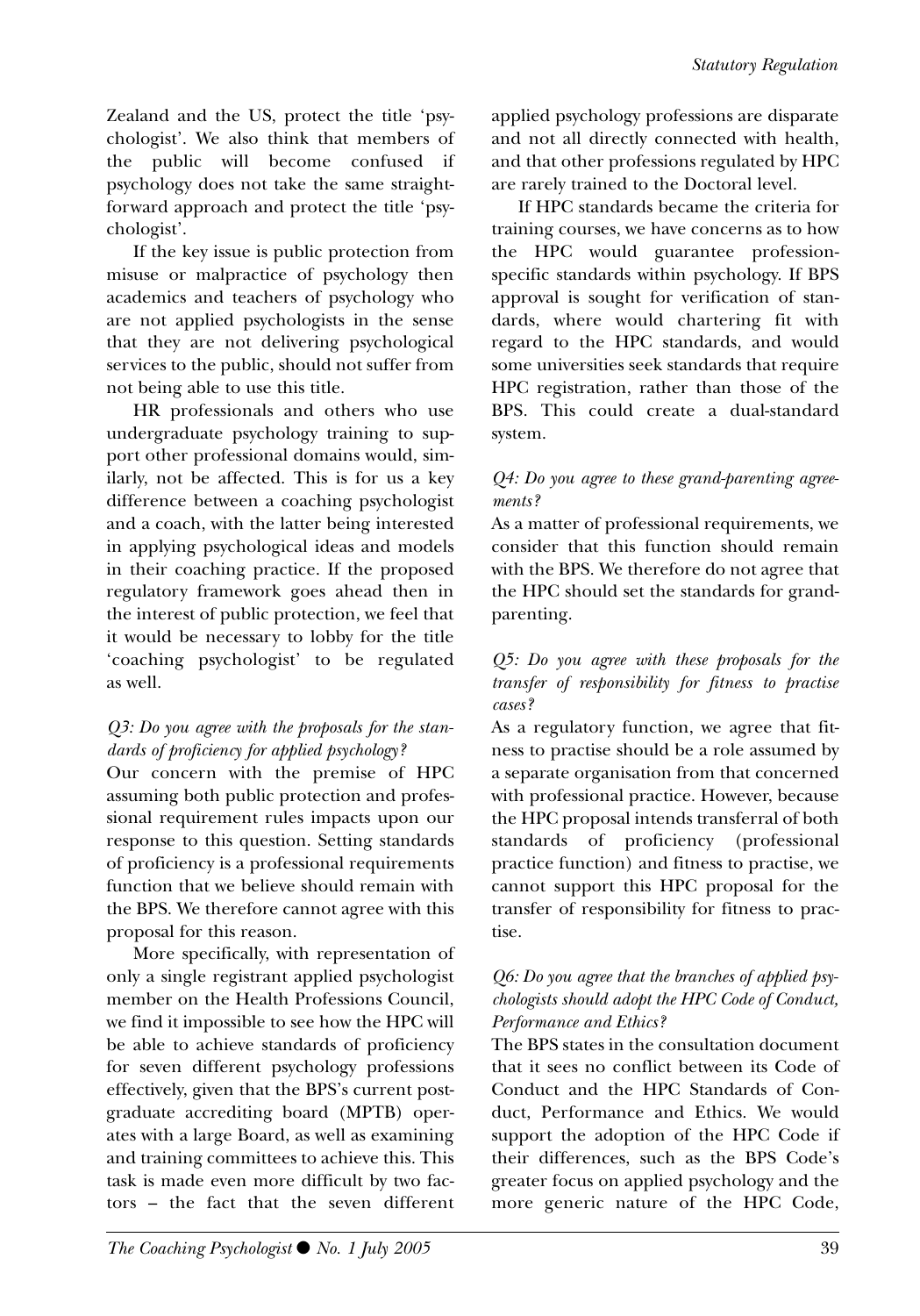could be reconciled, and if ongoing consultation with BPS is maintained in the Code's future composition.

*Q7: Do you agree with the proposed legislative changes, including the opening of a new part of the HPC register for applied psychologists and the resultant increase in membership of the HPC?*

We cannot support the proposal in its current form to open a new part of the HPC register for applied psychologists, unless the register was opened to register the title of psychologist alone.

#### *Q8: Do you agree with the provisions of the draft Order?*

On the understanding that the seven adjectival titles remain, we do not agree with the provisions of the Draft Order.

#### **Conclusions**

Although we are very keen on protection of the title 'psychologist', as we see it as important in protection of the public, we do not believe that protection of the adjectival titles serves any purpose other than to confuse members of the public. We believe that the public will believe that the term 'psychologist' has become protected, when in fact it has not.

We reiterate our support for the concept of Statutory Regulation; however, our preference would be to retain the existing self-regulatory, voluntary arrangements in place for the profession of applied psychology rather than accept the HPC proposals in their current form.

#### **Professor Stephen Palmer**

*Chair, Special Group in Coaching Psychology*

## **Appendix 1**

*Issues raised by the Special Group in Coaching Psychology relating to the proposed Statutory Regulation of Applied Psychologists.*

#### **1. Additional rule changes on CPD**

We do not agree that the HPC is the appropriate organisation to set the standards of CPD for applied psychologists, as we believe this is a function of professional requirements which should be undertaken by the body setting such standards, the BPS.

More specifically, the DOH *Applied Psychology: Enhancing public protection: Proposals for the statutory regulation of applied psychologists* document states only that 'The BPS system will need to merge with the HPC's system in due course.' As the CPD area is currently subject to a broader consultation by the HPC on standard-setting for CPD across the professions it regulates, we would require further information on how this would translate into the specific profession of psychology, particularly with regard to the assessment process, and standards required, before we could consider whether we agree with these rule changes.

#### **2. Clarification sought on registration fees for psychologists registered with the BPS under more than one adjectival title**

The DOH document states in point 108 regarding the transfer of names from the BPS to the HPC register, that this arrangement will include financial arrangements to ensure that registrants who transfer from BPS to the HPC are not required to pay registration fees in respect of professional regulation twice for the same registration period. We would additionally welcome confirmation regarding payment of registration fees for those psychologists who are currently registered with the BPS under more than one of the seven adjectival titles concurrently and would expect that registration fees would be payable once, or on the first registration only.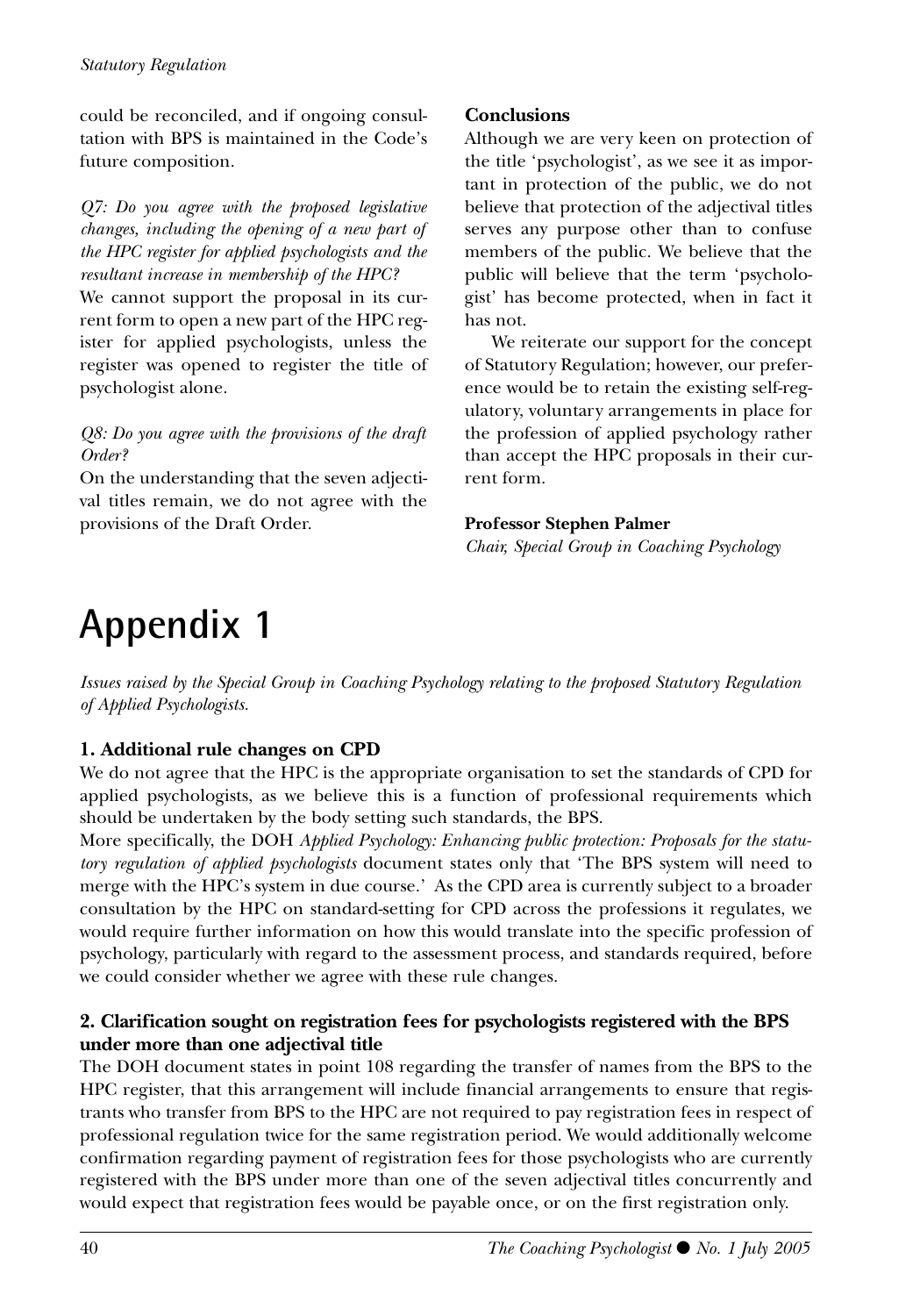#### **3. SGCP close to the HPC criteria for admission**

Annex B of the DOH *Applied Psychology: Enhancing public protection: Proposals for the statutory regulation of applied psychologists* document outlines 10 criteria which any group applying to it for consideration for statutory regulation should have in place or otherwise meet.

An additional issue arising from our review of the consultation document is that we would welcome further details of the HPC criteria for admission as applied psychologists, as we are pleased to note that the Special Group in Coaching Psychology appears to be close to meeting these criteria for HPC registration status.

*To Dr Graham Powell, President of the British Psychological Society, 2 June 2005*

#### **Statutory Regulation – Further comments on Draft Response to the Department of Health Consultation Document**

We are providing further comments on the draft response to the Department of Health Document, as requested in your letter posted to the BPS website on 27 May 2005.

#### **Introduction**

We have read the draft response and would first thank the Working Party for their achievement in drawing together the various inputs from within the BPS into a tangible, representative document for presentation to the Department of Health.

Rather than comment specifically on each individual point raised, we would confirm that SGCP are in full agreement with the overall position of the BPS draft response regarding commitment to the principle of statutory regulation, concerns about the means of proposed regulation by the HPC, as well as concerns about the proposed use of adjectival titles rather than protection of the title 'psychologist'.

We also welcome the consideration of different models, other than the HPC, for regulation. The Council for Healthcare Regulatory Excellence, for example, may well offer an alternative means for achieving regulation that can accommodate the diversity and complexity of practice of applied psychologists. Indeed, Sandy Forrest, in his Director's Report in the CHRE's Annual Report 2003–4 comments that 'regulation is too complex an activity to impose a one-sizefits-all approach'. Further discussion regarding this possibility of a super-ordinate regulator would seem appropriate

#### **Conclusion**

As concluded in the draft response, we agree that serious concerns about the proposal of statutory regulation by HPC require further discussions with the DH about how statutory regulation is implemented, in a way that encompasses the breadth of applied psychology.

#### **Professor Stephen Palmer**

*Chair, Special Group in Coaching Psychology*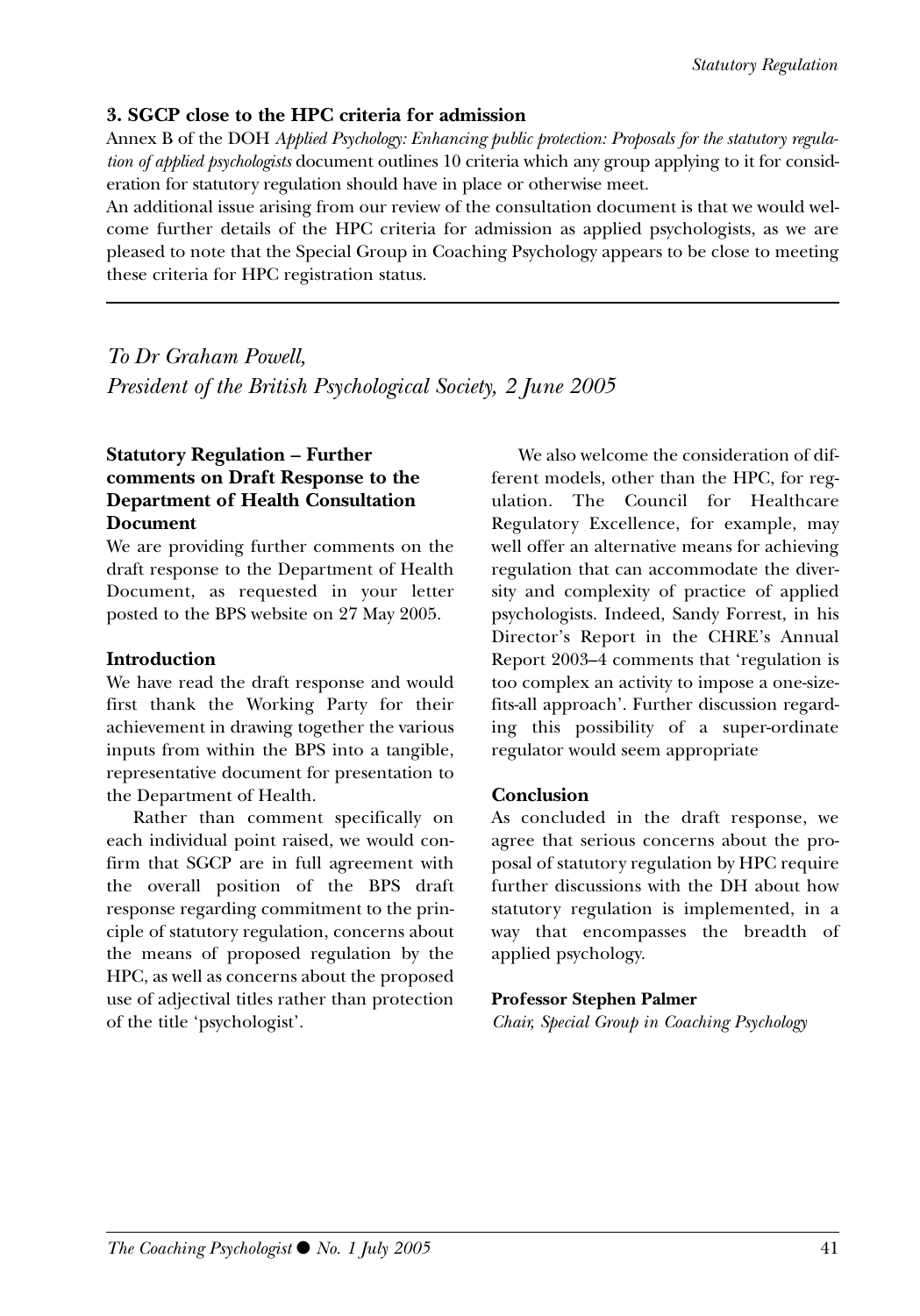## **VACANCY**

*Co-Chair of Sub-Committee for Professional Training, Development and Events Management Special Group in Coaching Psychology*

Contact:

**Alanna O'Broin, e-mail: alanna@obroin75.freeserve.co.uk** 

and include a recent CV/biographyP.



### **The Coaching & Mentoring Network**

connecting the community

*The leading, independent portal site for Coaching & Mentoring, keeping you informed of the latest developments in coaching and mentoring.* Connecting you to the people, products and services you need for your business or personal success.

www.coachingnetwork.org.uk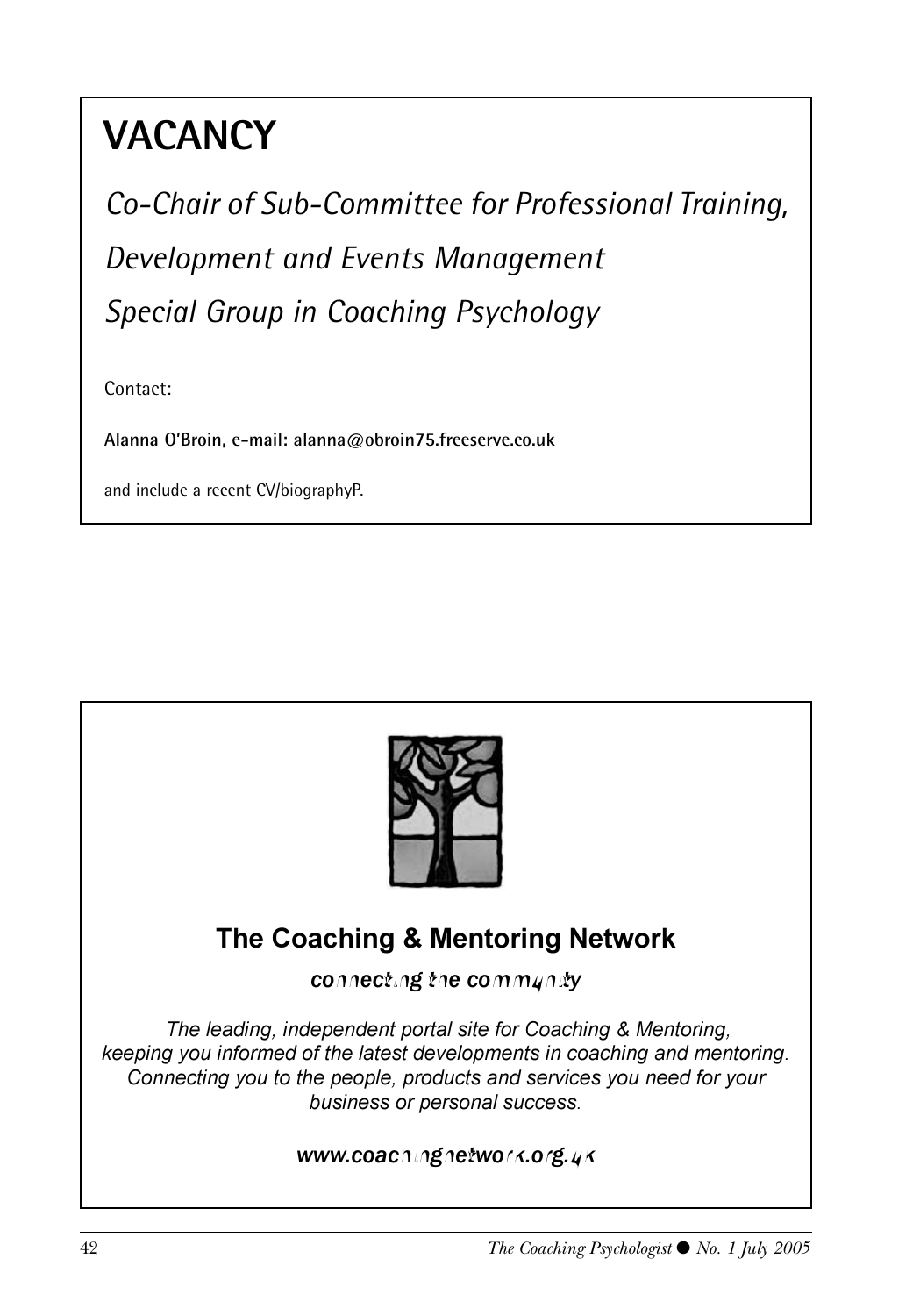### *Notes for Contributors*  **The Coaching Psychologist**

Contributions on all aspects of research, theory, practice and case studies in the arena of coaching psychology are welcome. Manuscripts of approximately 1500 words excluding references, which may be extended with the permission of the Editor, should be typewritten and include the author's name, address and contact details. Included should be a statement stipulating that the paper is not under consideration elsewhere. All submissions, including book reviews should be sent directly to the Editor, Kasia.s@tinyonline.co.uk or to The Centre for Coaching, 156 Westcombe Hill, London SE3 7DH.

- Authors of all submissions should follow the Society's quidelines for the use of non-sexist language and all references must be presented in APA style (see the *Code of Conduct, Ethical Principles and Guidelines*, and the *Style Guide*, both available from the British Psychological Society).
- Graphs, diagrams, etc., should be in camera-ready form and must have titles. Written permission should be obtained by the author for the reproduction of tables, diagrams, etc., taken from other sources.
- Three hard copies of papers subject to refereeing should be supplied, together with a large s.a.e. and a copy of the submission on disk or CD-ROM (if possible save the document both in its original word-processing format and as an ASCII file, with diagrams in their original format and as a TIFF or an EPS). Two hard copies of other submissions should be supplied. Subject to prior agreement with the Editor, however, items may be submitted as e-mail attachments.
- Proofs of papers will be sent to authors for correction of typesetting errors, and will need to be returned promptly.